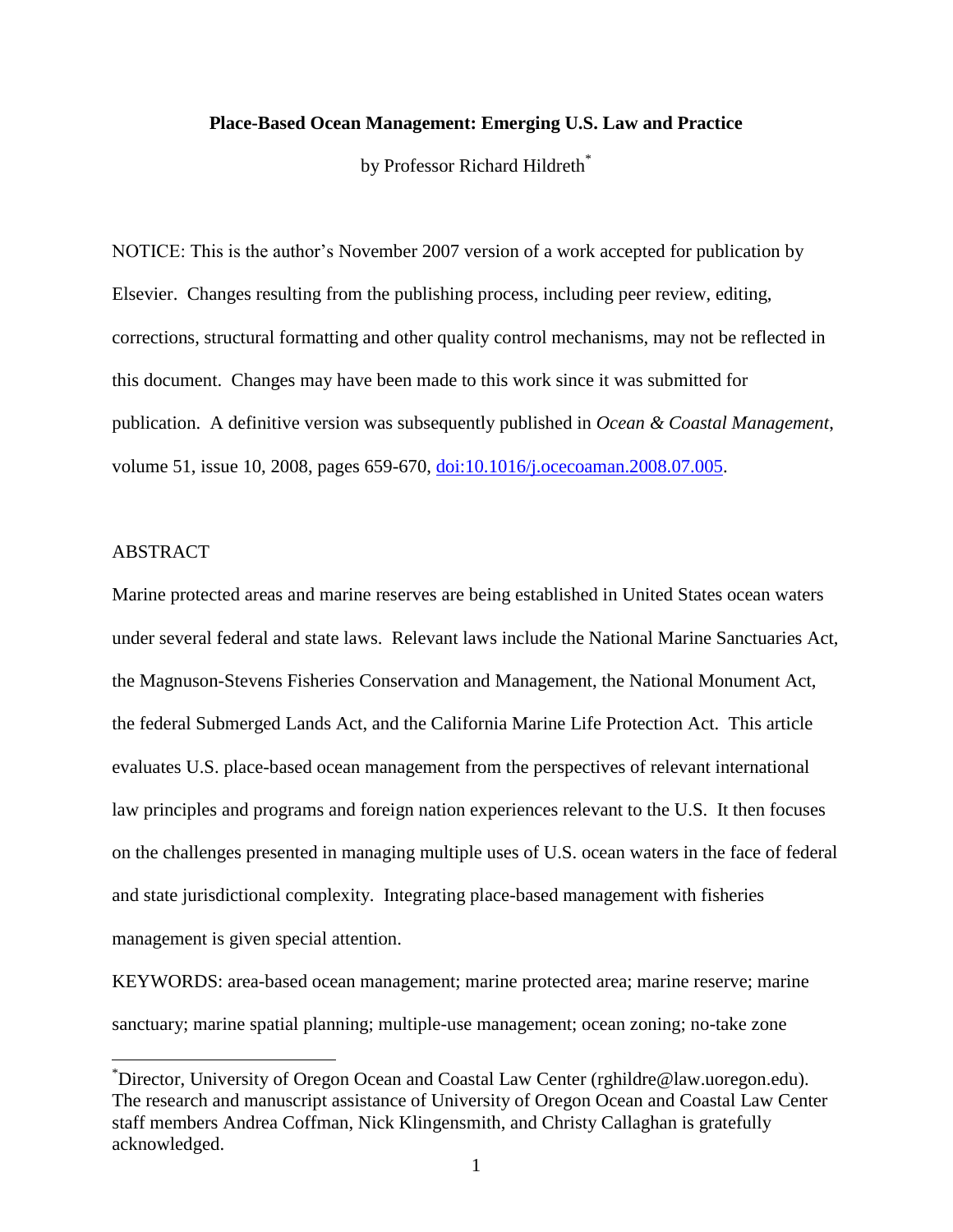#### INTRODUCTION

Placed-based management specifies appropriate human uses for a particular geographic area to reduce user conflicts [1] and protect the area temporarily or permanently from some or all preventable harm [2]. Thus, within a particular area, due to place-based management there are more regulations than outside the area. Place-based management is applied to ocean areas through marine protected areas (MPAs) and marine reserves. A marine protected area is defined in President Clinton's 2000 MPA executive order [3] as "any area of the marine environment that has been reserved by Federal, State, territorial, tribal, or local laws or regulations to provide lasting protection for part or all of the natural resources therein;" the order also refers to "ecological reserves" and areas "where consumptive uses would be prohibited." A marine reserve is a sub-category of marine protected area defined as, "an area of the sea which is completely protected from all extractive activities. Within a reserve, biological resources are generally protected through prohibitions on fishing and the removal or disturbance of living and non-living marine resources, except as necessary for monitoring or research to evaluate reserve effectiveness" [4]. Navigation through marine reserves generally is allowed.

The United States 12 nautical mile (nm) wide territorial sea [5] and adjacent 188 nm exclusive economic zone (EEZ) [6] claimed pursuant to customary international law are the world's largest, totaling over 2.2 million square nautical miles, and rich in living and non-living resources. Under the U.S. 1953 Submerged Lands Act (SLA) (43 U.S.C. §§ 1301-15), the first 3 miles are managed by the adjacent coastal state, and the remaining 197 miles are managed by the federal government [7]. An important function of national ocean legal regimes is designating "particular ocean areas...for particular ocean uses" [8, 9]. Placed-based management is one means by which nations can carry out that function. Yet, historically, less than 1% of U.S. ocean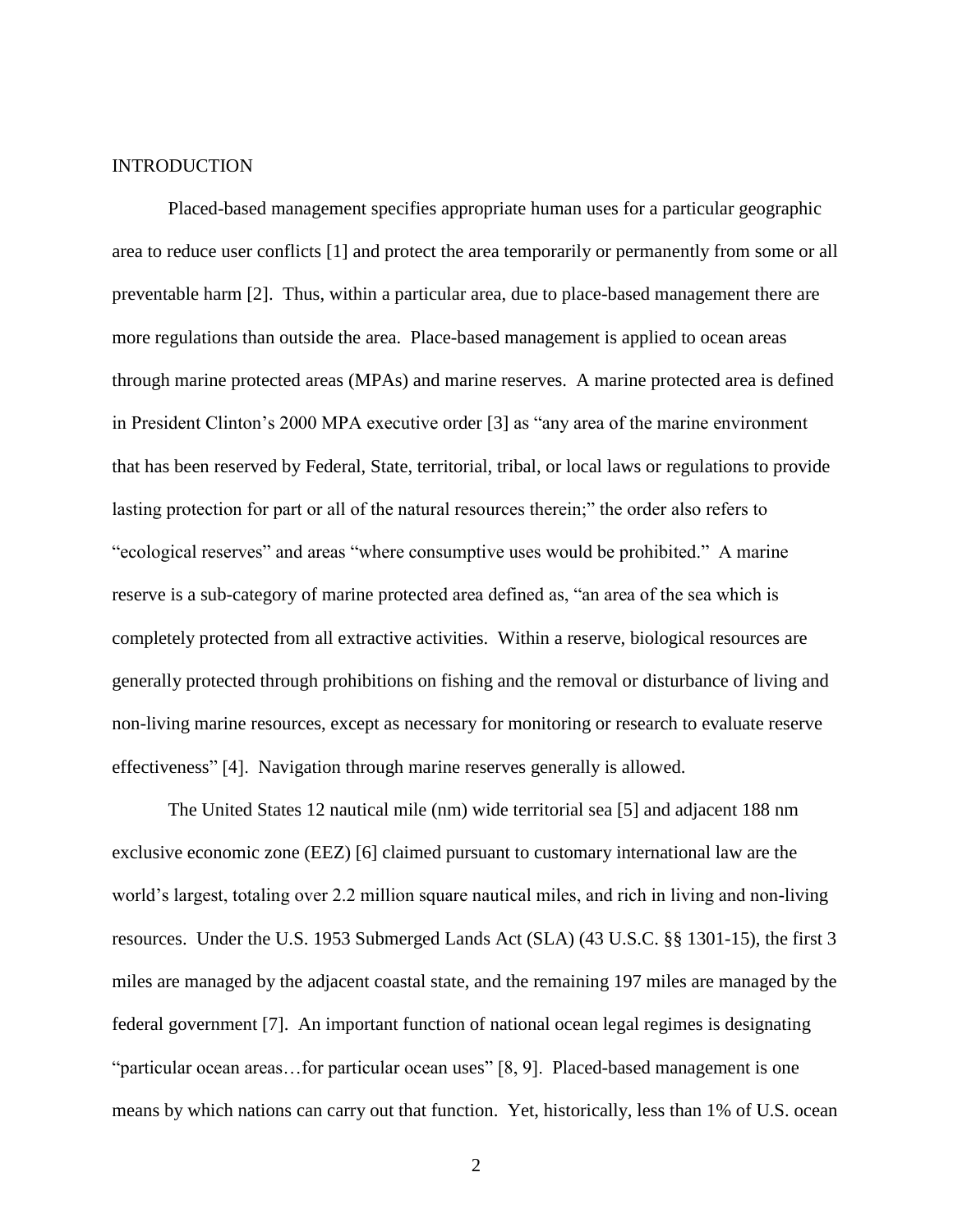waters have been subject to either federal or state placed-based management, which is similar to the global percentage [10].

Now, marine protected areas including marine reserves are being established and managed in state and federal ocean waters under several different types of legislative, regulatory, planning, and programmatic frameworks, including the world's largest MPA, the 140,000 square mile Northwest Hawaiian Islands Marine National Monument which is nearly as big as California and has over 7,000 marine species. For example, there are 37 MPAs in Florida state waters including 13 refuges for manatees (67 Fed. Reg. 68,450 (Nov. 8, 2002)), plus 3 National Estuarine Research Reserves and the Florida Keys National Marine Sanctuary which includes state and federal waters. Coordination and expansion of MPAs is supported by Executive Order 13158 [3] quoted above, the 2003 report of the Pew Oceans Commission [11], the 2004 report of the United States Commission on Ocean Policy (USCOP) [12], President Bush's 2004 Action Plan [13] implementing the USCOP report and his accompanying Executive Order 13366 [14], and the Joint Ocean Initiative formed to follow up on both commission reports.

Under current law there are a variety of pathways for designating and managing MPAs in United States waters. For federal waters, relevant laws include the National Marine Sanctuaries Act (NMSA) (16 U.S.C. §§ 1431-45a), the Magnuson-Stevens Fisheries Conservation and Management Act (MSA) (16 U.S.C. §§ 1801-82), and the National Monument Act (NMA) (16 U.S.C. § 431). Within estuaries [15], bays, and the first three miles of ocean waters controlled by the states [16] and some U.S. territories [17] pursuant to the SLA and related legislation, states have enacted specific MPA legislation (RCW 79.68,060, WAC 332-30-151) and utilized existing submerged lands [18-20] and fisheries laws [21-23] to create and enforce MPA rules [24-36].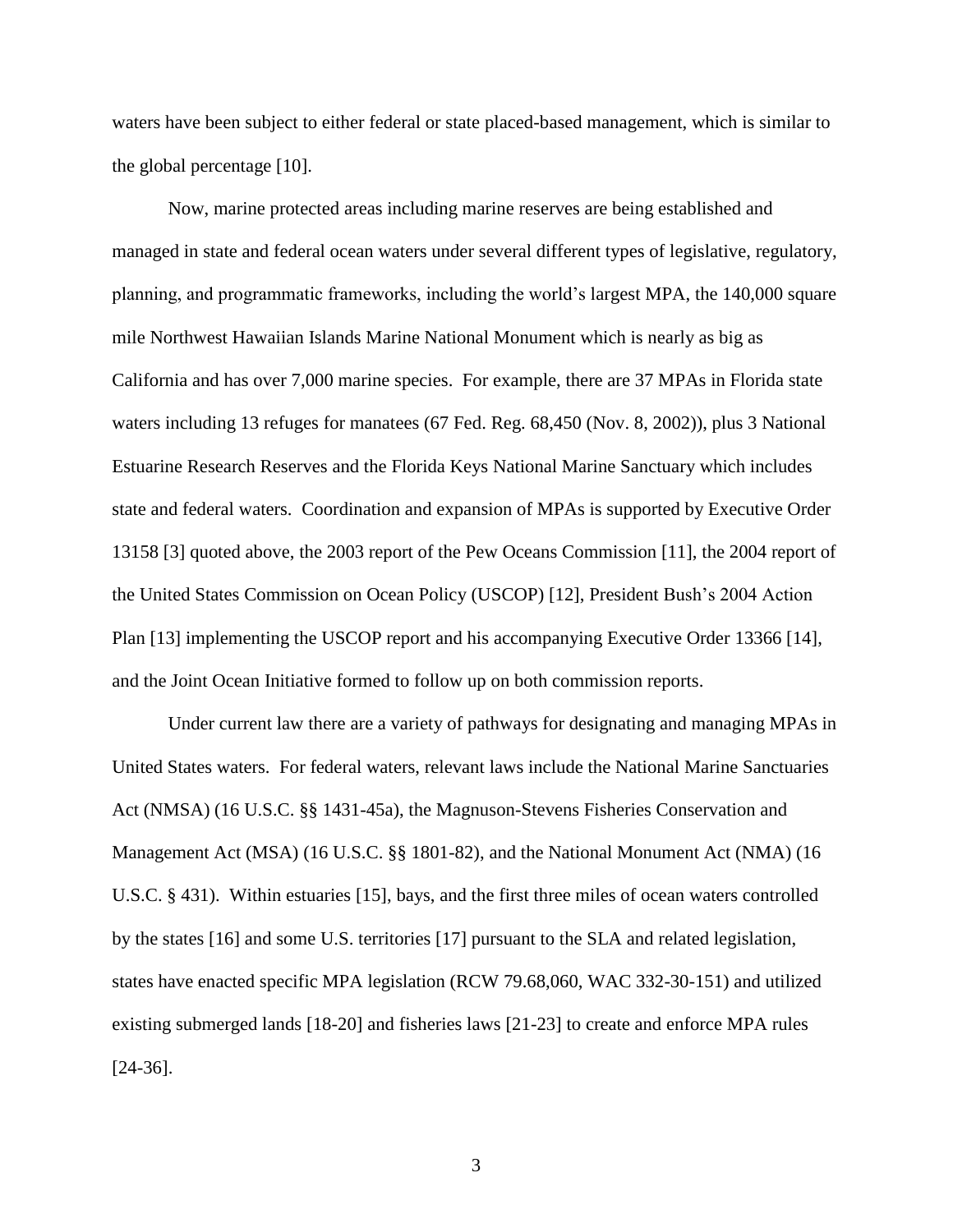The relevant federal and state laws involve different governmental decision makers and different decision making time tables for designating MPAs. MPAs management agencies also vary depending on which law is used to designate the MPA. At the federal level they include the sanctuaries program office of the National Oceanic and Atmospheric Administration (NOAA), regional fisheries management councils established by the MSA, and the Interior Department under the NMA. The NMSA [37-41] and the NMA [42, 43] offer the broadest multiple-use management and enforcement capability as compared to MPAs established under the MSA [44, 45] where MPA management and enforcement emphasize fishery closures and protection of habitat from damaging fishing activities (50 C.F.R. 600, Subpart J). Under 2006 amendments to the MSA, decisions to completely close certain areas to fishing must be based on scientific assessments of the resource benefits and impacts on user groups (16 U.S.C. § 1853 (b)(2)(C)). Under all three federal laws, MPAs can be sized large enough to provide support for ecosystembased management. MPAs at that scale have been established in the Florida Keys [46], the Northwest Hawaiian Islands [47], the Washington State Olympic Coast, and off the central and northern California coasts. Bans on bottom trawling developed by the Pacific [48, 49] and North Pacific [50] Fishery Management Councils are very extensive and include 140,000 square miles (43%) of west coast federal waters and large portions of the west coast national marine sanctuaries, including two-thirds of the Monterey Bay NMS. Sanctuary regulations also restrict bottom trawling in many sanctuary waters and California and Washington laws prohibit trawling in state waters. Subject to NMFS approval, in June 2007 the North Pacific council proposed closing an additional 180,000 square miles of Bering Sea bottom to trawling, and in February 2006 the Pacific Council proposed closing extensive areas including west coast sanctuary waters to krill fishing to support ecosystem-based west coast fisheries management [51].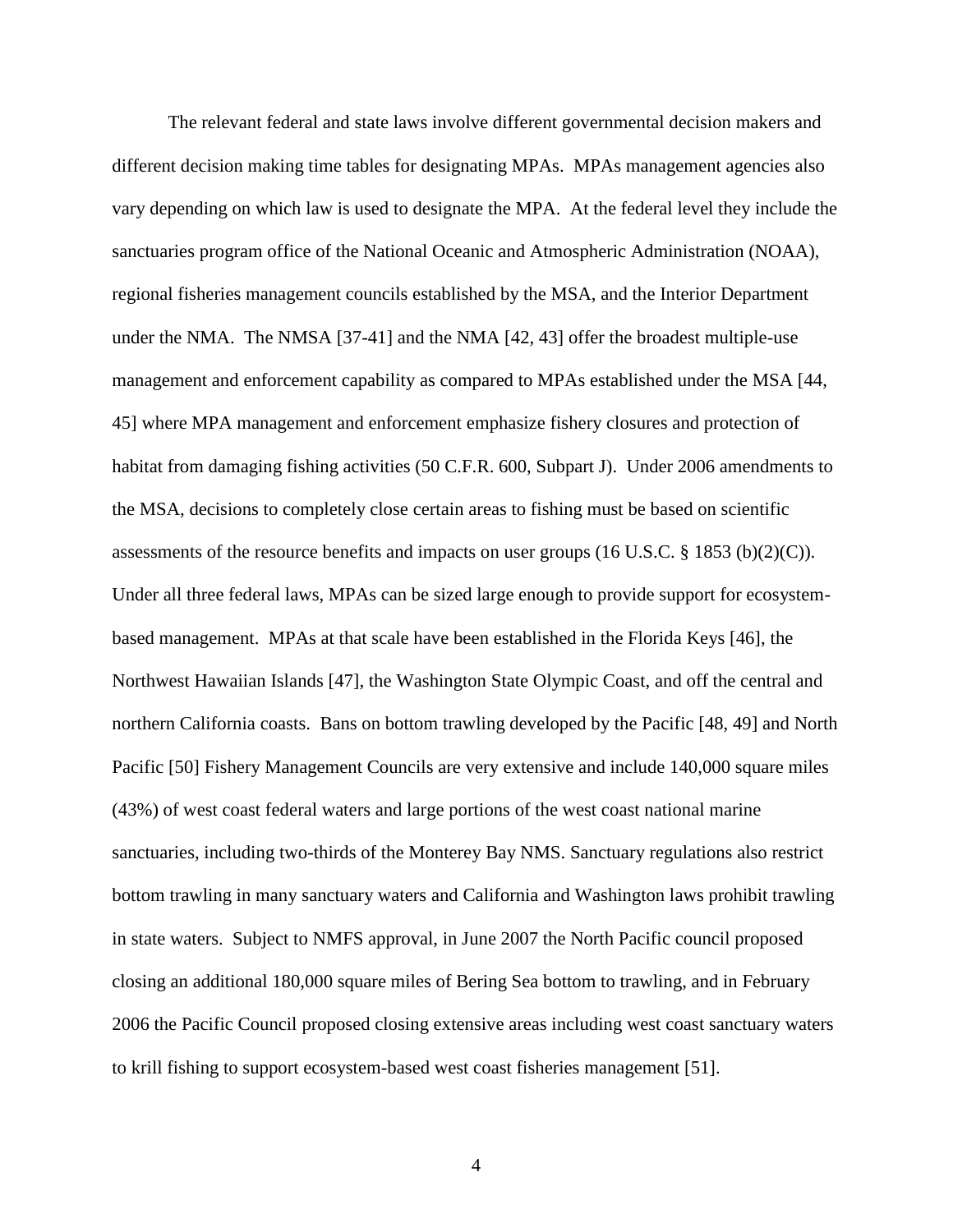New federal leases for offshore oil and gas drilling have been banned by Congress and the Commerce Secretary in all sanctuaries upon their designation; President Clinton also banned such activity in the first twelve sanctuaries pursuant to section 12 of the Outer Continental Shelf Lands Act (OCSLA) (43 U.S.C. § 1341) [52]. More recently, Congress, in authorizing renewable energy and other activities to be located on the outer continental shelf (OCS) beyond state waters, prohibited the Interior Department from approving such activities in national marine sanctuaries, monuments, parks, and refuges (43 U.S.C. § 1337(p) (10)).

Other features of the NMSA that make it an attractive vehicle for establishing MPAs in United States waters include its prohibitions on the destruction or injury of sanctuary resources (16 U.S.C. § 1436) which have received strong judicial support when enforcement actions [53- 55] have been brought [56, 54, 57-62]; and its provisions for NOAA review of any federal agency action that might impact a sanctuary resource (16 U.S.C. § 1434(d)); for coordination of fisheries management within sanctuaries with the relevant fisheries management councils established under the MSA (16 U.S.C. § 1433(b)(2)); for inclusion of state waters within a sanctuary with the governor's approval (16 U.S.C. § 1434(b)); and for review of sanctuary management plans every five years (16 U.S.C. § 1434 (e)).

Increasingly sanctuary management plans deal with direct and indirect, as well as primary and secondary, effects on sanctuary resources. For example, the management plan for the Monterey Bay sanctuary includes a Water Quality Protection Program. That program includes an Agriculture and Rural Lands Plan to help farmers in the Bay's inland watershed minimize the run-off into the Bay's waters of polluting sediments and nutrients from fields and rural roads. The Florida Keys sanctuary has a similar Water Quality Protection Program [63].

International, as well state, federal, and local cooperative programs are encouraged and advisory councils have become part of the management plan development process. For example,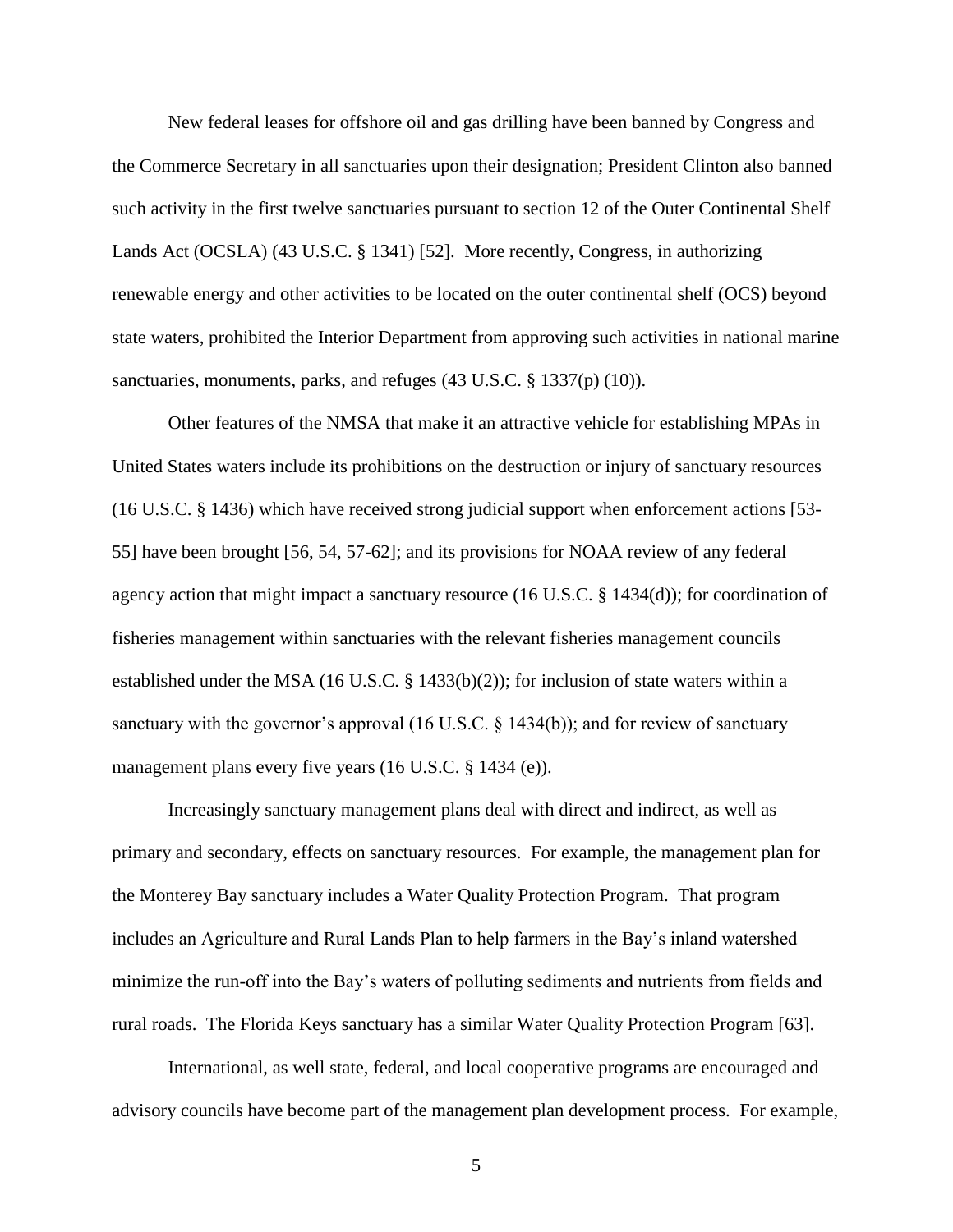in 2000, the International Maritime Organization (IMO) approved three no-anchoring areas in the Flower Garden Banks sanctuary in the Gulf of Mexico and a Monterey Bay Vessel Traffic Plan designed to facilitate safe, efficient travel by large vessels through the Monterey Bay, Gulf of the Farallones, and Channel Islands sanctuaries off California. In 2002, the IMO designated 3,000 square nautical miles of the Florida Keys Sanctuary as a "Particularly Sensitive Sea Area" in which navigation and anchoring by vessels longer than  $164$  feet are restricted  $[64, 65]$ . In May 2007, President Bush proposed PSSA status for the Northwest Hawaiian Islands Marine National Monument (NWHIMNM) [66].

Thus, the NMSA is the one existing federal statutory tool for multiple-use management in the United States ocean waters. Currently, less than one percent of those waters are included in the thirteen designated national marine sanctuaries. Including the NWHIMNM, the figure rises to about 4%. Furthermore, Congress has placed a statutory moratorium on the designation by the Secretary of Commerce of additional sanctuaries unless sufficient financial resources are available to "effectively implement sanctuary management plans for each sanctuary in the System" and to "complete site characterization studies and inventory known sanctuary resources ... within ten years." (16 U.S.C.  $\S$  1434(f)). While this moratorium on secretarial designations is in place, additional sanctuaries will have to be designated by Congress, as were 7 of the first 13.

In 2005, Oregon's governor wrote President Bush and the members of the Oregon congressional delegation seeking their support for designation of a national marine sanctuary off Oregon [67]. The governor's proposal is under review by the state's statutorily created Ocean Policy Advisory Council (ORS 196.438-.555) with current projections being that the earliest a sanctuary could be designated is 2011. No other proposals for additional national marine sanctuaries appear to be active at this time.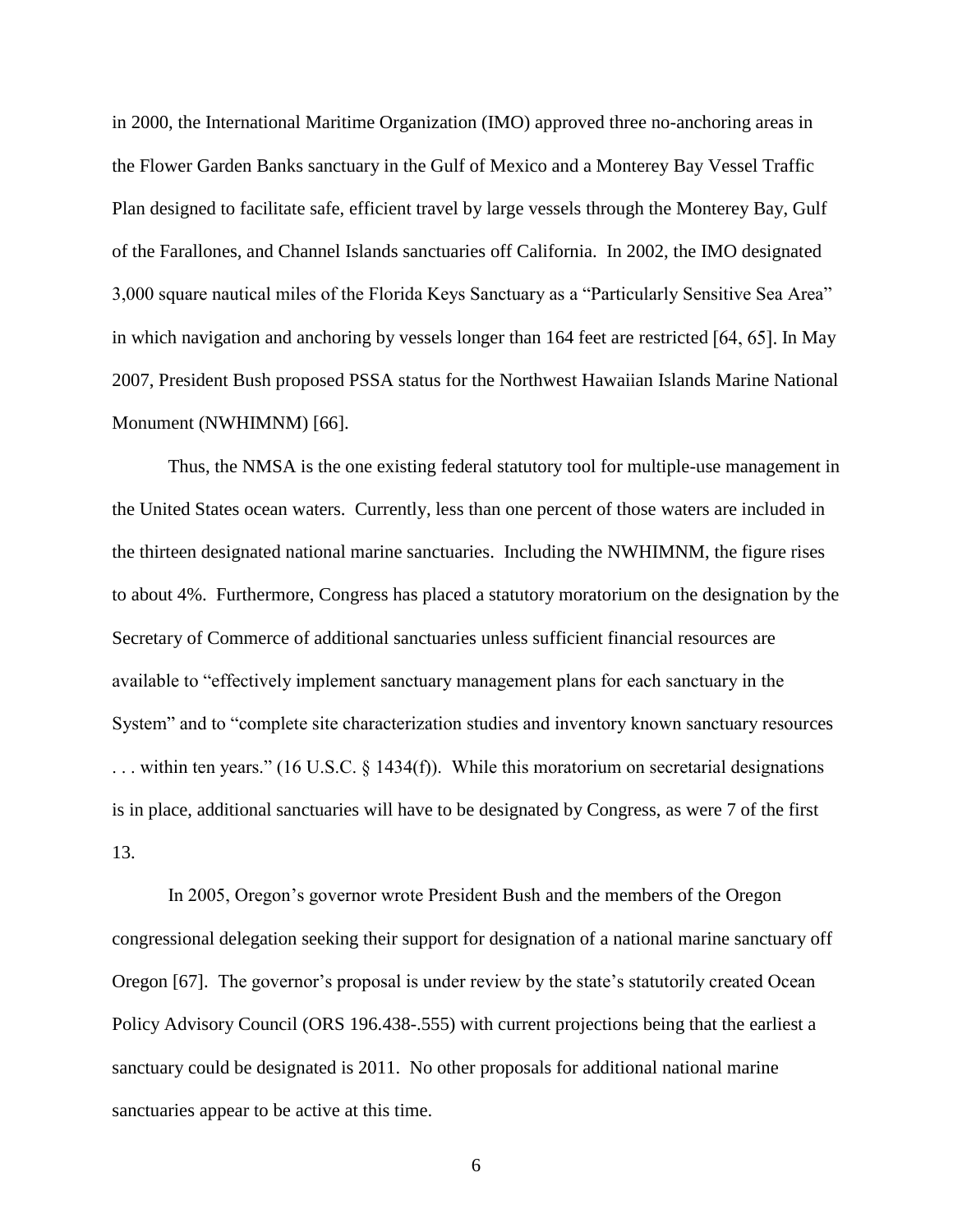Besides the 13 national marine sanctuaries and the NWHIMNM, an on-going MPA inventory suggests that there are over 1500 MPAs in U.S. waters involving more than 150 federal, state, territory, local, and tribal management authorities and programs [68]. These MPAs include fishery management zones, national seashores, national parks [69], national monuments, critical habitats, national wildlife refuges, national estuarine research reserves, and state conservation areas and reserves. Federal MPAs number over 250.

The National Marine Fisheries Service portion consists of 86 sites established under four federal statutes, primarily the Magnuson-Stevens Fishery Conservation and Management Act (MSA) (48), and the Marine Mammal Protection Act (24). A smaller number (14) of the sites were established under the MSA in combination with the Endangered Species Act (11) or the Atlantic Tuna Convention Act (3). Each site within the inventory is characterized by approximately 50 attributes encompassing biological, physical, and legal characteristics of each site. Analysis of the data indicates that 67% of the MMAs provide year-round protection for their targeted resource. While each MMA was established for a specific purpose (habitat protection, fish stock protection, protected species conservation), only 16% of the sites have multiple, complimentary management objectives. However, review of spatial data indicates that 90% of the sites were designed and are managed as part of a larger network. Currently, 64% of these MMAs have associated data that permits an evaluation of how well a site is meeting management objectives.

Within NOAA, a Marine Protected Areas Center headquartered in Santa Cruz, California has been created to further develop the U.S. MPA system and to work with agencies and stakeholders to develop regional systems of MPAs that can achieve system-wide goals and objectives. In addition, a thirty-member MPA Federal Advisory Committee has been appointed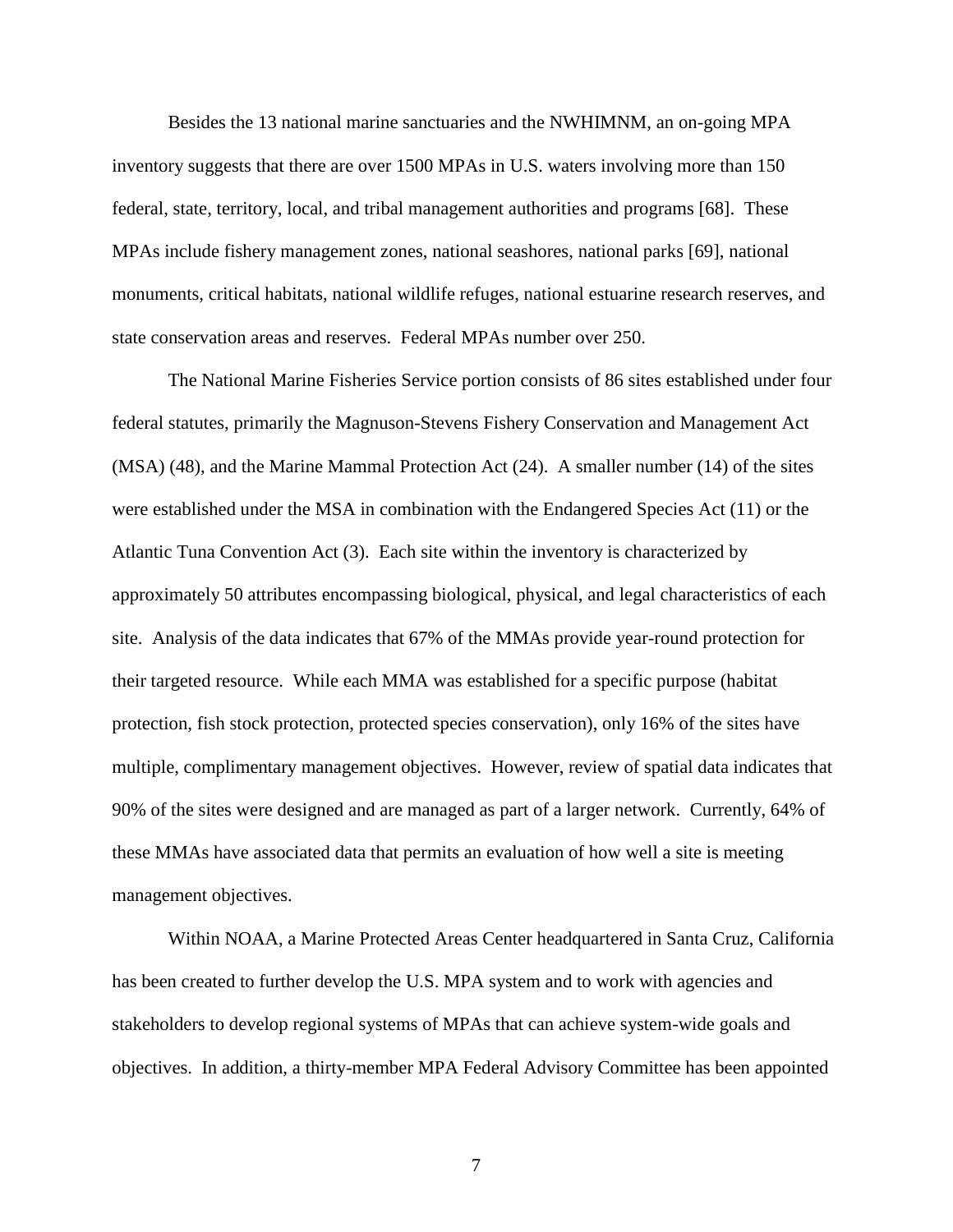to provide recommendations on accomplishing the complex task of creating the national MPA system [70].

Coordinated management of adjacent MPAs in state and federal waters is expressly provided for in the NMSA and the MSA. Ad hoc inter-governmental agreements also have been used to achieve coordinated state and federal management of adjacent waters. Seven of the 13 national marine sanctuaries include state waters within their boundaries. In some locations, such as state and federal waters in the Channel Islands off Central California, MPAs and "no-take" marine reserves have been designated in parallel state and federal processes [71-73]. The 21 MPAs and reserves are located within the boundaries of the Channel Islands National Marine Sanctuary and include a system of 12 reserves designated in the sanctuary's shallower state waters in 2003. Twenty-nine additional reserves in Central California state waters were designated in 2007, pursuant to California's 1999 Marine Life Protection Act (Cal. Fish & Game Code §§ 2850-63) [74-76] and related legislation (Cal. Fish & Game Code § 1591). President Bush's proclamation establishing the 140,000 square mile NWHIMNM [77, 78] was coordinated with the state of Hawaii's previous designation of the islands and their surrounding three nautical miles of state seabed and state ocean waters as the 1200 square mile Northwest Hawaiian Islands State Marine Refuge in which fishing is banned and public access is limited [79, 80]. Extensive state-federal coordination takes place in the Florida Keys and Hawaii Humpback sanctuaries as well.

In March 2000, the U.S. Coral Reef Task Force announced a plan to set aside at least 20 percent of U.S. coral reefs [81] as "no take" reserves by 2010. In addition, the President's December 2004 Ocean Action Plan [13] states that the U.S. will seek to host the International Coral Reef Initiative's (ICRI) Secretariat during 2007-09. The ICRI is an informal mechanism that allows developing country representatives to partner with major donor countries and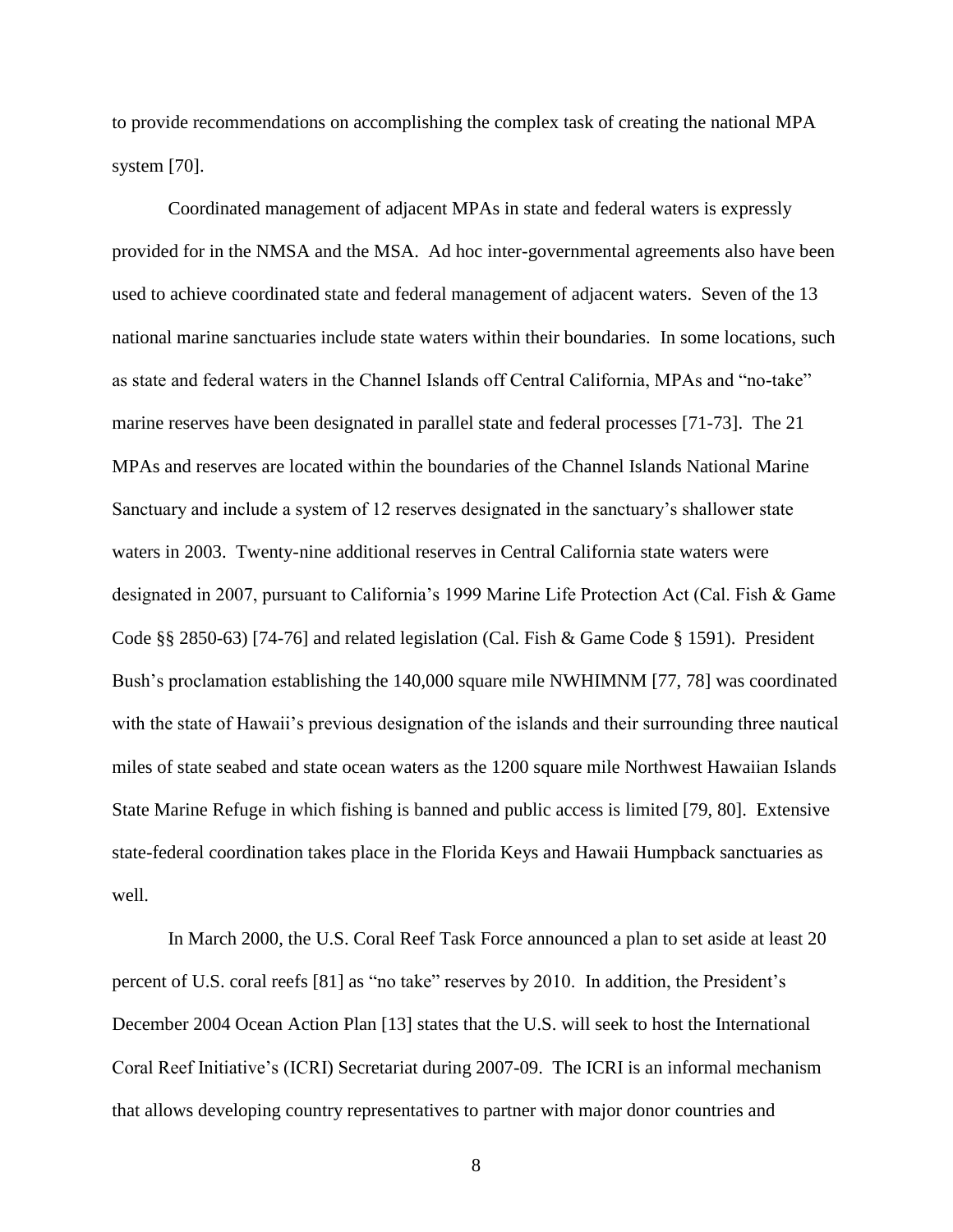development banks, scientific associations, the private sector and NGOs, and international environmental and development agencies regarding the best strategies to preserve the world's coral reef resources. Coal reefs are eligible for protection under the Ramsar Convention on Wetlands (996 U.N.T.S. 245) to which the U.S. is a party. Six of the 13 U.S. national marine sanctuaries already include coral reefs, some of them in no-take zones in the Florida Keys NMS. 4,500 square nautical miles (sq. nm) of coral reefs are included in no-take areas within the Northwest Hawaiian Islands Marine National Monument [82] and similarly large areas are included in the proposed coral reef ecosystem fishery management plan for the Western Pacific Region [83, 84]. For U.S. states and territories containing coral reefs [85], assistance in the development of management strategies may be available under the Coral Reef Conservation Act (Title II, Pub. L. No. 106-562, 2000). Finally, in the administration of Clean Water Act section 404 (13 U.S.C. § 1344) which requires permits for discharges of dredge and fill material in U.S. waters, coral reefs, sanctuaries and refuges are among the types of "special aquatic sites" entitled to a presumption that alternative sites are available for non-water dependent activities proposed in them. At the state level, Florida has established a Coral Reef Conservation Program.

Coral reefs in federal waters adjacent to U.S. coastal states are protected by a regulation which states that "No person shall engage in any operation which directly causes damage or injury to a viable coral community that is located on the OCS without having obtained a permit for said operations" and provides for fines and imprisonment of violators as a misdemeanor offense (43 C.F.R. 9266.4). Also, through federal OCS oil and gas lease stipulations, the coral reefs on Flower Garden Banks in the Gulf of Mexico 100 nm southwest of Galveston, Texas are protected by a No Activity Zone and a four-mile "shunt" zone in which all effluents from drilling processes must be shunted to the sea floor [86-89], as well as the IMO-approved no-anchoring areas mentioned above.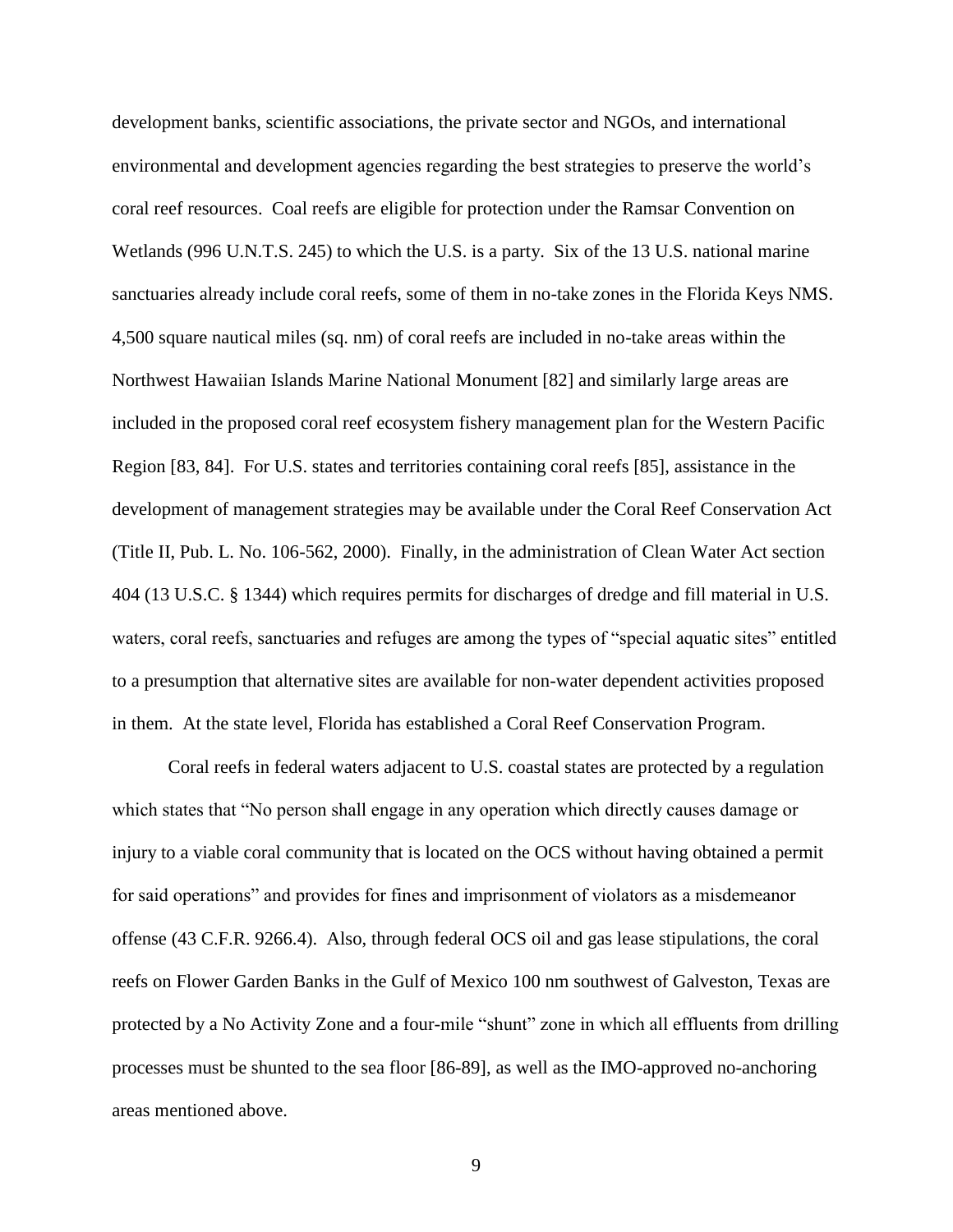Place-based management of areas surrounding two coral species recently designated as threatened under the federal Endangered Species Act (ESA) [84, 90] will take place once their critical habitat has been designated under that act.

In addition to threatened coral reef species, place-based management under the ESA and the Marine Mammal Protection Act (MMPA) is protecting the three endangered species of large whales found in Atlantic Ocean waters off the New England states, and endangered killer whales found in Pacific Ocean waters off Washington (71 Fed. Reg. 69,504 (Nov. 29, 2006)). The Atlantic Large Whale Take Reduction Plan [91] includes seasonal restrictions on the use of fixed fishing gear in the designated critical habitat of the North Atlantic right whale and changes to vessel routes in the area which are projected to reduce ship strikes of whales by 50 percent.

President Clinton's MPA executive order instructs the federal Environmental Protection Agency to use its existing authority under the Clean Water Act to identify and protect areas that warrant additional pollution protection. Following up on the executive order, in January 2001, EPA proposed the designation of four "Special Ocean Sites" which would have been covered by more stringent Clean Water Act standards than other coastal waters [92]. The four sites included portions of the Gorda Ridge off Oregon and California, the Flower Garden Banks off Texas and northern Right whale habitat off New England. EPA designation would have strengthened the existing place-based management at all four sites mentioned above: under the ESA for the right whale; under the NMSA for the Flower Garden Banks; and through the bottom trawling banks of the Pacific Fishery Management Council covering deep ocean waters off California, Oregon, and Washington. However, the proposal was withdrawn. Even if designated by EPA, the sites would not have qualified as marine reserves unless the strengthened Clean Water Act standards had the practical effect of precluding all resource extractive activities in the area. The conclusion is similar for California's ban on waste water discharges into state ocean waters designated as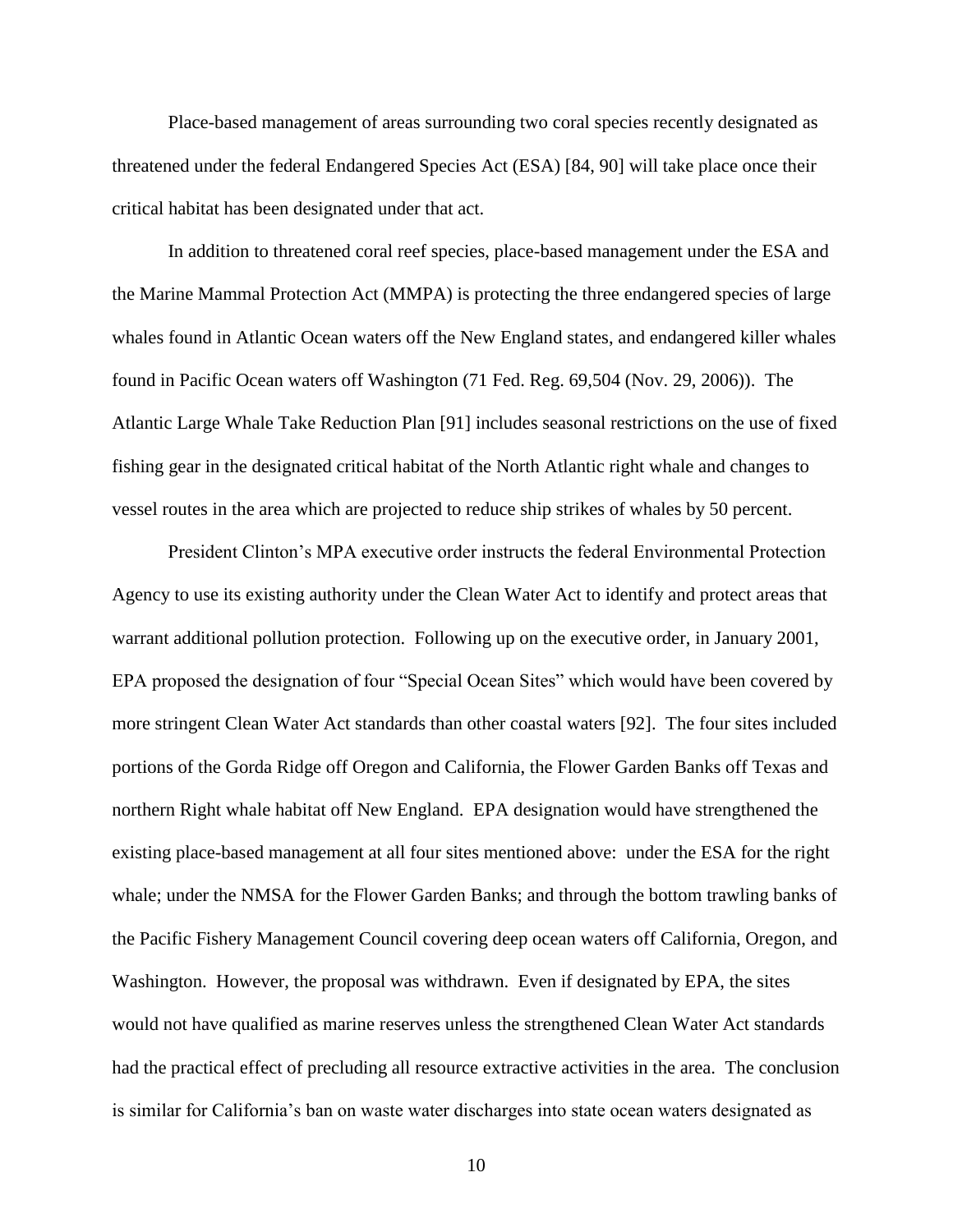Areas of Biological Significance in the Water Quality Control Plan for Ocean Waters of California approved by the federal Environmental Protection Agency under Clean Water Act section 303(a) (33 U.S.C. § 1313((a)) [93].

The focus of the remainder of this article is on federal MPA programs and their coordinated operation. Insights relevant to improved U.S. place-based ocean management derived from the international MPA experience are discussed first.

# INTERNATIONAL LAW ASPECTS OF U.S. MPA MANAGEMENT

NMSA sections 305 and 307(k) (16 U.S.C. §§ 1435, 1437(k)) encourage the use of international law as part of the framework for sanctuary management. The U.S. is party to several relevant vessel navigation treaties as well as the World Heritage Convention, and has signed but not yet ratified the Convention on Biological Diversity (CBD) and the United Nations Convention on the Law of the Sea (UNCLOS).

In a May 15, 2007 statement, President Bush again urged the Senate to ratify UNCLOS [66]. Pending Senate action, since 1983, the U.S. successfully claimed an EEZ extending 200 nm seaward consistent with UNCLOS. NMSA section 307(k) (16 U.S.C. § 1437(k)) specifically authorizes the designation of sanctuaries anywhere in the U.S. EEZ as well as the 12 nm wide territorial sea claimed in 1988 consistent with UNCLOS [94].

In 1988 the 17<sup>th</sup> General Assembly of the International Union for the Conservation of Nature adopted Resolution 17.38 calling for the creation of a globally representative system of MPAs. The 1992 CBD provides that the parties shall "establish a system of protected areas  $\dots$ to conserve biological diversity" (Article 8). Under Article 22, paragraph 2 of the CBD, ―Contracting Parties shall implement this Convention with respect to the marine environment consistently with the rights and obligations of States under the law of the sea." The 5th World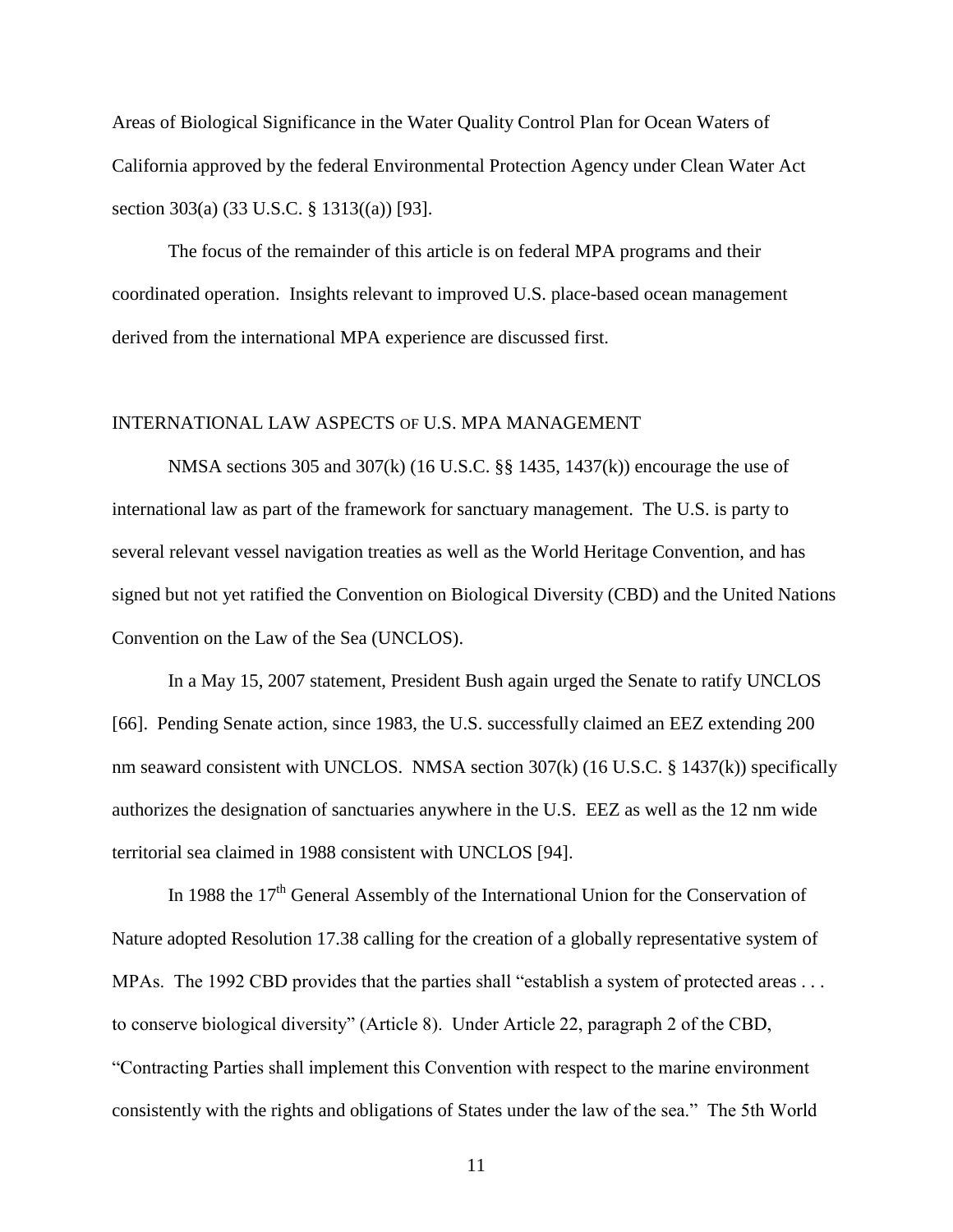Parks Congress (Durban, September 11-17, 2003) called on the international community "to establish by 2012 a global system of effectively managed representative networks of marine and coastal protected areas‖ (Recommendation 22). The 7th Conference of Parties (COP-7) of the Convention on Biological Diversity endorsed this recommendation in February 2004. While the prospects for Senate ratification of the CBD are uncertain, U.S. federal MPA network staff are actively involved in the international MPA network implementation effort [95]. Larger U.S. MPAs such as the NWHIMNM are a very significant contribution to the international MPA network effort.

The UNESCO World Heritage Convention supports the national identification, protection, and preservation of cultural and natural heritage, including marine areas. Ten MPAs have been nominated by their national governments for their natural values, including the Great Barrier Reef Marine Park, Shark Bay off Western Australia, the Belize Reef Reserve, the Galapagos National Park and Marine Reserve, the Cocas and Coiba Islands, and the Malpelo Sanctuary of Colombia. A World Heritage Marine Strategy has been developed to expand UNESCO's marine portfolio and provide synergies with other international instruments. Among U.S. MPAs, there is support for U.S. nomination of the NWHIMNM as a World Heritage Site [96]. However, enforceable rules protecting World Heritage listed sites are found primarily in the domestic law of the listing nation rather than in the World Heritage Convention or other international law sources [97]. Furthermore, meaningful protection under the convention of world heritage quality sites that are not listed is unlikely [98].

Regarding pollution and other impacts on U.S. MPAs from vessel navigation, the legal framework for U.S. place-based ocean management includes several treaties administered by the International Maritime Organization (IMO). The International Convention for the Prevention of Pollution from Ships (MARPOL), provides for "special areas" where strict standards are applied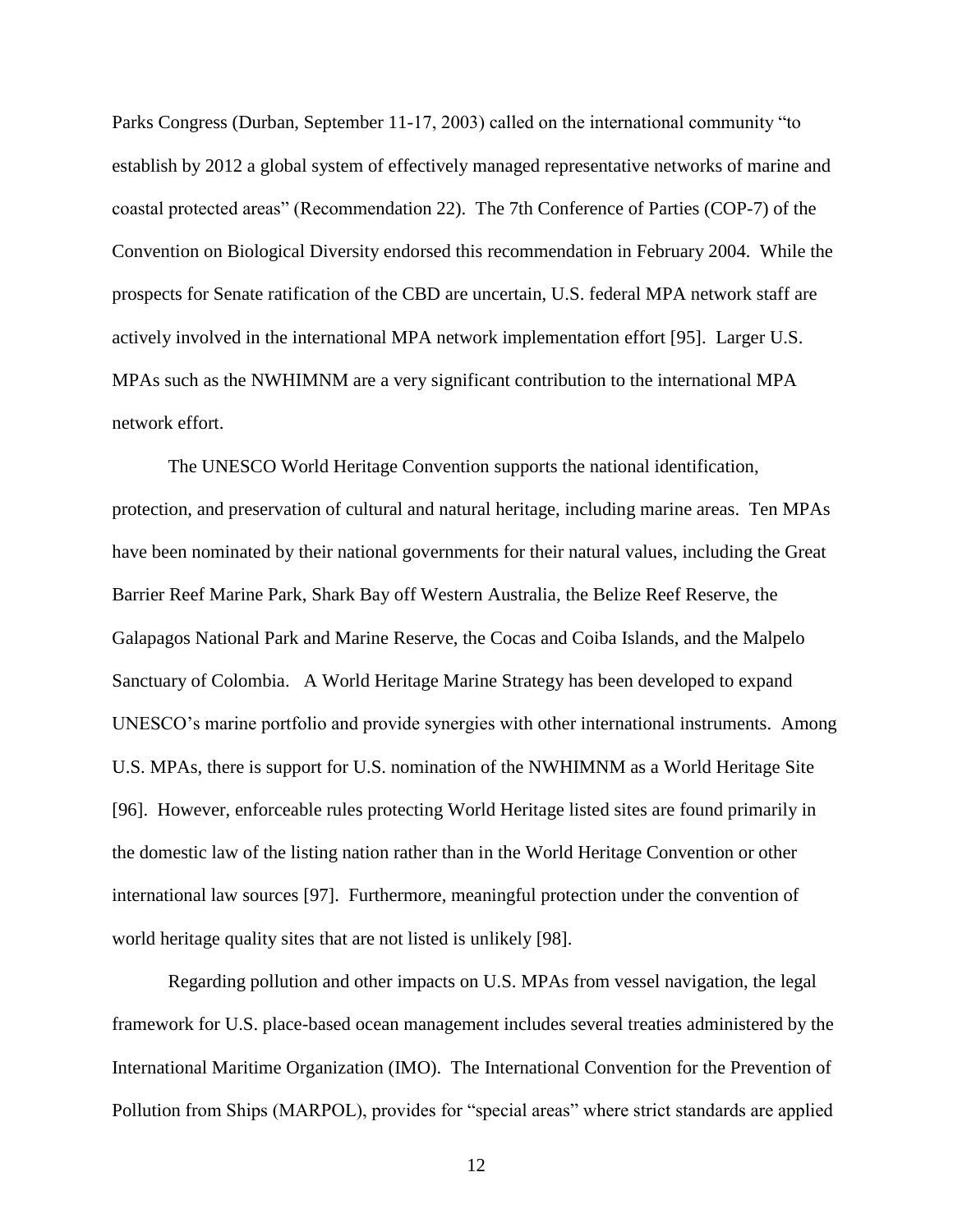to discharges from ships [99]. Special areas provisions are contained in MARPOL Annexes I (Regulations for the Prevention of Pollution by Oil), II (Regulations for the Control of Pollution by Noxious Substances in Bulk), and V (Regulations for the Prevention of Pollution by Garbage from Ships). Under these rules, a fifty-mile prohibited discharge zone has been created around the Great Barrier Reef. For example, under Regulation I, para. 10 of Annex I, "Special area means a sea area where for recognized technical reasons in relation to its oceanographical and ecological condition and to the particular character of its traffic, the adoption of special mandatory methods for the prevention of sea pollution by oil is required." In addition, guidelines for the Identification of Particularly Sensitive Sea Areas (PSSAs) have been adopted, and revised several times, most recently in 2005. A PSSA is defined as "an area that needs special protection through action by IMO because of its significance for recognized ecological or socio-economic or scientific reasons and which may be vulnerable to damage by international shipping activities" [64]. So far 10 PSSAs have been designated by the IMO's Marine Environment Protection Committee based on proposals by one or more member nations.

The specific national measures applying to PSSAs such as ships' routing measures, discharge restrictions and operational criteria must fall within the competence of IMO, prevention of pollution from ships. Under paragraph 9.3 of the IMO's PSSA resolution:

Member Governments should take all appropriate steps to ensure that ships flying their flag comply with the Associated Protective Measures adopted to protect the area identified as a PSSA. Those Member Governments which have received information of an alleged violation of an Associated Protective Measure by a ship flying their flag should provide the Government which as report the offence with the details of any appropriate action taken.

As previously noted, all waters of the Florida Keys NMS have been designated as a PSSA [100, 101], and the IMO has approved three no-anchoring areas in the Flower Garden Banks NMS [94], and a large vessel traffic management plan for the Monterey Bay NMS [102- 104]. Within the Florida Keys PSSA, ships greater than 164 feet in length must avoid certain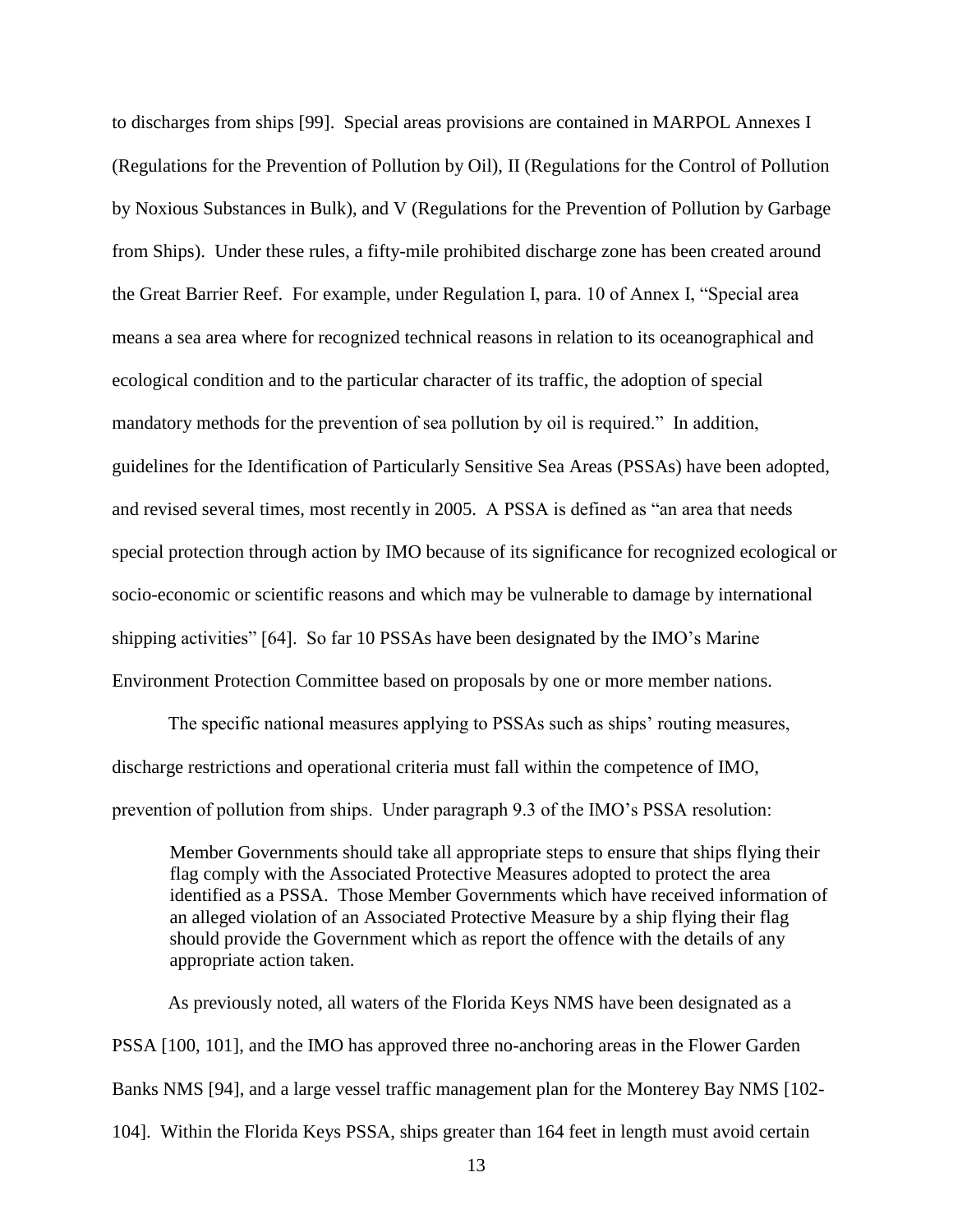areas while in transit and when anchoring. In a May 15, 2007 statement, President Bush proposed PSSA status for the NWHI [66]. However, the U.S. and Singapore have protested IMO approval of Australia's extension of its Great Barrier Reef National Park MPA mandatory vessel pilot requirement further north and west into the Torres Strait [105, 106]. With the PSSA's expanded use in place-based ocean management have come concerns about possible inappropriate uses of the concept [107]. President Bush's May 2007 request for PSSA status for the NWHIMNM provides an opportunity to fine tune the IMO's PSSA process as applied to large MPAs located in one nation's EEZ.

# FOREIGN MPA EXPERIENCES RELEVANT TO U.S. MPA MANAGEMENT

Globally, estimates are that less than 1% of ocean waters are subject to place-based management [91], and that the global annual rate of increase of MPAs over the last century has been 3 to 5 percent. At those rates, the Convention on Biological Diversity global target of 10% MPA coverage by 2012 would in fact not be met until around 2069. And some experts have recommended 20% global coverage, with 1% to 26% of the open ocean placed in no-take reserves [108].

Thus, for the foreseeable future, national place-based management systems, including MPAs and marine reserves, will need to be integrated with the nation's other laws and programs governing its remaining ocean space [109-116]. Many nations are responding to the challenges of implementing place-based management on an ecosystem basis [117-119] by using MPAs and marine reserves [120] for their own waters, by building MPA networks across national boundaries [121-125]; and by supporting their uses in the high seas beyond [126-134, 99, 135, 136].

A comprehensive review of foreign MPA experiences is beyond the scope of this paper. Instead, insights relevant to further evolution of the U.S. approach are summarized here. They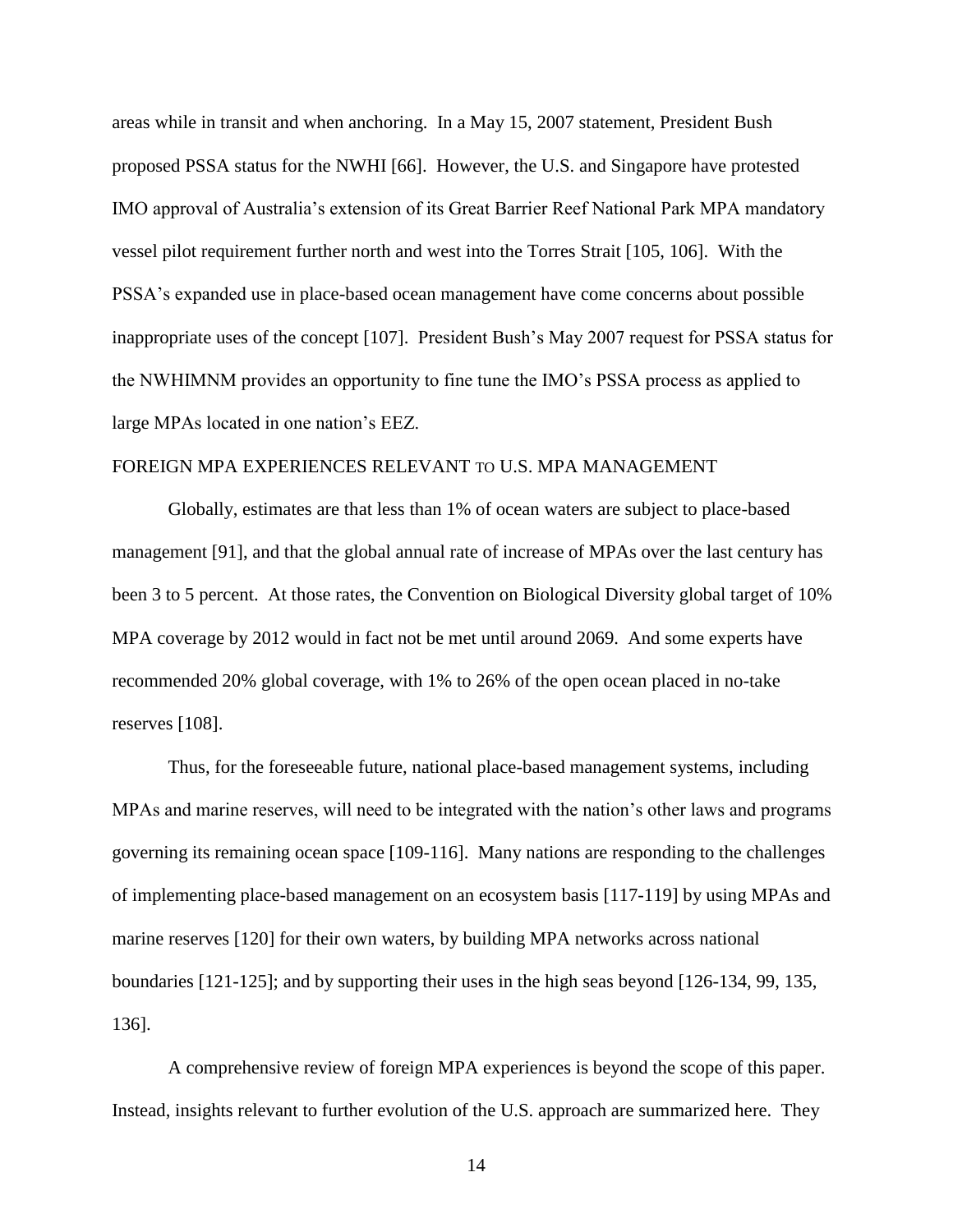include Australia's use of "structural adjustment" payments to fishermen adversely affected by new MPAs and marine reserves established in federal and state waters [137-139], including the 2004 expansion of "no take" marine reserves in the Great Barrier Reef Marine Park from 4% to 34% [140]. Due to this expansion, coral trout populations already are recovering [141]. Australia's mixed experience with comprehensive planning for federal and state waters off southeastern Australia [142-144] can be compared with Canada's regional planning effort for its Eastern Scotian Shelf [130, 145, 146]. Both the Australian and Canadian [147] experiences with such large-scale ocean planning suggest the wisdom of building place-based management, not from the top down, but from the bottom up based on emerging spatial, resource, and environmental conflicts among actual and projected users [148].

The 2006 Ocean Health Agreement of the governors of California, Oregon, and Washington establishes a framework for a bottom up approach to regional management of adjacent California Current ecosystem waters [149-151], including expanded MPA and marine reserve networks. The agreement reinforces the three governors' opposition to further offshore oil and gas development in west coast state and federal waters, a position that is supported by state legislative bans covering state waters such as Oregon's Senate Bill 970 (Chapter 521, 2007 Laws).

Like the U.S. in the Channel Islands and Flower Garden Banks, Australia [152, 153] and Canada [154-156] have established MPAs in areas with significant oil and gas resources [157, 158]. Like the U.S. in the Florida Keys and Monterey Bay, Australia has extended protection of the Great Barrier Reef inland [159-162] to control activities such as dams and sugar cane harvesting which reduce freshwater supply and add pollution to MPA waters [163, 164]. Australia's experiences with MPA tourism management [165], MPA enforcement at both the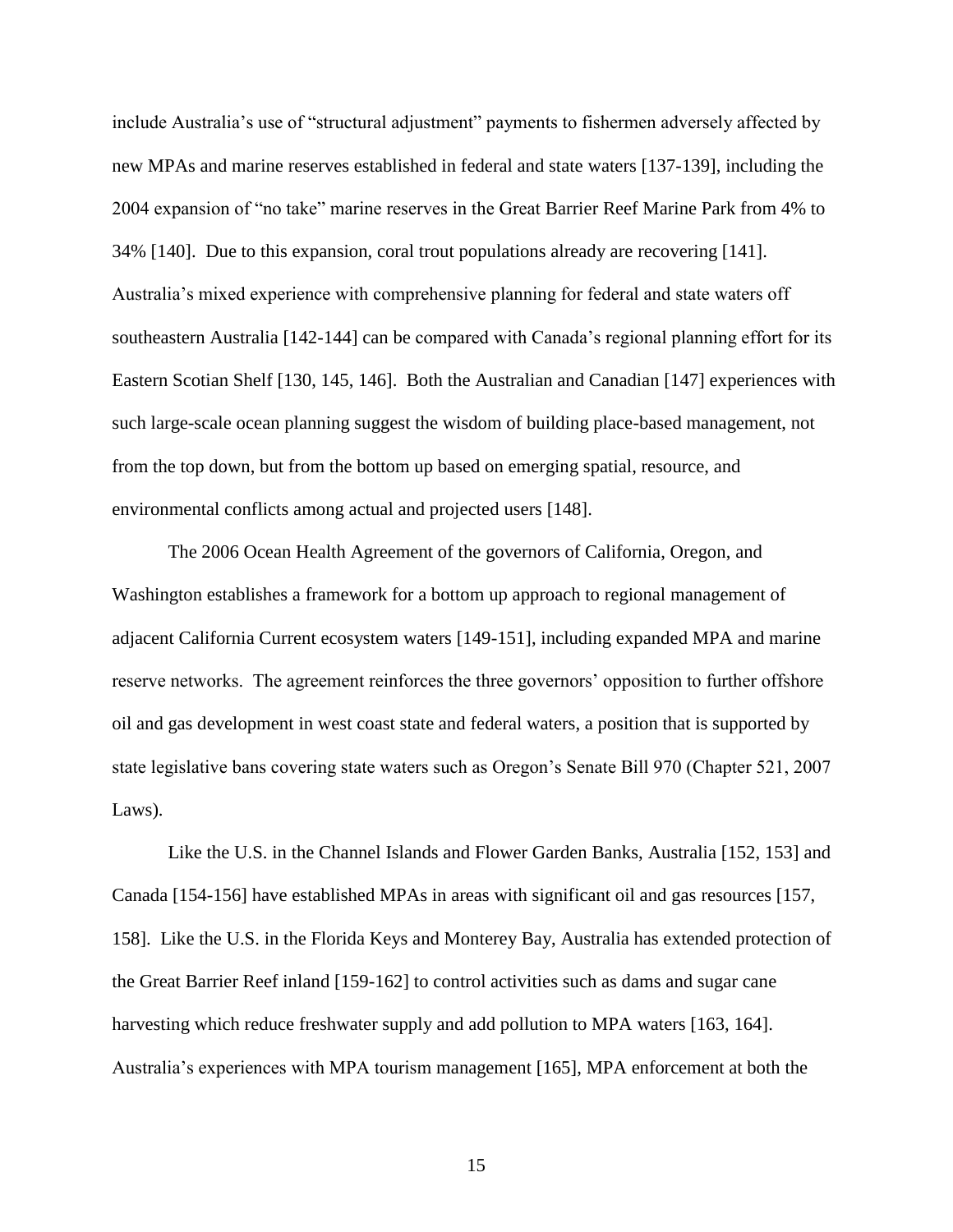state [166] and federal [167, 168] levels, and integrating international law into MPA management [169], also are extensive [170-172].

In both national waters and on the high seas, for protection of highly migratory species and their habitat, networks of MPAs and marine reserves with fixed boundaries are necessary [173] but may not be sufficient  $[174, 175]$ . In addition, "dynamic" or "mobile" MPAs, which follow the species as they move, may be needed [176]. Examples include mobile whale protection zones [177] established to protect whales from vessels and aircraft approaching too closely [91, 34, 35] and buffer them from underwater noise impacts, including military sonar [178]. Over much larger time and geographic scales, dynamic MPAs may play a role in adjusting place-based ocean management to climate change [179-181].

## U.S. MPA MANAGEMENT CHALLENGES

The U.S. National Oceanic and Atmospheric Administration (NOAA) has identified five challenges facing the U.S. MPA system: (1) taking an ecosystem approach, (2) enhancing scientific knowledge, (3) coordinating across complex jurisdictions, (4) managing multiple uses, and (5) selecting new marine protected areas [68]. The balance of this article focuses on the third and fourth challenges. Meeting those two challenges depends on meeting the fifth challenge, selecting new MPAs, which is closely connected to meeting the second challenge of enhancing scientific knowledge. Taking an ecosystem approach, the first challenge, will in turn be supported by meeting the other four.

For example, under the NMSA, multiple uses within national marine sanctuaries are managed pursuant to: rules contained in the legislation (if any) designating the particular sanctuary; regulations issued by the Commerce Secretary governing uses in all sanctuaries and implementing the designation documents and management plans of particular sanctuaries (15 U.S.C. § 1439). For activities not authorized in those sources, special use permits issued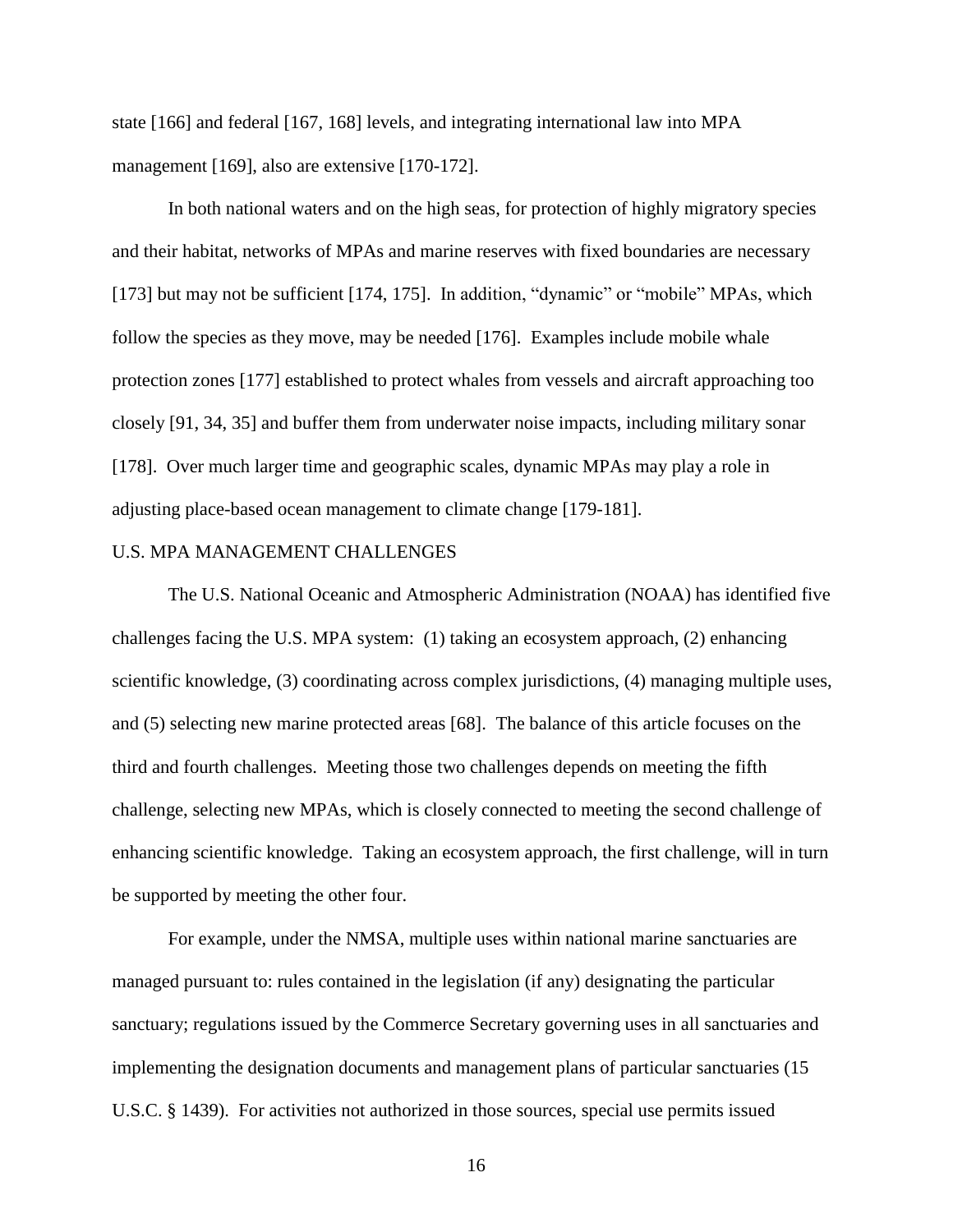pursuant to NMSA section 310 are required (15 U.S.C. § 1441). However, special use permits are not required for fishing within sanctuaries (15 U.S.C.  $\S$  1441(g)), so any constraints on fishing must be contained in the designating legislation (if any) or the secretarial designation documents and regulations. To date, Congress has not restricted fishing in any of the sanctuaries it has designated, so the sanctuary fishing regulations discussed further below have been developed at the secretarial level or are based on other state and federal laws. For activities inside or outside sanctuaries which are carried out or authorized by other federal agencies and which may injure sanctuary resources, consultation with the Commerce Secretary is required (16) U.S.C. § 1431(d)).

The origins of contemporary U.S. area-based ocean management can be traced to the initial multiple-use management challenge that confronted the U.S. national marine sanctuary system, offshore oil and gas development in the Channel Islands [182, 183] and proposed Georges Bank sanctuaries [184]. The management response over time was to prohibit oil and gas leasing and drilling within most sanctuaries through a combination of Congressional, Commerce Secretary, and Presidential decisions, capped off by President Clinton's 1998 decision [52] to indefinitely withdraw all then existing sanctuary federal waters from oil and gas leasing pursuant to OCSLA section 12(a) (43 U.S.C. § 1341(a)). Because the OCSLA currently does not apply to U.S. territories, the tiny Fagatele Bay NMS in American Samoa is not protected by that withdrawal, nor is any new sanctuary added to the program such as the proposed Oregon Coast NMS discussed in the introduction. Also, it is unclear whether succeeding presidents can revoke indefinite withdrawals made by a preceding president under section 12(a) [12, Appendix 6, p. 110]. Activities prohibited within the NWHIMNMS include all oil, gas, and mineral exploration, development, and production (50 C.F.R. 404.6(a)). The breadth of the activities stringently regulated in the NWHIMNM, including commercial and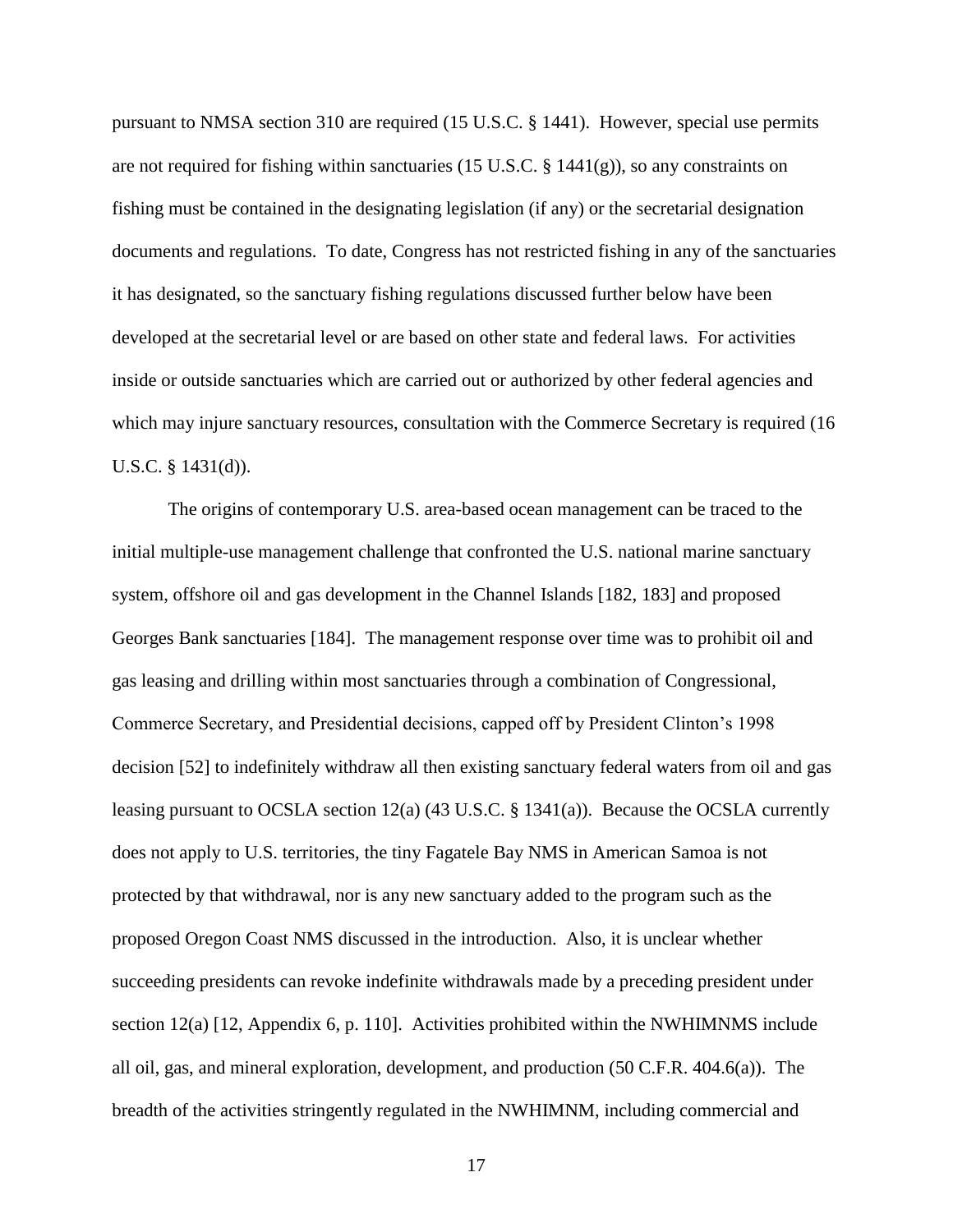recreational navigation and fishing, as well as it's size (362,000 square kilometers, just under 140,000 square miles) qualify it as the world's largest marine reserve, MPA, and terrestrial or marine conservation area.

Many of the sanctuary fishing regulations prohibit commercial bottom trawling, a widelyused technique that can be very destructive of seabed habitat [185-187]. And, as discussed further below, under the MSA extensive portions of the five mainland west coast sanctuaries have been designated as essential fish habitat by the Pacific Fishery Management Council, which also has made them off limits to bottom trawling.

The regulations governing fishing activities in marine sanctuaries are written in a permissive manner; that is, all fishing activities (such as fishing, boating, diving, etc.) are allowed unless specifically prohibited or regulated by sanctuary rules, local or federal law:

All activities (e.g., fishing, boating, diving, research, education) may be conducted unless prohibited or otherwise regulated in Subparts F through R, subject to any emergency regulations promulgated pursuant to '' sections 922.44, 922.111(c), 922.165, 922.186, or 922.196, subject to all prohibitions, regulations, restrictions, and conditions validly imposed by any Federal, State, or local authority of competent jurisdiction, including Federal and State fishery management authorities and subject to the provisions of section 312 of the . . . NMSA . . . . The Assistant Administrator may only directly regulate fishing activities pursuant to the procedure set forth in section 304(a)(5) of the NMSA (15 C.F.R. 922.42).

As stated in the quoted regulation, fishing within sanctuaries may only be regulated

pursuant to the procedure set forth in section  $304(a)(5)$  of the NMSA (16 U.S.C. § 1434(a)(5))

which provides:

The Secretary shall provide the appropriate Regional Fishery Management Council with the opportunity to prepare draft regulations for fishing within the Exclusive Economic Zone as the Council may deem necessary to implement the proposed designation. Draft regulations prepared by the Council, or a Council determination that regulations are not necessary pursuant to this paragraph, shall be accepted and issued as proposed regulations by the Secretary unless the Secretary finds that the Council's action fails to fulfill the purposes and policies of this chapter and the goals and objectives of the proposed designation. In preparing the draft regulations, a Regional Fishery Management Council shall use as guidance the national standards of section 301(a) of the Magnuson-Stevens Act to the extent that the standards are consistent and compatible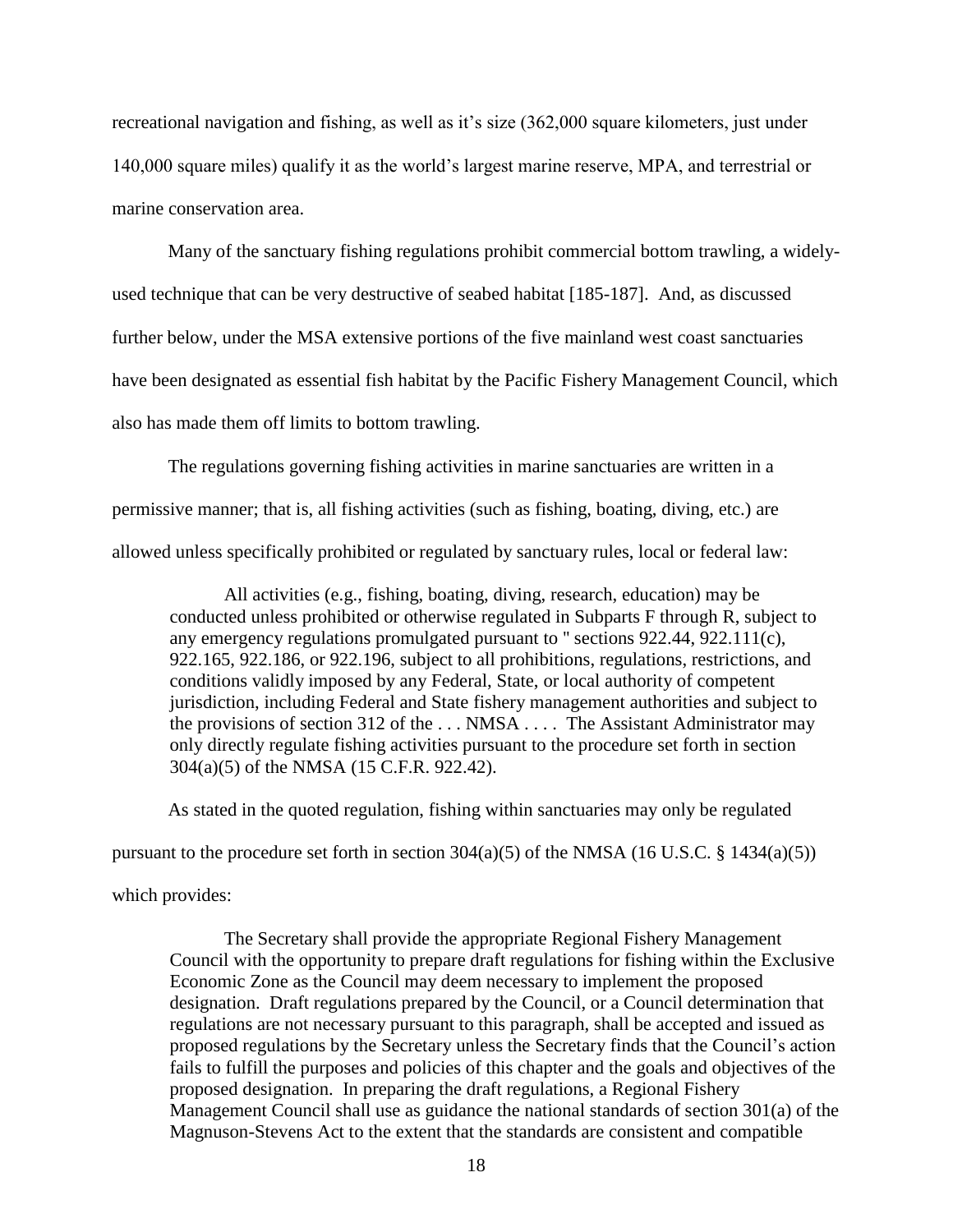with the goals and objectives of the proposed designation. The Secretary shall prepare the fishing regulations, if the Council declines to make a determination with respect to the need for regulations, makes a determination which is rejected by the Secretary, or fails to prepare the draft regulations in a timely manner. Any amendments to the fishing regulations shall be drafted, approved, and issued in the same manner as the original regulations. The Secretary shall also cooperate with other appropriate fishery management authorities with rights or responsibilities within a proposed sanctuary at the earliest practicable state in drafting any sanctuary fishing regulations.

In this role the councils are not limited to sanctuary regulations regarding species covered by existing council fishery management plans.

As mentioned above, presently there is a statutory moratorium on secretarial designations of new sanctuaries (16 U.S.C. § 1434(f)). If and when secretarial designations resume, NMSA section 303(b)(2)(D) (16 U.S.C. § 1433(b)(2)(P)) requires the secretary to consult with affected regional fishery management councils. Although each marine sanctuary has its own unique rules codified at 15 C.F.R. 922, there are a number of regularly recurring provisions shared by multiple sanctuaries. By far the most common fishing provision is an exception to a categorical ban against discharges into sanctuary waters which allows the discharge of fish or fish parts in association with bait, chum, or fishing. Most of the sanctuaries have some version of this rule. There is some variation as to how this exception is worded, but the following passage is typical: "Prohibited or otherwise regulated activities.  $\ldots$  (2) Discharging or depositing any material or other matter except: (i) Fish or fish parts and chumming materials (bait). . ." (15 C.F.R. 922.71).

Most of the sanctuaries also deal with bottom trawling explicitly. Many expressly prohibit bottom trawling, a few expressly allow it. Where bottom trawling is allowed, it is normally expressed as an exception to a categorical ban against altering the seabed, that is, altering the seabed is prohibited except when it results from trawling activity (15 C.F.R.  $922.82(a)(3)(iii)$ ).

A number of the sanctuaries prohibit the use or possession of various types of nets or traps, and using or possessing explosive or electrical charges (15 C.F.R. 922.102(a)(1(i)).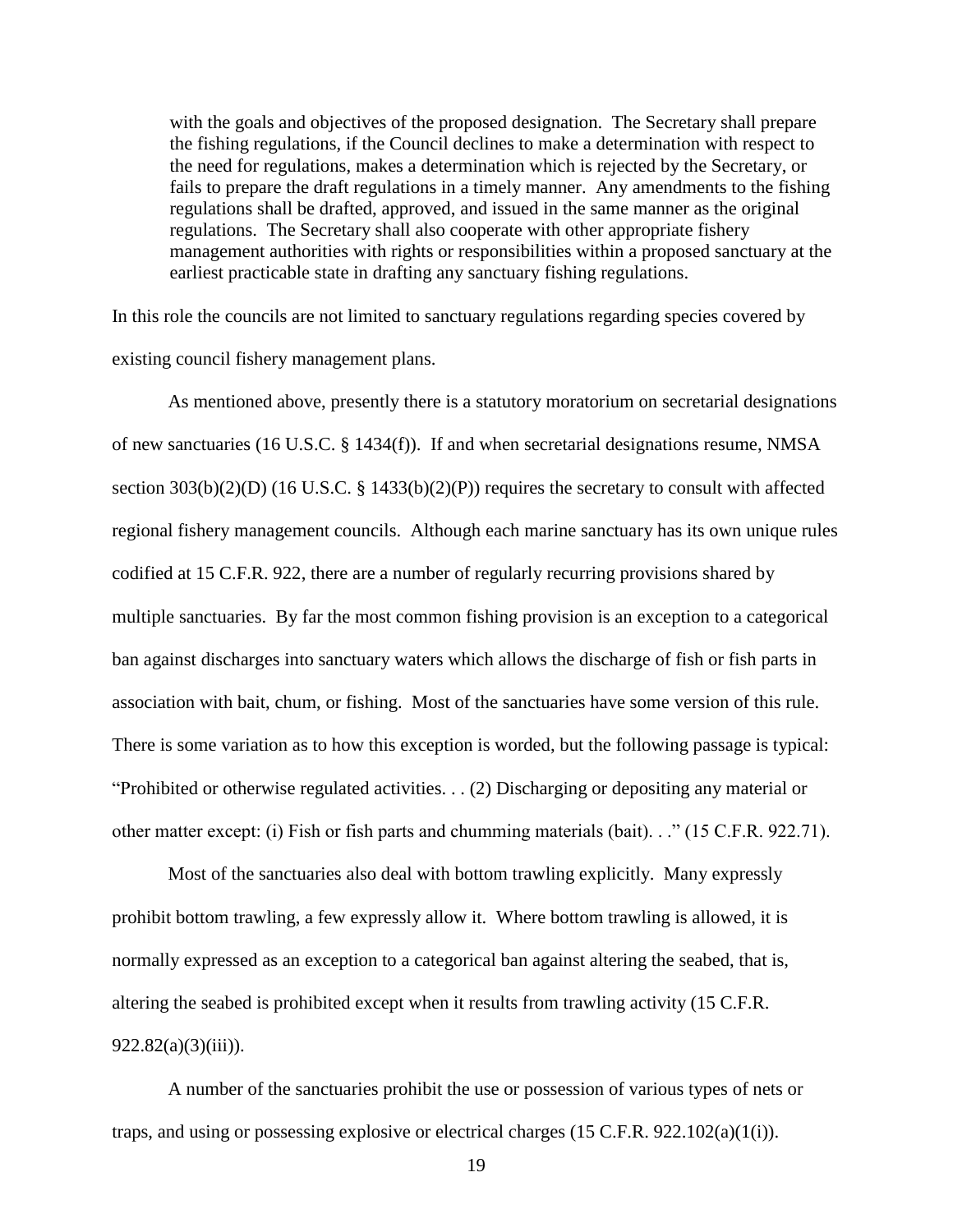Furthermore, leases, permits, licenses, and subsistence use rights existing on a sanctuary's designation date cannot be terminated by the sanctuary's director. Sanctuary regulations do not apply to such previously issued leases, permits, and rights so long as the holder complies with any terms and conditions imposed by the director to achieve the purposes for which the sanctuary was designated (15 C.F.R. 922.47). Valid permits issued by other federal, state, or local agencies will be honored by the sanctuary director so long as the permitee complies with terms and conditions imposed by the director (15 C.F.R. 922.48).

Currently, only two sanctuaries have established marine reserves in which most fishing is prohibited, the Florida Keys NMS for 165 sq. nm (6%) of its state and federal waters and the Channel Islands NMS for 21 sites totaling over 200 sq. nm of state sanctuary waters. These 21 state CINMS MPAs brought the total of California state waters in "no take" marine reserves to 2.58%; in limited take areas to 1.4%; and in recreational-take only zones to .089 %. Nine matching reserves in adjacent federal sanctuary waters, which extend from 3 to 6 nm around each island in the sanctuary, doubled the area of "no take" marine reserves within the CINMS to 210 sq. nm.

The creation of additional MPAs and reserves in California state waters is governed by California's 1999 Marine Life Protection Act (MLPA) (Cal. Fish & Game Code §§ 2851-63). Under that act, in April 2007 the California Fish and Game Commission created 29 MPAs covering 204 sq. nm (18%) of the state's central coast waters from Santa Barbara to Half Moon Bay. 85 sq. nm (46%) of the MPA area constituting 81% of central coast waters area is in 13 "no take" marine reserves; the other 16 sites allow some recreational or commercial fishing. At all sites, harvesting under existing kelp leases is allowed until the leases expire. The commission's goal is to extend the MPA network up and down the California coast by 2011, with the next phase involving the north central coast from Half Moon Bay to Point Arena.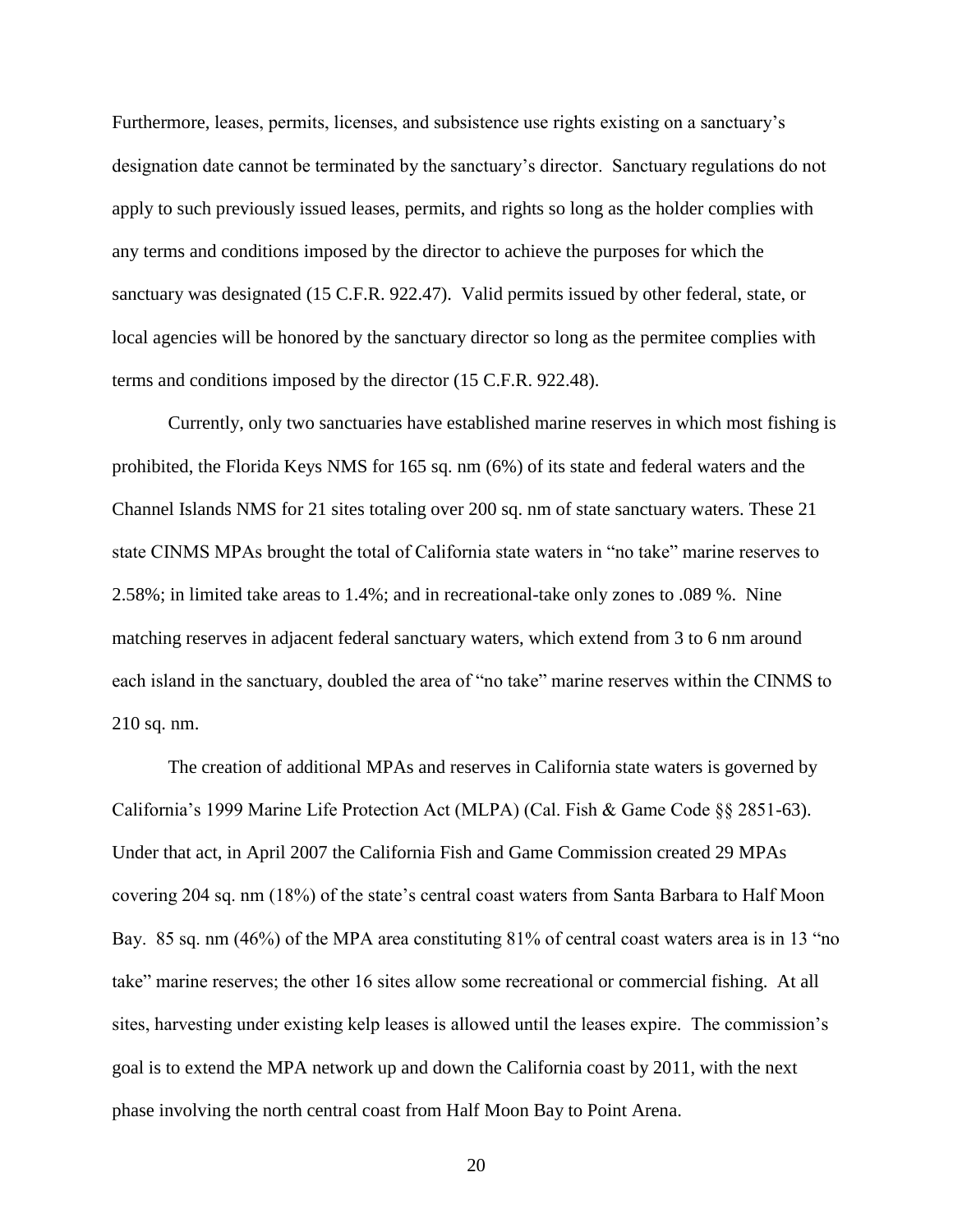For purposes of initially assessing and coordinating U.S. MPA expansion pursuant to President Clinton's 2000 executive order, NOAA broadly defined "marine managed areas" (MMAs) to include MPAs and marine reserves as well as other U.S. ocean, coastal, and estuarine waters subject to some form of place-based management. With California leading the way, there are now about 275 MMAs in state and federal waters off the U.S. mainland west coast. Including essential fish habitat designated under the MSA as discussed below, about 47% of the U.S. west coast waters is in such MMAs. Thus 53% of west coast waters are not yet subject to any form of place-based management. Furthermore, less than 0.1% of west coast MMAs currently qualify as "no take" reserves, leaving 99.9% of west coast waters subject to some sort of fishing activity.

#### JURISDICTIONAL COMPLEXITY: MPAS AND FISHERIES MANAGEMENT

Illustrating the jurisdictional complexity involved in efficiently implementing U.S. placebased ocean management, MPAs prohibiting or restricting fishing in large and small ocean areas also are being designated pursuant to the MSA as a response to past overfishing [188]. However, control over non-fishing uses in those MPAs generally is limited to federal agency obligations to consult about actions they fund, carry out, or authorize that may adversely affect the essential fish habitat (EFH) which the regional fishery management councils must identify in every fishery management plan (FMP) they prepare for approval by the National Marine Fisheries Service (NMFS) (16 U.S.C. § 1853(a)(7); 50 C.F.R. part 600, subpart J). One means for protecting EFH is closing particular areas "to all fishing or specific equipment types" (50 C.F.R.  $600.815(a)(2)(iv)(B)$ . Under a 2006 amendment to the MSA, such decisions to completely close areas to fishing must be based on scientific assessments of both the (1) resource benefits, and (2) impacts on user groups (16 U.S.C. § 1853(b)(2)(C)). There appears to be no legislative history explaining this particular amendment, but one commentator [189] has stated that it was endorsed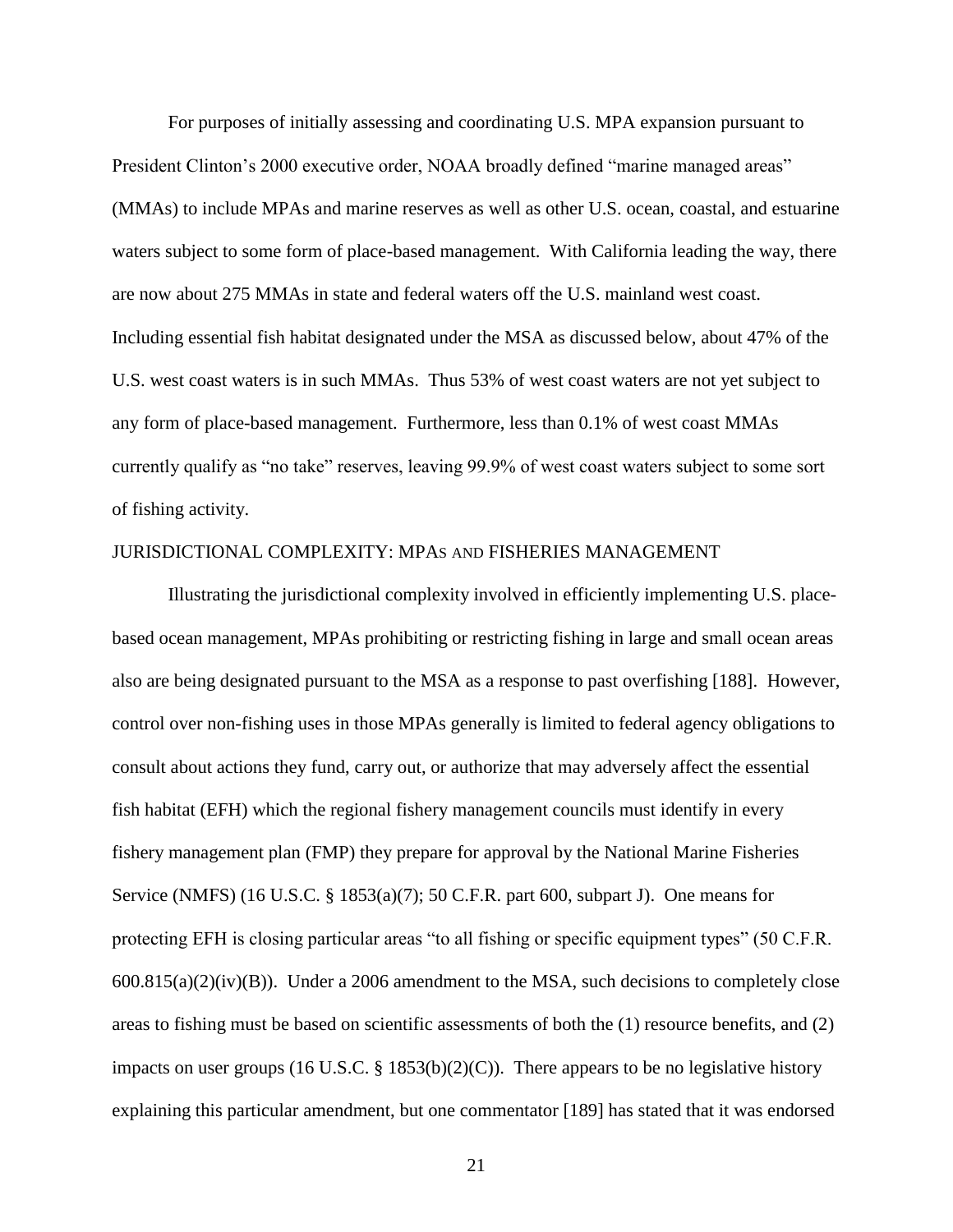by recreational fishing groups opposed to marine reserves in connection with their state-level campaigns for the enactment of state "right-to-fish" laws [190-194].

With respect to the MSA closed-area amendment's two requirements, at this time the ocean science for identifying the potential resource benefits of areas closed to fishing seems more mature than the social science for evaluating the socioeconomic impacts, positive and negative, on user groups, commercial, recreational, and non-consumptive [195, 196, 63, 197- 203]. With regard to the economics of MPA enforcement, a recent National Research Council report concluded that the enforcement of marine reserves is "relatively efficient" versus other fisheries management techniques once fishermen become familiar with the reserve's boundaries [4]. NOAA analyses of the extensive west coast trawl closures showed that less than 10% of the region's commercial fishing revenue came from the closed areas and projected that affected fishermen would move their operations to open areas. Public and private compensation schemes for fishermen who are adversely affected by new MPAs and marine reserves also have been created [137, 204].

Through the MSA EFH process and prior to the MSA closed-area amendment, bottom trawling was prohibited in extensive east [205] and west coast federal waters, both inside and outside of national marine sanctuaries [206, 50, 48, 207, 208]. Because those "no trawl" zones and many of the relatively few other MPAs included in council FMPs to date [188] are not completely closed to all fishing, they would not seem to be subject to the closed-area amendment's two requirements.

In addition to eliminating overfishing and designating EFH, the MSA requires council FMPs to minimize bycatch of non-target species to the extent practicable (16 U.S.C. §§  $1851(a)(9)$ ,  $1853(a)(11)$ ,  $(12)$ ). One way to significantly reduce bycatch in sensitive areas is through MPAs and marine reserves in which fishing for the target species is prohibited. A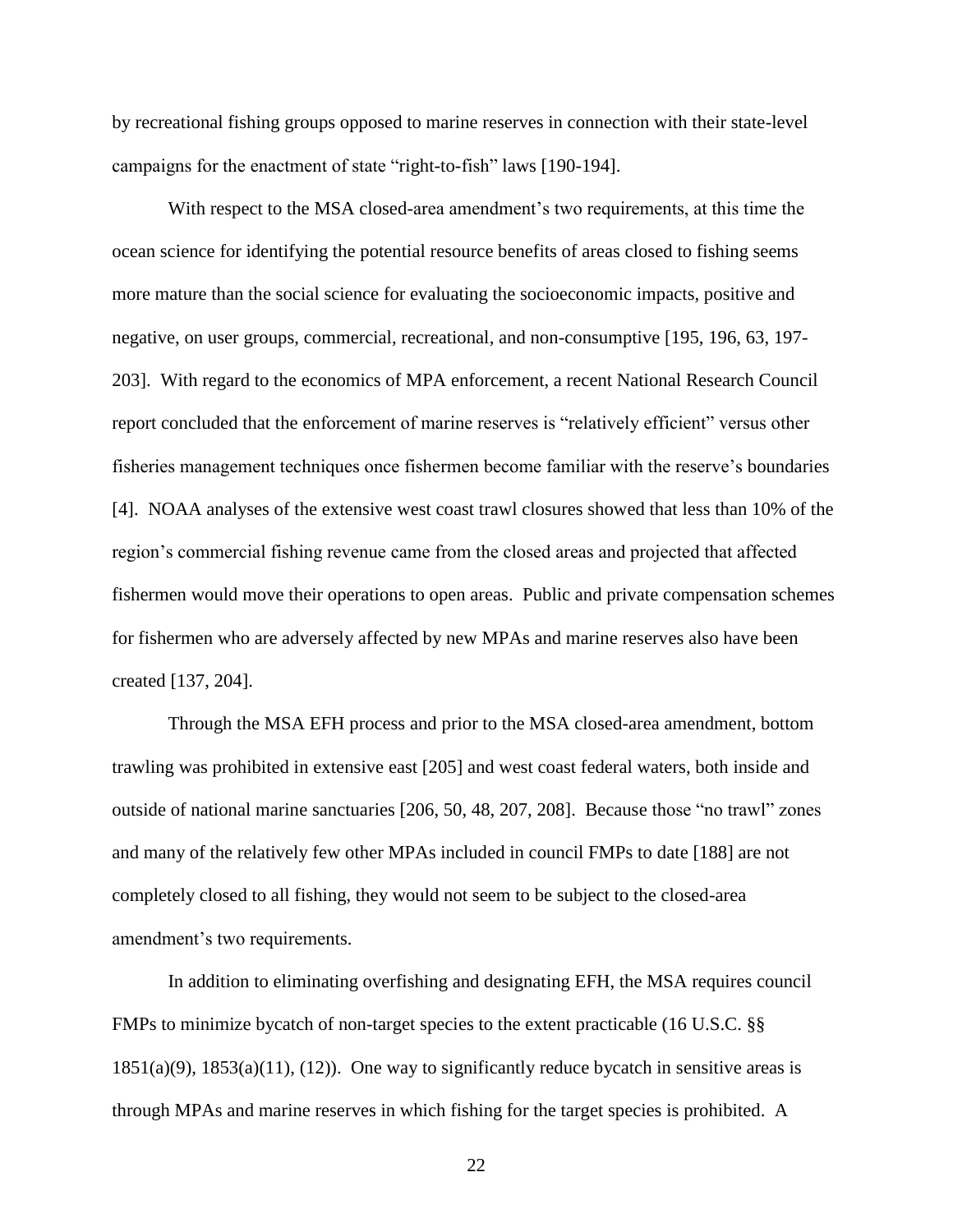federal district court recently invalidated an FMP because the council and NMFS irrationally did not consider MPAs and marine reserves as possible techniques for reducing bycatch in the fishery [209].

For all these reasons expanded use of MPAs in FMPs is being considered by several councils. Again, only those in which all fishing is prohibited would be subject to the closed-area amendment's resource benefit and user impact evaluation requirements. However, a rational FMP decision-making process should evaluate all MPAs with respect to those benefits and impacts, and revised EFH regulations could so require. This approach could also be confirmed in the streamlined procedures for council and NMFS compliance with the National Environmental Policy Act's environmental impact statement process  $(42 \text{ U.S.C.} \& 4332(2)(c))$ mandated by the 2006 MSA amendments (16 U.S.C. § 1854(i)).

Thus, as already illustrated regarding MPAs and marine reserves in state and federal waters, the legislative framework for U.S. place-based ocean management is jurisdictionally complex [210, 211]. For fish and their habitat in federal waters, the relationship between the NMSA and MSA is particularly complicated, as exemplified by administration of those two statutes in U.S. Pacific Ocean waters. Under the NMSA, Congress designated the Hawaiian Humpback Whale Sanctuary (Pub. L. No. 102-581) and started the process for designating federal waters surrounding the northwestern Hawaiian Islands as a sanctuary (Pub. L. No. 106- 513). President Clinton followed up on the congressional action with two executive orders establishing the Northwest Hawaiian Islands Coral Reef Ecosystem Reserve and mandating that a precautionary approach be used in managing the Reserve [212, 213]. The Reserve was then declared an "Active Candidate" for sanctuary designation (66 Fed. Reg. 5509 (Jan. 17, 2001)). The Reserve included "Reserve Preservation Areas" around various atolls, islands, and banks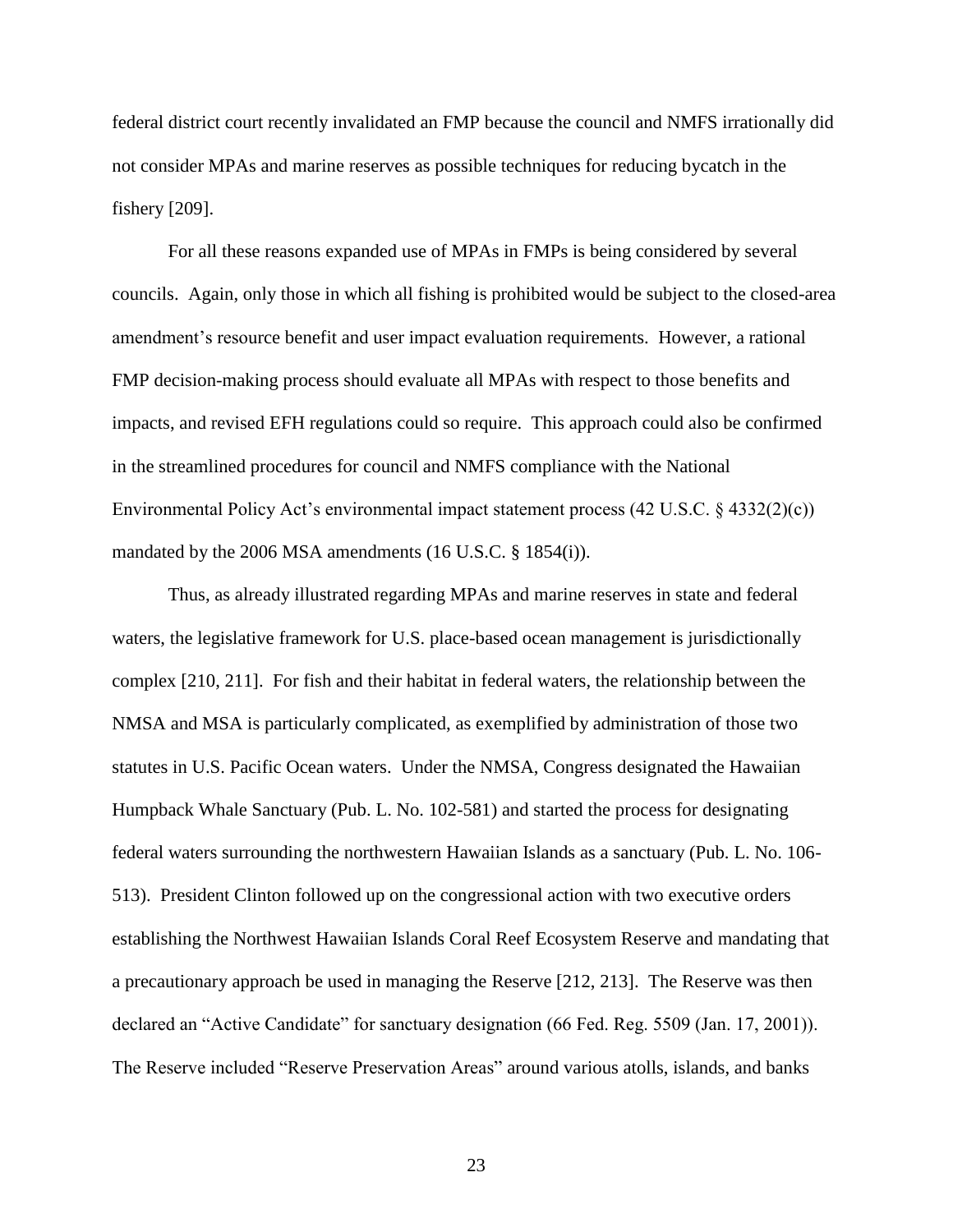where most extractive uses were prohibited but certain fisheries were allowed to continue at their preexisting levels.

In the meantime, the Western Pacific Fishery Management Council issued a Coral Reef Ecosystem Fishery Management Plan and revised regulations under its existing FMP for Precious Corals (67 Fed. Reg. 11,941 (Mar. 18, 2002)). However, provisions of the plan and regulations that conflicted with the Reserve executive orders and the Reserve Operations Plan developed to guide Reserve management pending its designation as a sanctuary were disapproved by the National Marine Fisheries Service because they provided less protection to sanctuary living resources. Then President Bush utilized his authority under the NMA to declare national monuments to impose strong "no take" rules on most of the area, with a five-year phaseout of the five preexisting federal permits to fish for groundfish in the area. To end fishing sooner in the NWHIMNM, NGOs have offered to buy the five permits and then retire them, similar to the process that was used to reduce trawling in the Monterey Bay sanctuary.

For federal waters in the four national marine sanctuaries off California, NOAA personnel are discussing whether Pacific Fishery Management Council (PFMC) FMPs should be supplemented with more sanctuary rules controlling fishing and the habitat impacts of fishing [214-216] beyond the matching marine reserves recently established in Channel Island sanctuary state and in federal waters. More generally, the PFMC is developing an Ecosystem Fishery Management Plan as an overlay on existing FMPs. It would incorporate ecosystem-based principles and establish marine reserves in additional west coast sanctuary waters [215].

## **CONCLUSION**

Integrated operation of the NMSA and MSA as currently structured should be based on the following factors: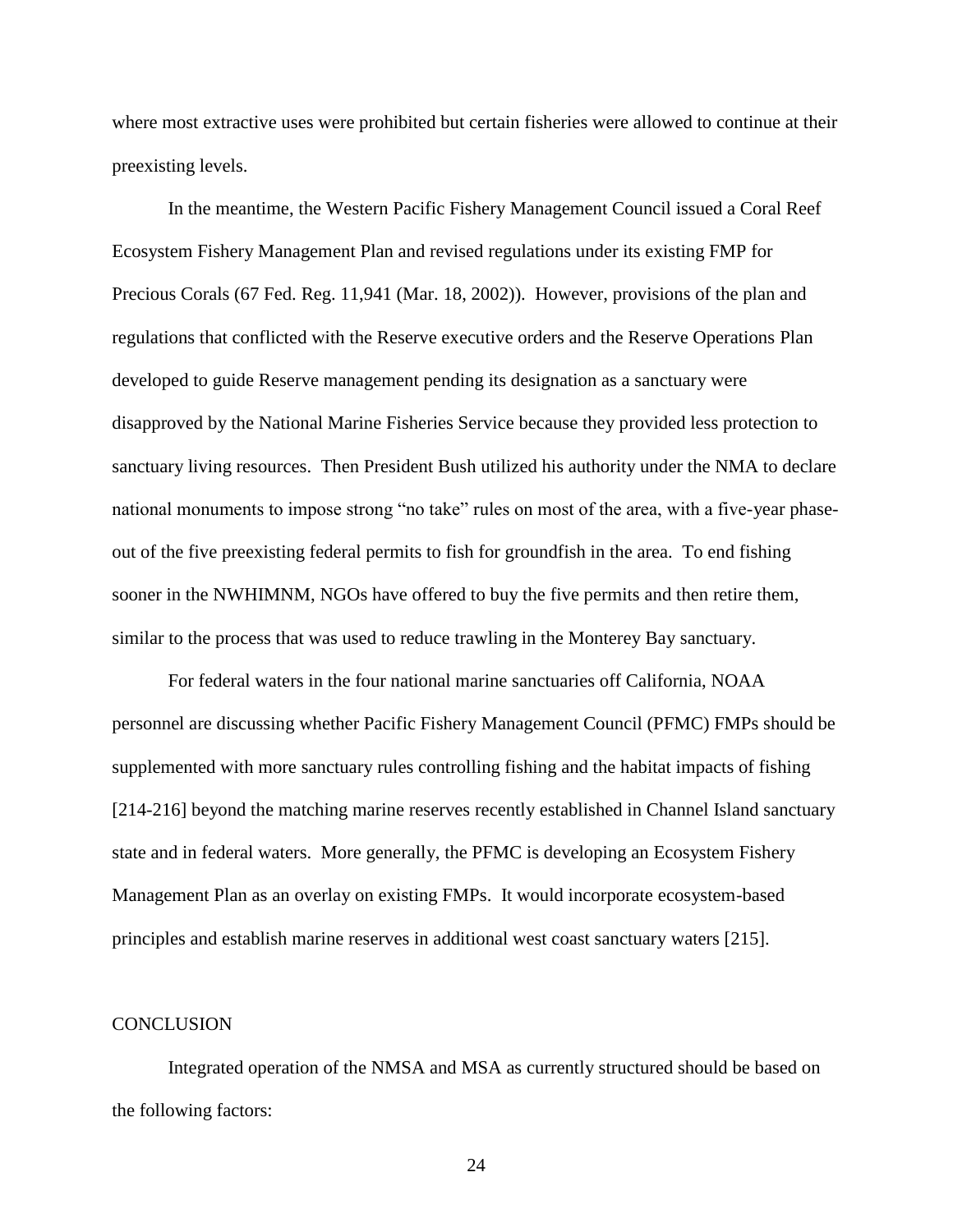(1)(a) The MSA's eight fisheries management regions cover almost the entire U.S. EEZ and territorial sea and FMPs can be extended to state ocean waters in the territorial sea through the MSA section 306(b) (16 U.S.C. § 1856(b)) state preemption process and cooperation with relevant state and interstate fisheries commissions [7]; (b) state waters can be included in a sanctuary with the state governor's consent, but current sanctuaries cover less than 1% of the U.S. EEZ and territorial sea (4% if the NWHIMNM is included) and expansion of the program will require priority attention from Congress, starting with reauthorization of the MSA in the next Congress. Meanwhile, further presidential use of the NMA is a very adequate alternative [43].

(2)(a) The MSA's regional council structure is adaptable to ecosystem-based fisheries management with non-target species and habitat protected principally from the adverse impacts of fishing; (b) all activities including fishing can be managed within sanctuary boundaries, and if the sanctuary is large enough, ecosystem-based approaches would seem to be possible.

The United States Commission on Ocean Policy has stated:

Ecosystem-based management can provide many benefits over the current structure. The coordination of efforts within a specific geographic area allows agencies to reduce duplication and maximize limited resources. It also provides an opportunity for addressing conflicts among management entities with different mandates. Less obvious, but equally important, ecosystem-based management may engender a greater sense of stewardship among government agencies, private interests, and the public by promoting identification and connection with a specific area [12, p. 64].

Of course implementing ecosystem-based approaches under the MSA, NMSA, or NMA depends very much on relevant scientific capabilities [217, 150, 218-220, 119, 221, 222, 216, 223]. The good news is that the application of U.S. place-based management including MPAs and marine reserves to scientifically significant ecosystem features within U.S. ocean waters has already begun [224] as illustrated throughout this article.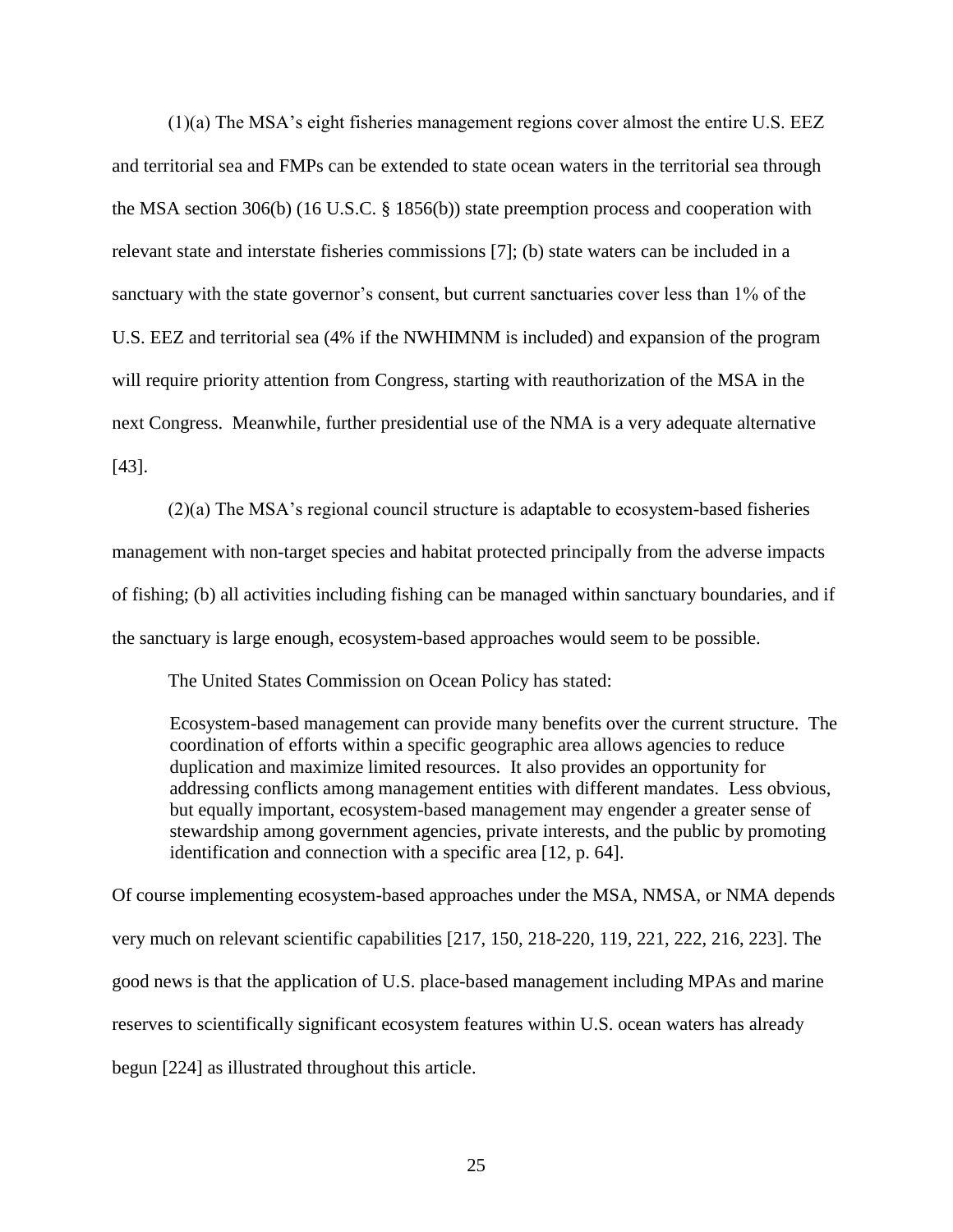Remaining to be developed at the federal level are principles for resolving ocean use conflicts that remain after the application of any place-based management scheme. A state-level example is an Oregon regulation, Ocean Resources Goal 19 (OAR 660-015-0010(4)), giving higher priority to the protection of renewable marine resources such as fish over non-renewable resources such as offshore oil and gas deposits. As an enforceable policy of Oregon's federally approved coastal zone management program, Goal 19 is applicable to federal agency decisions affecting resources in the state's ocean waters through the federal Coastal Zone Management Act's federal consistency process (16 U.S.C. § 1456(c)). Goal 19 does not as clearly address renewable energy uses such as offshore wind and wave generated electricity. It does require that a precautionary approach be used with regard to the scientific uncertainties involved in determining whether there is a significant use conflict to be resolved. Resolution, including compensation to adversely affected user groups in appropriate circumstances, can then occur either through a new or amended place-based management scheme, or through application of federal and state sector-based ocean resources management laws. Thus, because of the limited geographic coverage of existing U.S. place-based management schemes and because MPA-based programs have to compete with the various ocean use sectors for additional areas to manage [225], federal and state sector-based laws will play a very important role for the indefinite future. As has been amply demonstrated, those laws are adaptable to place-based management pending enactment of the major legislative changes recommended by the USCOP and Pew Oceans Commission for rationalizing U.S. ocean management.

## **REFERENCES**

[1] Briefing paper: regional ocean governance: bridging theory and practice. Paper prepared to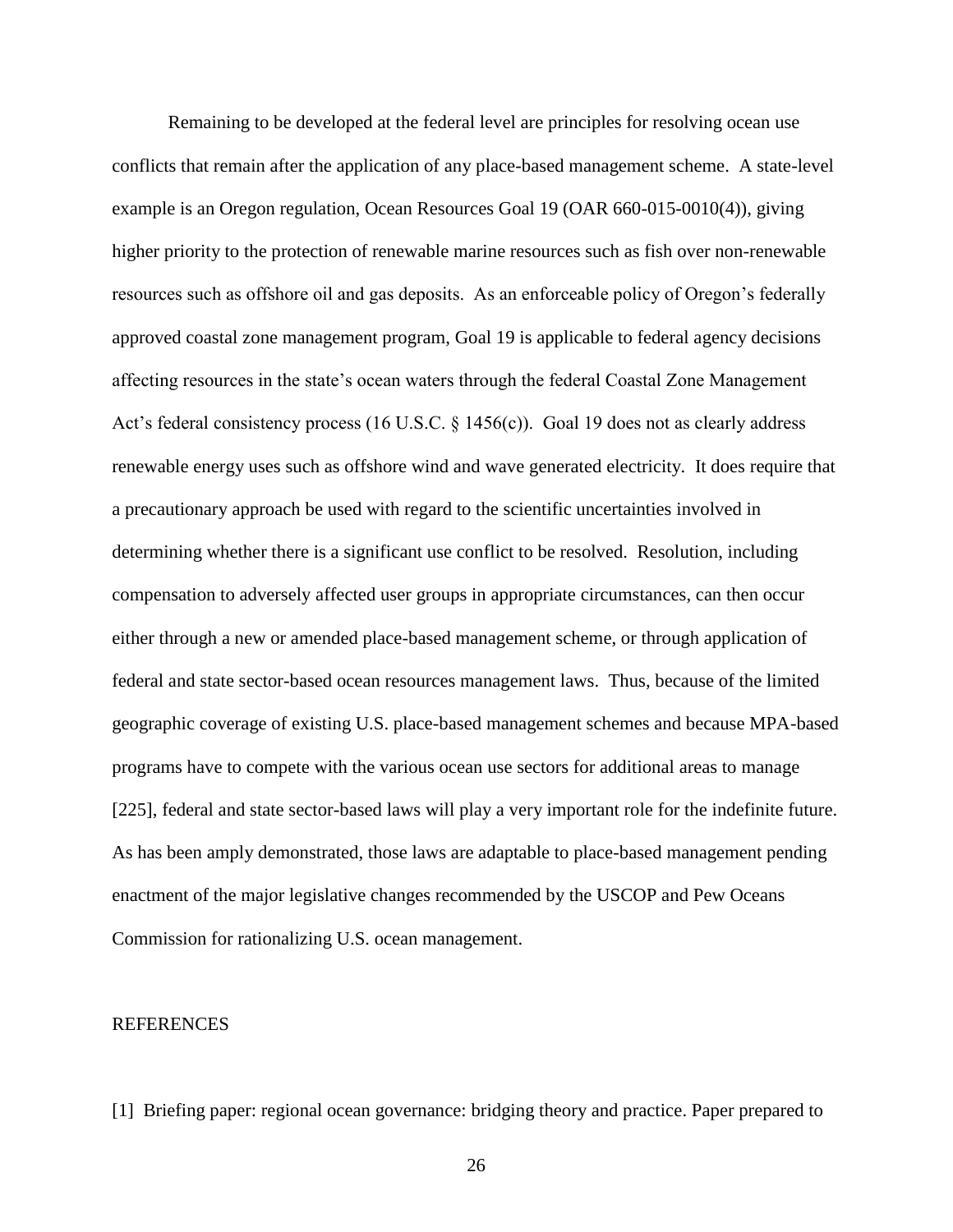brief participants in the workshop, Regional Ocean Governance: Effective Strategies for Bridging Theory and Practice, held March 18-20, 2007, in Monterey, California, convened by the Joint Ocean Commission Initiative and the Monterey Bay Aquarium's Center for the Future of the Oceans. Available for downloading at http://www.regionaloceans.org/.

[2] Norse EA, Crowder LB, Gjerde K, Hyrenbach D, Roberts CM, Safina C, Soulé ME. Placebased ecosystem management in the open ocean. In: Norse EA, Crowder LB, editors. Marine conservation biology: the science of maintaining the sea's biodiversity. Washington, DC: Island Press; 2005. p. 302-327.

[3] Executive Order No. 13,158, 65 Fed. Reg. 34,909 (May 31, 2000).

[4] National Research Council. Committee on the Evaluation, Design, and Monitoring of Marine Reserves and Protected Areas in the United States. Marine protected areas: tools for sustaining ocean ecosystems. Washington, DC: National Academy Press; 2001.

[5] Presidential Proclamation 5928, Dec. 27, 1988, 43 U.S.C.A. § 1331 note.

[6] Presidential Proclamation 5030, Mar. 10, 1983, 16 U.S.C.A. § 1453 note.

[7] Hildreth RG. Regional ocean resources management. In: Magoon OT, Converse H, Tippie V, Tobin LT, Clark D, editors. Coastal zone '91: proceedings of the Seventh Symposium on Coastal and Ocean Management. New York: American Society of Civil Engineers; 1991. vol. 3, p. 2583-2606.

[8] Hildreth RG. Managing ocean resources: Canada. International Journal of Estuarine and Coastal Law 1991;6:199-228.

[9] Hildreth RG. Managing ocean resources: New Zealand and Australia. International Journal of Estuarine and Coastal Law 1991;6:89-126.

[10] Hildreth RG, Ivanovici A. Conservation of marine and estuarine areas in a federal system. In: Magoon OT, Converse H, Miner D, Clark D, and Tobin LT, editors. Coastal zone '85: proceedings of the Fourth Symposium on Coastal and Ocean Management. New York: American Society of Civil Engineers; 1985. vol. 2, p. 2014-2025.

[11] Pew Oceans Commission. America's living oceans: charting a course for sea change: a report to the nation: recommendations for a new ocean policy. Arlington, VA; 2003.

[12] U.S. Commission on Ocean Policy. An ocean blueprint for the 21st century: final report. Washington, DC; 2004.

[13] U.S. ocean action plan: the Bush administration's response to the U.S. Commission on Ocean Policy. 2004. Available for downloading at Committee on Ocean Policy, Council of Environmental Quality, http://ocean.ceq.gov/.

[14] Executive Order No. 13,366, 69 Fed. Reg. 76,591 (Dec. 21, 2004).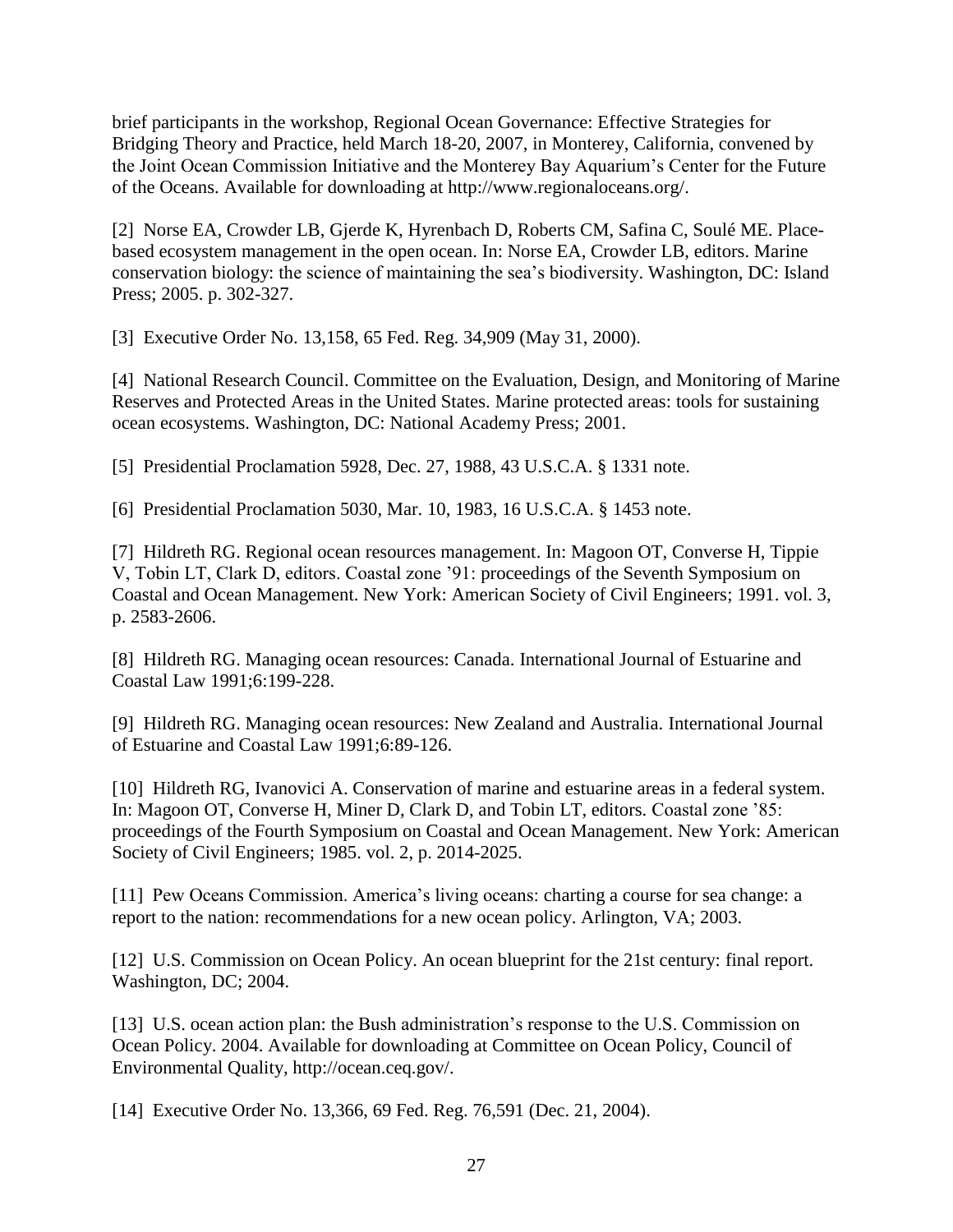[15] Johnson DR, Funicelli NA, Bohnsack JA. Effectiveness of an existing estuarine no-take fish sanctuary within the Kennedy Space Center, Florida. North American Journal of Fisheries Management 1999;19:436-453.

[16] Didier AJ, compiler. Marine protected areas of Washington, Oregon, and California. Gladstone, OR: Pacific States Marine Fisheries Commission; 1998. http://www.psmfc.org/files/PSMFC-other-publications/marine\_prot\_areas.pdf.

[17] Aguilar-Perera A, Schärer M, Valdés-Pizzini M. Marine protected areas in Puerto Rico: historical and current perspectives. Ocean & Coastal Management 2006;49:961-975.

[18] Beck MW, Fletcher KM, Hale LZ, editors. Towards conservation of submerged lands: the law and policy of conservation leasing and ownership. Narragansett, RI: Rhode Island Sea Grant; 2005.

[19] Nature Conservancy. Marine Initiative. Expanding the tools for marine conservation: leasing and ownership of submerged lands. Santa Cruz: Center for Ocean Health, University of California, Santa Cruz; 2004.

http://nature.org/initiatives/marine/files/nearshore\_marine\_fact.pdf.

[20] Nature Conservancy. Global Marine Initiative. Towards conservation of submerged lands: the law and policy of conservation leasing and ownership. Factsheet. Narragansett, RI: Rhode Island Sea Grant; 2005?

http://nature.org/initiatives/marine/files/tncrwu\_leasing\_policy\_factsheet.pdf.

[21] McClure R. State acts to protect marine life in several areas of Puget Sound. Seattle Post-Intelligencer, Sept. 26, 2003, B2.

[22] Murray M. The status of marine protected areas in Puget Sound. Puget Sound/Georgia Basin Environmental Report Series, no. 8. 2 vols. Olympia, WA: Puget Sound Action Team; 1998.

[23] Palsson WA. Marine refuges offer haven for Puget Sound fish. Fish & Wildlife Science: An Online Science Magazine, Apr. 2001.

http://www.wdfw.wa.gov/science/articles/marine\_sanctuary/index.html.

[24] Barber v. Hawai`i, 42 F.3d 1185 (9th Cir. 1994).

[25] California Gillnetters Association v. Department of Fish & Game, 39 Ca. App. 4th 1145 (1995).

[26] Coastal Petroleum Co. v. Department of Environmental Protection, 672 So.2d 574 (Fla. App. 1996).

[27] Coastal Petroleum v. Chiles, 701 So.2d 619 (Fla. App. 1997).

[28] Fanning v. Oregon Division of State Lands, 151 Or. App. 609, 950 P.2d 353 (Or. App. 1997).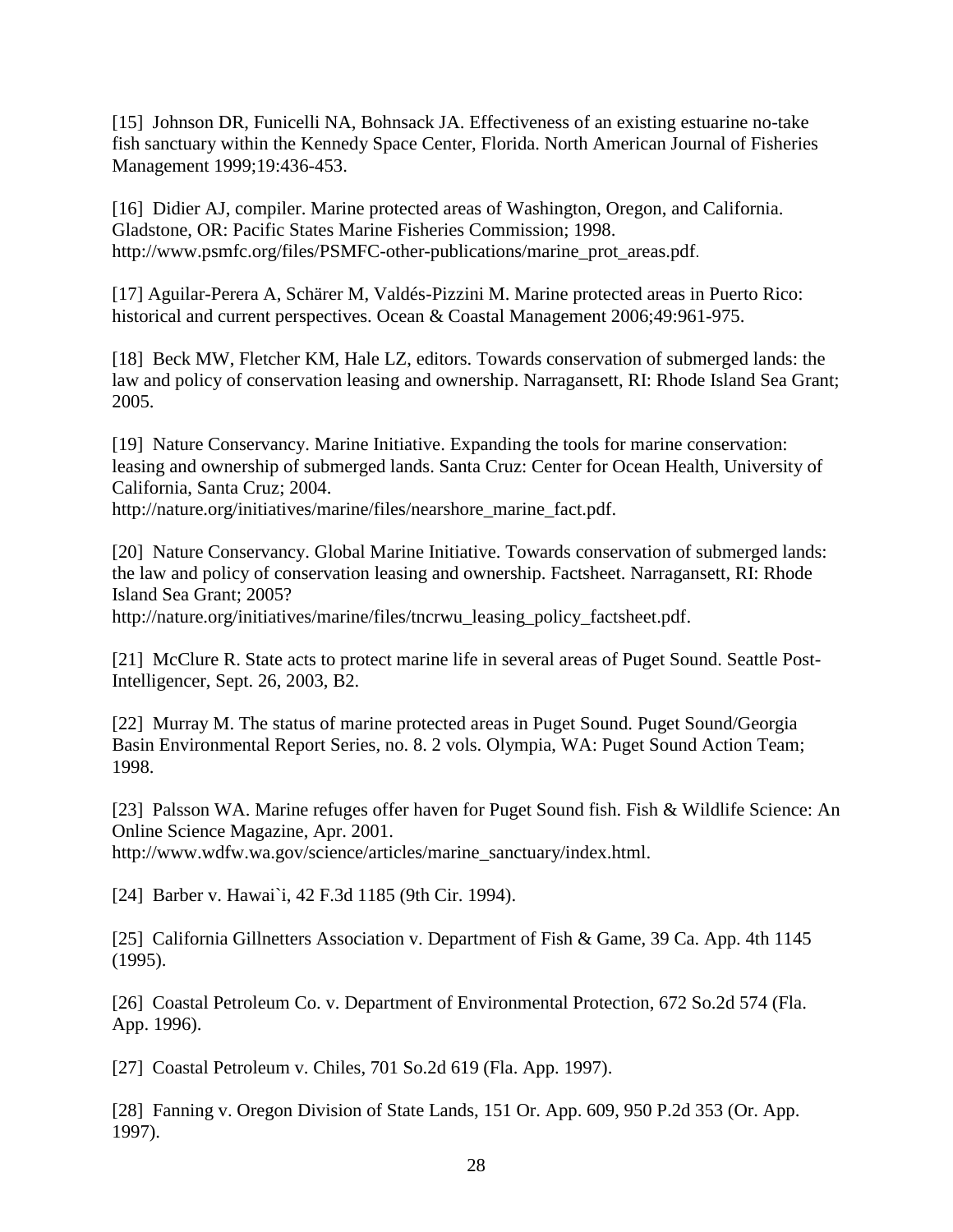[29] James v. Alaska, 950 P.2d 1130 (Alaska 1997).

[30] Kaneohe Bay Cruises, Inc. v. Hirata, 75 Haw. 250, 861 P.2d 1 (1993).

[31] Limon v. California Department of Fish & Game, 2d Civ. No. B171271, 2004 WL 2092223 (Cal. Ct. App. Sept. 20, 2004).

[32] Murphy v. Department of Natural Resources, 837 F. Supp. 1217 (S.D. Fla. 1993).

[33] Stop the Outfall Pipe, Inc. v. Massachusetts Water Resources Authority, 419 Mass. 1, 642 N.E.2d 568 (1994).

[34] UFO Chuting of Hawaii, Inc. v. Young, 327 F. Supp. 2d 1220 (D. Haw. 2004), vacated, 380 F. Supp. 2d 1160 (D. Haw. 2005), appeal pending, 2005 WL 4155371 (9th Cir. Nov. 22, 2005).

[35] UFO Chuting of Hawaii, Inc. v. Young, 380 F. Supp. 2d 1166 (D. Haw. 2005).

[36] Weden v. San Juan County, 135 Wash. 2d 678, 958 P. 2d 273 (1998).

[37] Blumm MC, Blumstein JG. The Marine Sanctuaries Program: a framework for critical areas management in the sea. Environmental Law Reporter News & Analysis 1978;8:50,016- 50,034.

[38] Chandler WJ, Gillelan H. The history and evolution of the National Marine Sanctuaries Act. Environmental Law Reporter News & Analysis 2004;34:10,505-10,565.

[39] Chandler WJ, Gillelan H. The makings of the National Marine Sanctuaries Act: a legislative history and analysis. Washington DC: Marine Conservation Biology Institute; 2005. http://www.mcbi.org/publications/pub\_pdfs/The%20Makings%20of%20National%20Marine%2 0Sanctuaries%20Booklet.pdf.

[40] Epting J. National Marine Sanctuary Program: balancing resource protection with multiple use. Houston Law Review 1981;18:1037-1059.

[41] Murley J, Redburn FS. Ready to perform?: planning and management at the National Marine Sanctuary Program. Washington, DC: National Academy of Public Administration; 2006. http://sanctuaries.noaa.gov/news/pdfs/napareport.pdf.

[42] Brax J. Zoning the oceans: using the National Marine Sanctuaries Act and the Antiquities Act to establish marine protection areas and marine reserves in America. Ecology Law Quarterly 2002;29:71-129.

[43] Craig RK. Are marine national monuments better than national marine sanctuaries?: U.S. ocean policy, marine protected areas, and the Northwest Hawaiian Islands. Sustainable Development Law & Policy 2006;7(1):27-31, 81.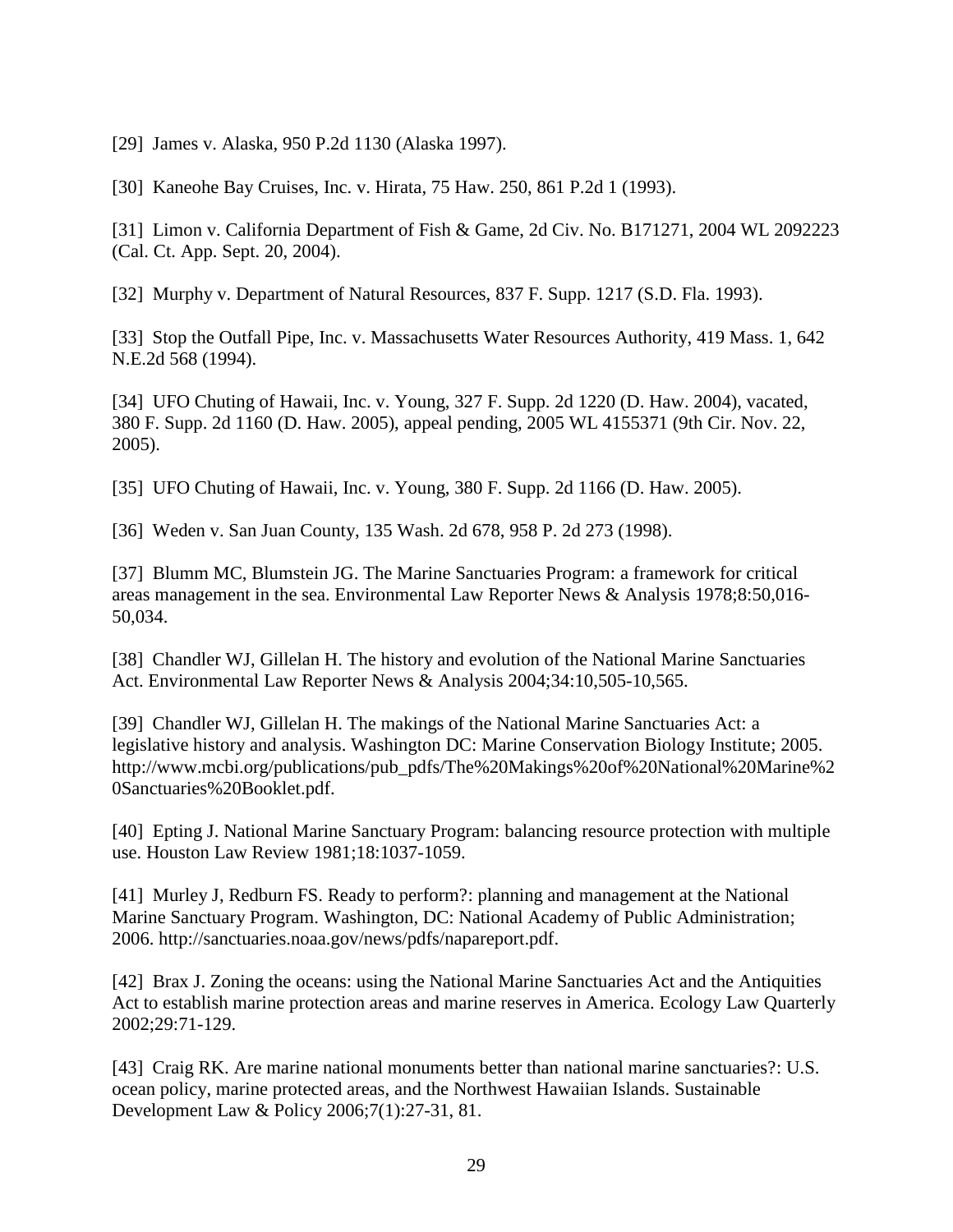[44] Dana DA. Overcoming the political tragedy of the commons: lessons learned from the reauthorization of the Magnuson Act. Ecology Law Quarterly 1997;24:833-846.

[45] Hsu S-L, Wilen JE. Ecosystem management and the 1996 Sustainable Fisheries Act. Ecology Law Quarterly 1997;24:799-811.

[46] Marine zoning in Florida Keys National Marine Sanctuary: balancing resource protection and uses. Coastlines: Information about Estuaries and Near Coastal Waters, 2003;13(1):4-5.

[47] Craig RK. Taking steps toward marine wilderness protection?: fishing and coral reef marine reserves in Florida and Hawaii. McGeorge Law Review 2003;34:155-266.

[48] National Marine Fisheries Service. Magnuson-Stevens Act provisions; fisheries off West Coast states; Pacific Coast groundfish fishery. [Final rule.] 71 Fed. Reg. 27,408 (May 11, 2006).

[49] Woodard C. Saving fish and a fishing industry: 3.8 million acres off California coast protected from trawling. Nature Conservancy, Autumn 2006, 14. Also available online (in html format) at http://www.nature.org/magazine/autumn2006/misc/art18615.html.

[50] National Marine Fisheries Service. Fisheries of the exclusive economic zone off Alaska; groundfish, crab, salmon, and scallop fisheries of the Bering Sea and Aleutian Islands management area and Gulf of Alaska. [Final rule.] 71 Fed. Reg. 36,694 (June 28, 2006).

[51] Pacific Fishery Management Council. Measures to prohibit fishing for krill in the economic exclusive zone off the West Coast: amendment 12 to the coastal pelagic species fishery management plan: environmental assessment, regulatory impact review & regulatory flexibility analysis. Portland, OR; 2006. http://www.pcouncil.org/cps/cpsfmp/a12/Amendment\_12\_EA.pdf.

[52] Clinton WJ. Memorandum on withdrawal of certain areas of the United States outer continental shelf from leasing disposition, June 12, 1998. Weekly Compilation of Presidential Documents 1998;34:1111.

[53] Davis BC, Moretti GS. Enforcing U.S. marine protected areas: synthesis report. Silver Spring, MD: National Oceanic and Atmospheric Administration, National Marine Protected Areas Center; 2005. http://www.mpa.gov/pdf/publications/enforcement.pdf.

[54] Gardner SE. Damages recoverable under Park System Resources Protection Act. Water Log 2002;22(1):1, 6-7, 9.

[55] National Sea Grant Law Center, compiler. Summary of MPA enforcement actions available on Lexis 1985-present. No date. On file with author.

[56] Craft v. National Park Service, 34 F.3d 918 (9th Cir. 1994).

[57] Tug Allie-B, Inc. v. United States, 273 F.3d 936 (11th Cir. 2001).

[58] United States v. Fisher, 22 F.3d 262 (11th Cir. 1994).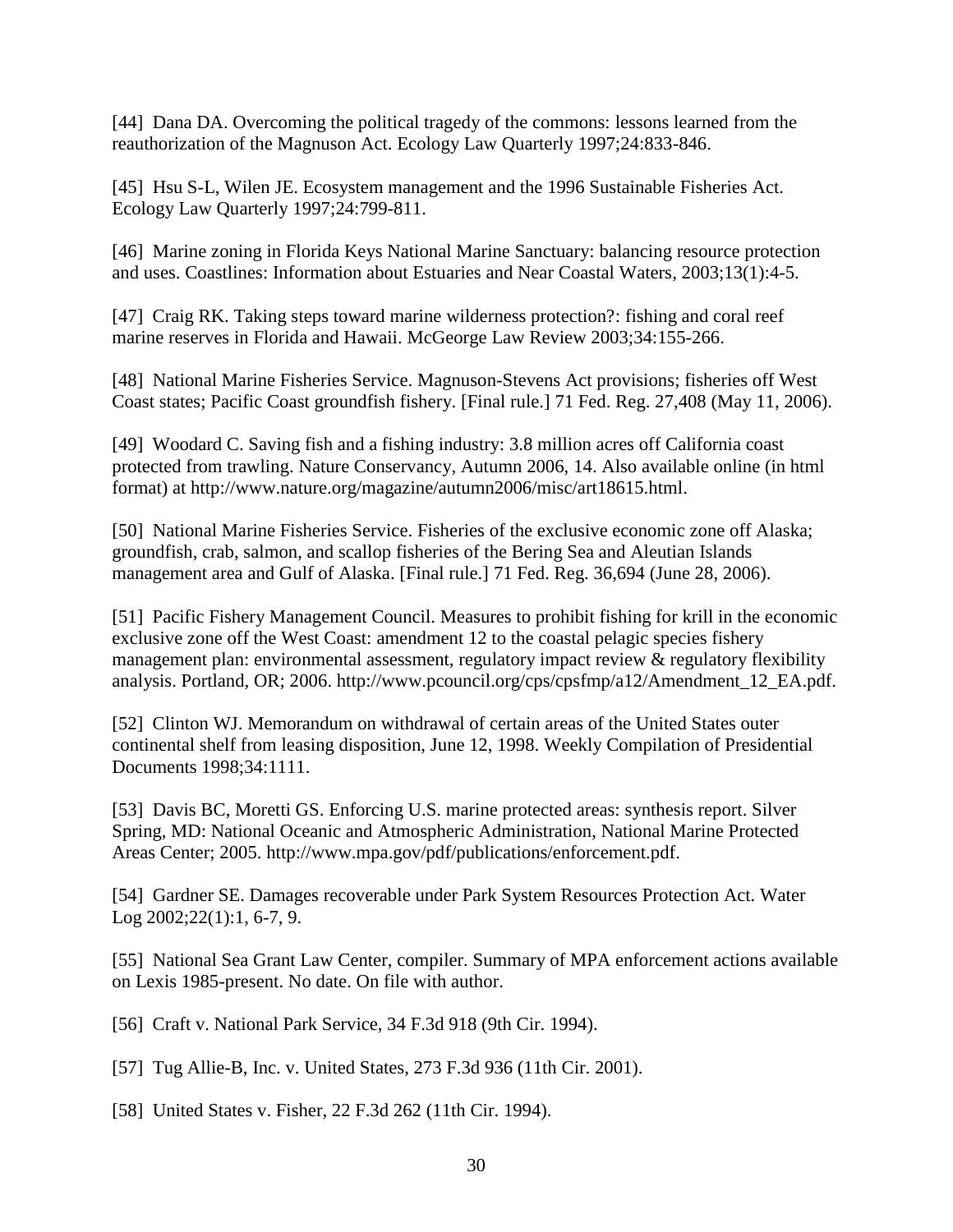[59] United States v. Fisher, 977 F. Supp. 1193 (S.D. Fla. 1997).

[60] United States v. Great Lakes Dredge & Dock Co., 259 F.3d 1300 (11th Cir. 2001).

[61] United States v. M/V Jacquelyn L., 100 F.3d 1520 (11th Cir. 1996).

[62] United States v. M/V Miss Beholden, 856 F. Supp. 668 (S.D. Fla. 1994).

[63] Keller BD, Causey BD. Linkages between the Florida Keys National Marine Sanctuary and the South Florida Ecosystem Restoration Initiative. Ocean & Coastal Management 2005;48:869- 900.

[64] International Maritime Organization. Particularly sensitive sea areas. http://www.imo.org/Environment/mainframe.asp?topic\_id=1357. Last accessed on Nov. 1, 2007.

[65] Revised guidelines for the identification and designation of particularly sensitive sea areas. In: Chircop A, Coffen-Smout S, McConnell M, editors. Ocean yearbook 21. Leiden: Martinus Nijhoff Publishers; 2007. p. 785-799.

[66] Bush GW. Statement on the advancement of United States maritime interests, May 15, 2007. Weekly Compilation of Presidential Documents 2007;43:635.

[67] Kulongoski TR, Governor, State of Oregon. Letter to Senator Ron Wyden. Dec. 13, 2005. On file with author.

[68] National Oceanic and Atmospheric Administration and United States Department of the Interior. Marine protected areas of the United States. http://www.mpa.gov/. Last accessed on Nov. 1, 2007.

[69] National Park Service. Dry Tortugas National Park – special regulations. [Proposed rule.] 71 Fed. Reg. 17,777 (Apr. 7, 2006).

[70] Christie DR, Hildreth RG. Coastal and ocean management law in a nutshell. 3rd ed. Nutshell Series. St. Paul, MN: Thomson/West; 2007.

[71] Airamé S, Dugan JE, Lafferty KD, Leslie H, McArdle DA, Warner RR. Applying ecological criteria to marine reserve design: a case study from the California Channel Islands. Ecological Applications 2003;13(1), Suppl.:S170-S184.

[72] National Marine Sanctuary Program. Channel Islands National Marine Sanctuary: draft environmental impact statement for the consideration of marine reserves and marine conservation areas. Silver Spring, MD; 2006. http://channelislands.noaa.gov/marineres/PDF/DEIS.pdf.

[73] National Ocean Service. Marine reserves, CINMS, Channel Islands National Marine Sanctuary. http://channelislands.noaa.gov/marineres/main.html. Last accessed on Nov. 1, 2007.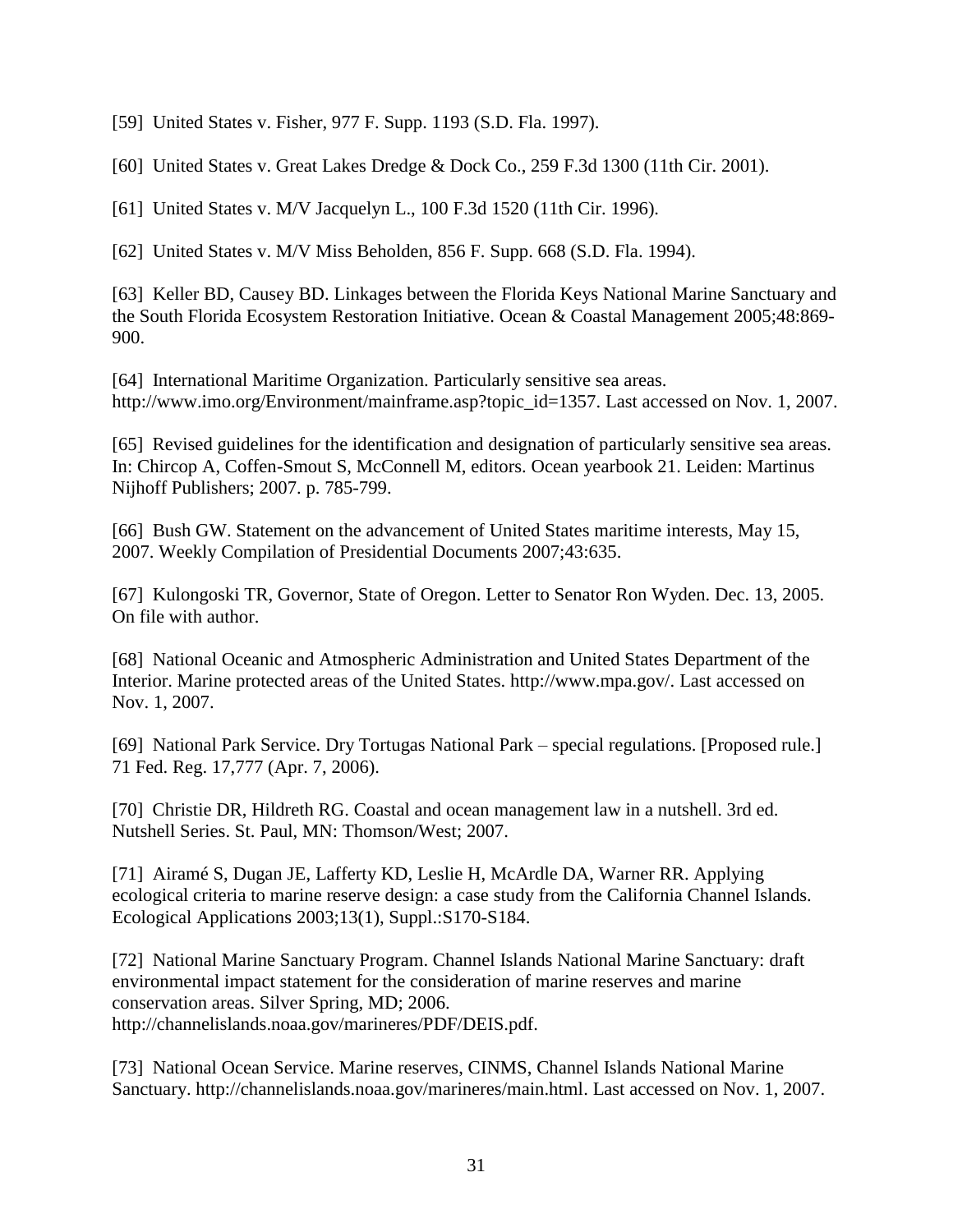[74] Airamé S. The role of science in California's Marine Life Protection Act. DVD. Presentation at Oregon State University, December 8, 2006. PISCO, Partnership for Interdisciplinary Studies of Coastal Oceans, 2006.

[75] Mize J. Lessons in state implementation of marine reserves: California's Marine Life Protection Act Initiative. Environmental Law Reporter News & Analysis 2006;36:10,376- 10,391.

[76] Update on implementation of California's Marine Life Protection Act. MPA News 2007;8(8):6.

[77] President. Proclamation 8031 of June 15, 2006, Establishment of the Northwestern Hawaiian Islands Marine National Monument. 71 Fed. Reg. 36,443 (June 26, 2006).

[78] United States Department of Commerce. President sets aside largest marine conservation area on earth: Northwestern Hawaiian Islands Marine National Monument encompasses nearly 140,000 square miles. Press release. June 15, 2006.

http://www.commerce.gov/opa/press/Secretary\_Gutierrez/2006\_Releases/June/15\_Hawaii\_Mari ne\_National\_Monument\_rls.htm.

[79] Memorandum of agreement among the State of Hawai`i Department of Land and Natural Resources, and the U.S. Department of the Interior, U.S. Fish and Wildlife Service, and the U.S. Department of Commerce, National Oceanic and Atmospheric Administration for promoting coordinated management of the Northwestern Hawaiian Islands Marine National Monument. Dec. 8, 2006. State of Hawai`i Office of the Governor. http://www.hawaii.gov/gov/news/enewsletter/2006/Folder.2006-12-

03.5311/Signed%20Agreement%2012.8.06.pdf.

[80] Reichert J. Anatomy of an advocacy campaign. MPA News 2006;8(2):4-5.

[81] Wusinich-Mendez D, Trappe C, editors. Report on the status of marine protected areas in coral reef ecosystems of the United States. Vol. 1, Marine protected areas managed by U.S. states, territories, and commonwealths. NOAA Technical Memorandum CRCP 2. Silver Spring, MD: NOAA Coral Reef Conservation Program; 2007.

http://www.coralreef.noaa.gov/Library/Publications/cr\_mpa\_report\_vol\_1.pdf.

[82] Maragos J, Gulko D, editors. Coral reef ecosystems of the Northwestern Hawaiian Islands: interim results emphasizing the 2000 surveys. Honolulu, Hawai`i: U.S. Fish and Wildlife Service and Hawai`i Department of Land and Natural Resources; 2002.

[83] National Marine Fisheries Service. Fisheries of West Coast states and in the Western Pacific; coral reef ecosystems fishery management plan for the Western Pacific. [Proposed rule.] 67 Fed. Reg. 59,813 (Sept. 24, 2002).

[84] National Marine Fisheries Service. Environmental impact statement (EIS) for the proposed coral reef ecosystem fishery management plan of the Western Pacific Region. [Notice of intent to prepare an EIS.] 64 Fed. Reg. 32,210 (June 16, 1999).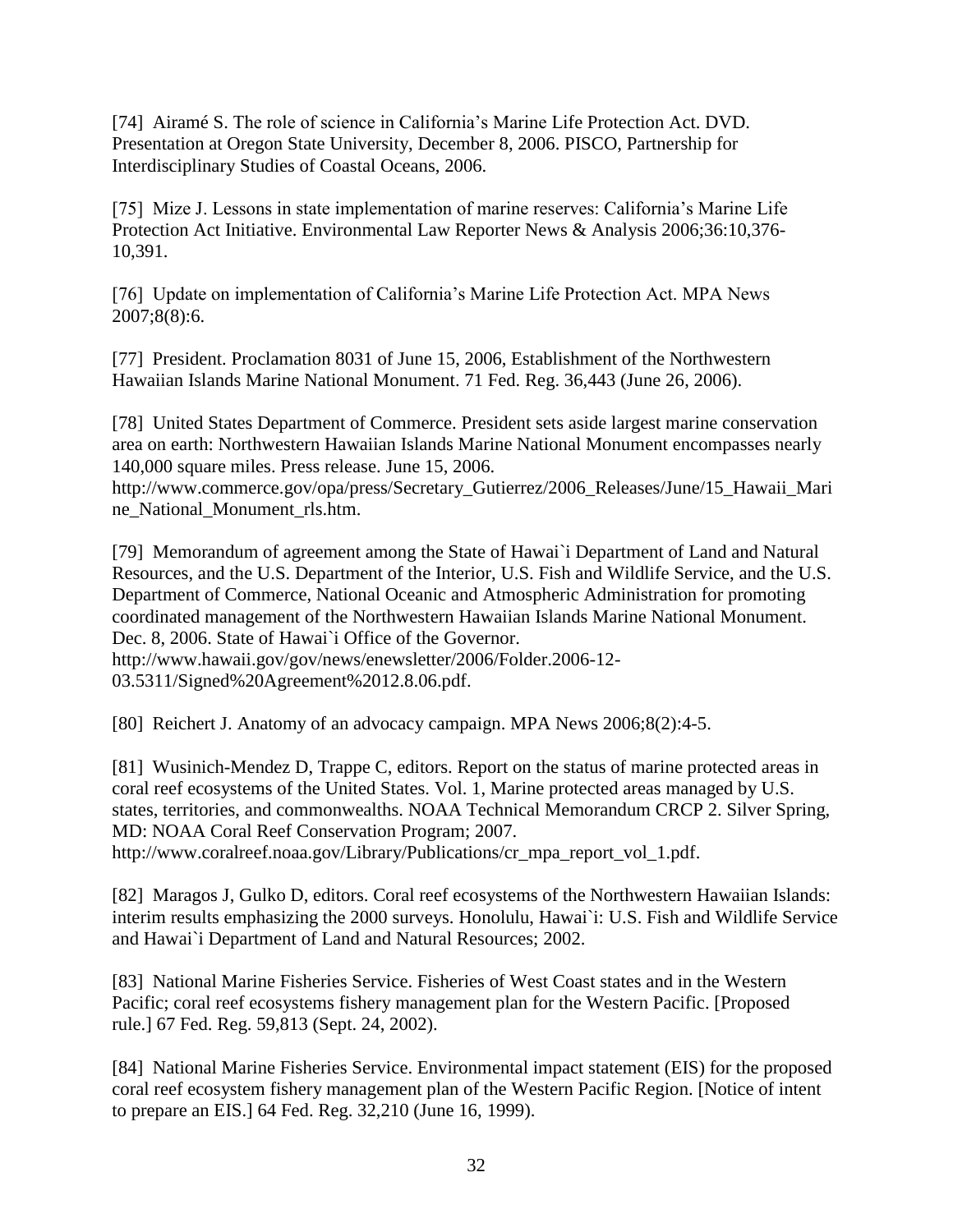[85] Birkeland C, Friedlander AM. The importance of refuges to reef fish replenishment in Hawai`i. 2nd ed. Honolulu, Hawai`i: Hawai`i Audubon Society and Pacific Fisheries Coalition; 2002.

[86] Adaptive management: Furthering the MMS mission. MMS Ocean Science 2007;4(2):4-7.

[87] Multipurpose marine cadastre: Charting a physical, social, and political map of the OCS. MMS Ocean Science 2006;3(2):11

[88] Precht WF, Aronson RB, Deslarzes KJP, Robbart ML, Murdoch TJT, Gelber A, Evans DJ, Gearheart B, Zimmer B. Long-term monitoring at the East and West Flower Garden Banks National Marine Sanctuary, 2002-2003: final report. OCS Study. New Orleans, LA: U.S. Dept. of the Interior, Minerals Management Service, Gulf of Mexico OCS Region; 2006. http://www.nova.edu/ocean/cpce/mms%5F2006%5F035.pdf.

[89] Stable and thriving communities: monitoring the Flower Garden Banks. MMS Ocean Science 2006;3(6):8.

[90] National Marine Fisheries Service. Endangered and threatened species: final listing determinations for elkhorn coral and staghorn coral. 71 Fed. Reg. 26,852 (May 9, 2006).

[91] Kalo JJ, Hildreth RG, Rieser A, Christie DR. Coastal and ocean law: cases and materials. 3rd ed. American Casebook Series. St. Paul, MN: Thomson/West; 2007.

[92] Craig RK, Miller S. Ocean discharge criteria and marine protected areas: ocean water quality protection under the Clean Water Act. Boston College Environmental Affairs Law Review 2001;29:1-44.

[93] Lormon JJ. California's ban on waste discharges into areas of biological significance. Natural Resources & Environment (ABA Section of Environment, Energy, and Resources) 2005;20(2):28-34.

[94] Johnson LS. Coastal state regulation of international shipping. Dobbs Ferry, NY: Oceana Publications; 2004.

[95] Hillary A, Ehler CN, Laffoley D, Day JC, Smith SE, Llewellyn G, Cid GA, Parks JE. Establishing networks of marine protected areas—a strategic framework for action and capacity building. In: Day JC, Senior J, Monk S, Neal W, editors. First International Marine Protected Areas Congress, conference proceedings, 23-27 October 2005: IMPAC1 2005, Geelong, Victoria, Australia. 2007. p. 216-217 (paper 016). http://www.impacongress.org/proceedings.htm.

[96] Hawaii Legislature. House. House concurrent resolution encouraging and supporting the nomination and designation of the Northwestern Hawaiian Islands Marine National Monument, Papahanaumokuakea, as a World Heritage Site. H.C.R. 265. 24th Leg., 2007 Reg. Sess. http://www.capitol.hawaii.gov/sessioncurrent/bills/HCR265\_.htm.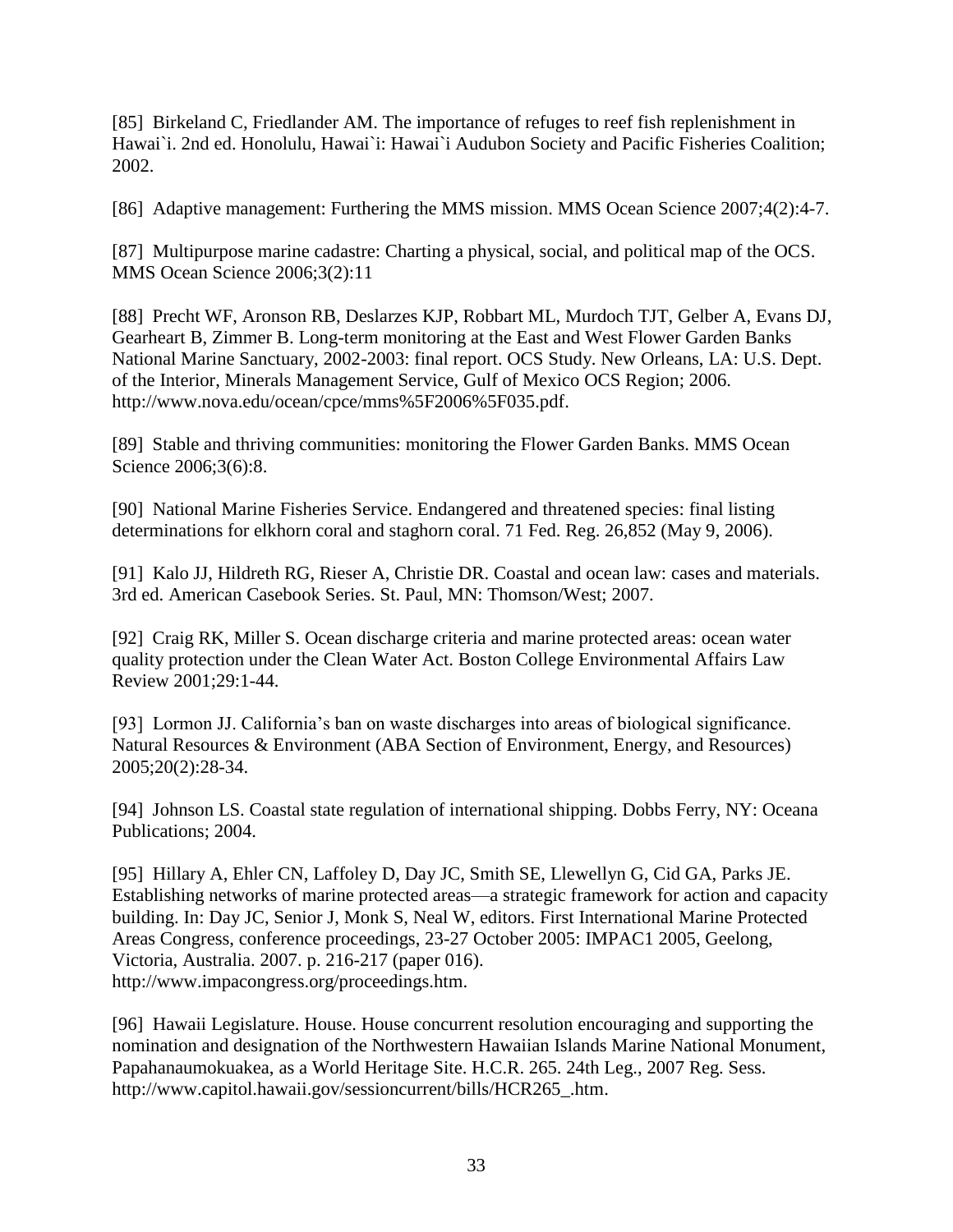[97] Thorson EJ. The world heritage convention and climate change: the case for climatechange mitigation strategy beyond the Kyoto protocol. In: Osofsky H, Burns W, editors. Adjudicating climate control: sub-national, national, and supra-national approaches. Cambridge: Cambridge University Press; forthcoming.

[98] Magraw DB. International law and park protection: a global responsibility. In: Simon DJ, editor. Our common lands: defending the national parks. Washington, DC: Island Press; 1988. p. 143-173.

[99] Scovazzi T. Marine protected areas on the high seas: some legal and policy considerations. International Journal of Marine and Coastal Law 2004;19:1-17.

[100] National Oceanic and Atmospheric Administration. Florida Keys coral reefs first in U.S. to receive international protection; one of only five sensitive sea areas in the world. News release. Nov. 13, 2002. http://www.publicaffairs.noaa.gov/releases2002/nov02/noaa02152.html.

[101] U.S. reefs receive international protection. Sanctuary Watch 2003;3(6):6. http://sanctuaries.noaa.gov/news/pdfs/sanctuarywatch/Sanctuarywatchvol3vo6.pdf.

[102] Monterey Bay National Marine Sanctuary vessel traffic management executive summary. Monterey Bay National Marine Sanctuary; 2001. http://montereybay.noaa.gov/vt/vtexec.html.

[103] Unprecedented partnership protects California sanctuaries from catastrophic oil spills. Press release. May 31, 2000. Monterey Bay National Marine Sanctuary. http://montereybay.noaa.gov/intro/press\_releases/000531.html.

[104] Vessel traffic lessens in Monterey Bay Marine Sanctuary. Sanctuary Watch 2000;1(5):1. http://sanctuaries.noaa.gov/news/pdfs/sanctuarywatch/sanctuarywatchvol1no5.pdf.

[105] Beckman R. Australia's pilotage system in the Torres Strait: a threat to transit passage? Maritime Studies 2007;no. 153 (Mar.-Apr.):1-2.

[106] Sea Power Centre – Australia. Compulsory pilotage in the Torres Strait. Maritime Studies 2007;no. 153 (Mar.-Apr.):23-26.

[107] Johnson DE, Butt N, Walmsley S. Protecting MPAs from threats posed by international shipping. In: Day JC, Senior J, Monk S, Neal W, editors. First International Marine Protected Areas Congress, conference proceedings, 23-27 October 2005: IMPAC1 2005, Geelong, Victoria, Australia. 2007. p. 297-298 (paper 051). http://www.impacongress.org/proceedings.htm.

[108] Alpine JE, Hobday AJ. Area requirements and pelagic protected areas: is size an impediment to implementation? Marine and Freshwater Research 2007;58:558-569.

[109] Campbell ML, Hewitt CL. A hierarchical framework to aid biodiversity assessment for coastal zone management and marine protected area selection. Ocean & Coastal Management 2006;49:133-146.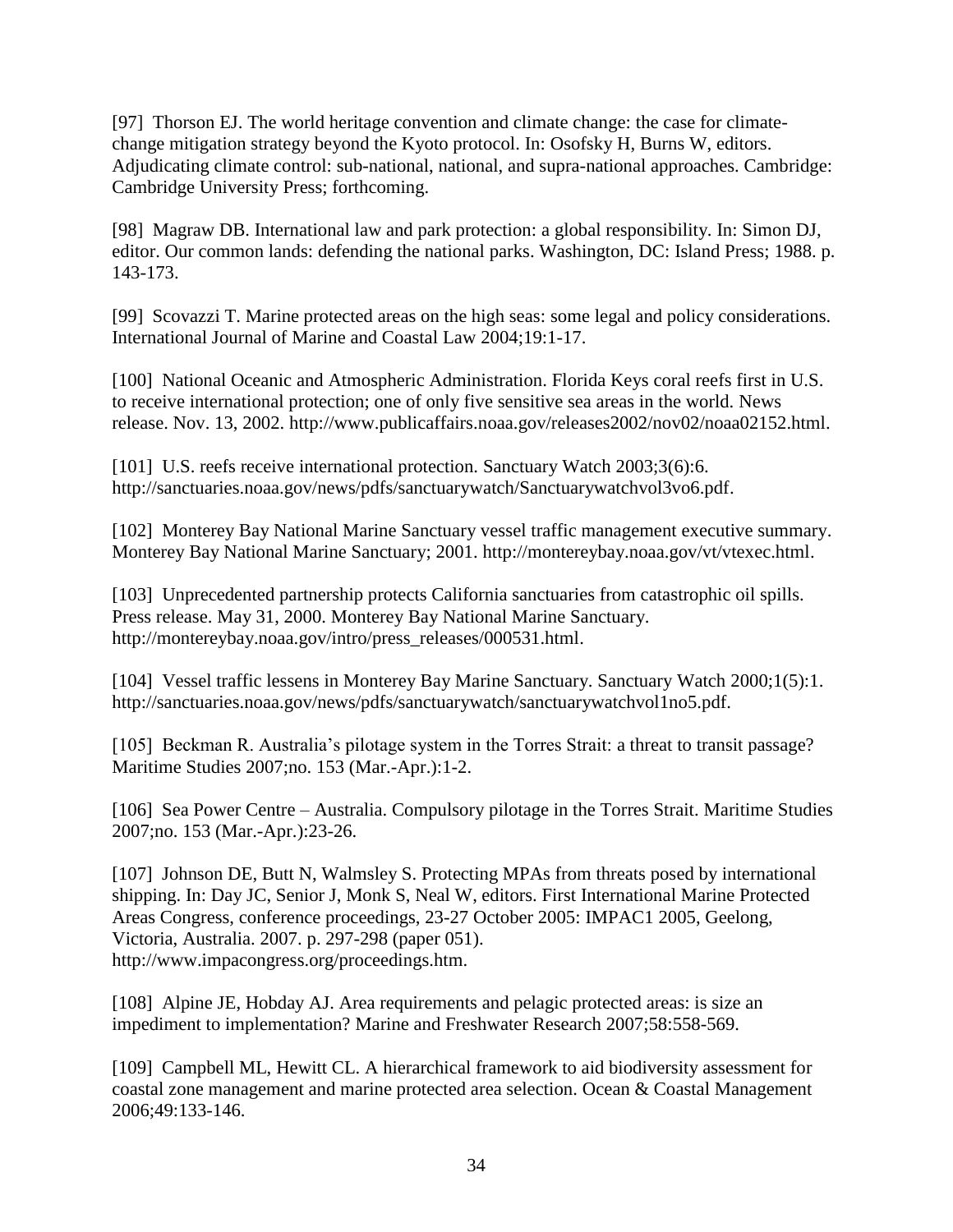[110] Cho, L. Marine protected areas: a tool for integrated coastal management in Belize. Ocean & Coastal Management 2005;48:932-947.

[111] Christie P. Marine protected areas as biological successes and social failures in Southeast Asia. In: Shipley JB, editor. Aquatic protected areas as fisheries management tools: proceedings of the American Fisheries Society/Sea Grant Symposium, Aquatic Protected Areas as Fisheries Management Tools, held in Quebec City, Quebec, Canada, 11-12 August 2003. American Fisheries Society Symposium 42. Bethesda, MD: American Fisheries Society; 2004. p. 155-164.

[112] Cicin-Sain B, Belfiore S. Linking marine protected areas to integrated coastal and ocean management: a review of theory and practice. Ocean & Coastal Management 2005;48:847-868.

[113] Ehler CN, editor. Integrated MPA management with coastal and ocean governance: principles and practices. Special issue. Ocean & Coastal Management 2005;48(11-12).

[114] Ehler CN. Integrating management of marine protected areas with coastal and ocean governance: principles and practices. Ocean & Coastal Management 2005;48:843-846.

[115] Enemark J. The Wadden Sea protection and management scheme—towards an integrated coastal management approach? Ocean & Coastal Management 2005;48:996-1015.

[116] Hyrenbach KD, Forney KA, Dayton PK. Marine protected areas and ocean basin management. Aquatic Conservation: Marine and Freshwater Ecosystems 2000;10:437-458.

[117] Airamé S, Crowder L, Day JC, Langdon SJ, McLeod KO, Norse EA, Ogden JC, et al. Institutional mismatches constrain the diagnosis and treatment of declining ocean ecosystems. In: Day JC, Senior J, Monk S, Neal W, editors. First International Marine Protected Areas Congress, conference proceedings, 23-27 October 2005: IMPAC1 2005, Geelong, Victoria, Australia. 2007. p. 484-485 (paper 136). http://www.impacongress.org/proceedings.htm.

[118] Bourque W. Developing principles and guidelines for ecologically sustainable use of Canada's national marine conservation areas. In: Day JC, Senior J, Monk S, Neal W, editors. First International Marine Protected Areas Congress, conference proceedings, 23-27 October 2005: IMPAC1 2005, Geelong, Victoria, Australia. 2007. p. 654 (paper 385). http://www.impacongress.org/proceedings.htm.

[119] Payet R. Decision processes for large marine ecosystems management and policy. Ocean & Coastal Management 2006;49:110-132.

[120] Hurd AK, Lundin CG, Sherwood K, Samoilys MA, Tamelander J, O'Callaghan BT, Kinh T, Makoloweka S, Machumu M. How MPAs are developed matters—legal options and implications for developing national MPA networks. In: Day JC, Senior J, Monk S, Neal W, editors. First International Marine Protected Areas Congress, conference proceedings, 23-27 October 2005: IMPAC1 2005, Geelong, Victoria, Australia. 2007. p. 607-609 (paper 293). http://www.impacongress.org/proceedings.htm.

[121] Agardy T. Melding large scale marine policy with small scale conservation projects through MPA networks. In: Day JC, Senior J, Monk S, Neal W, editors. First International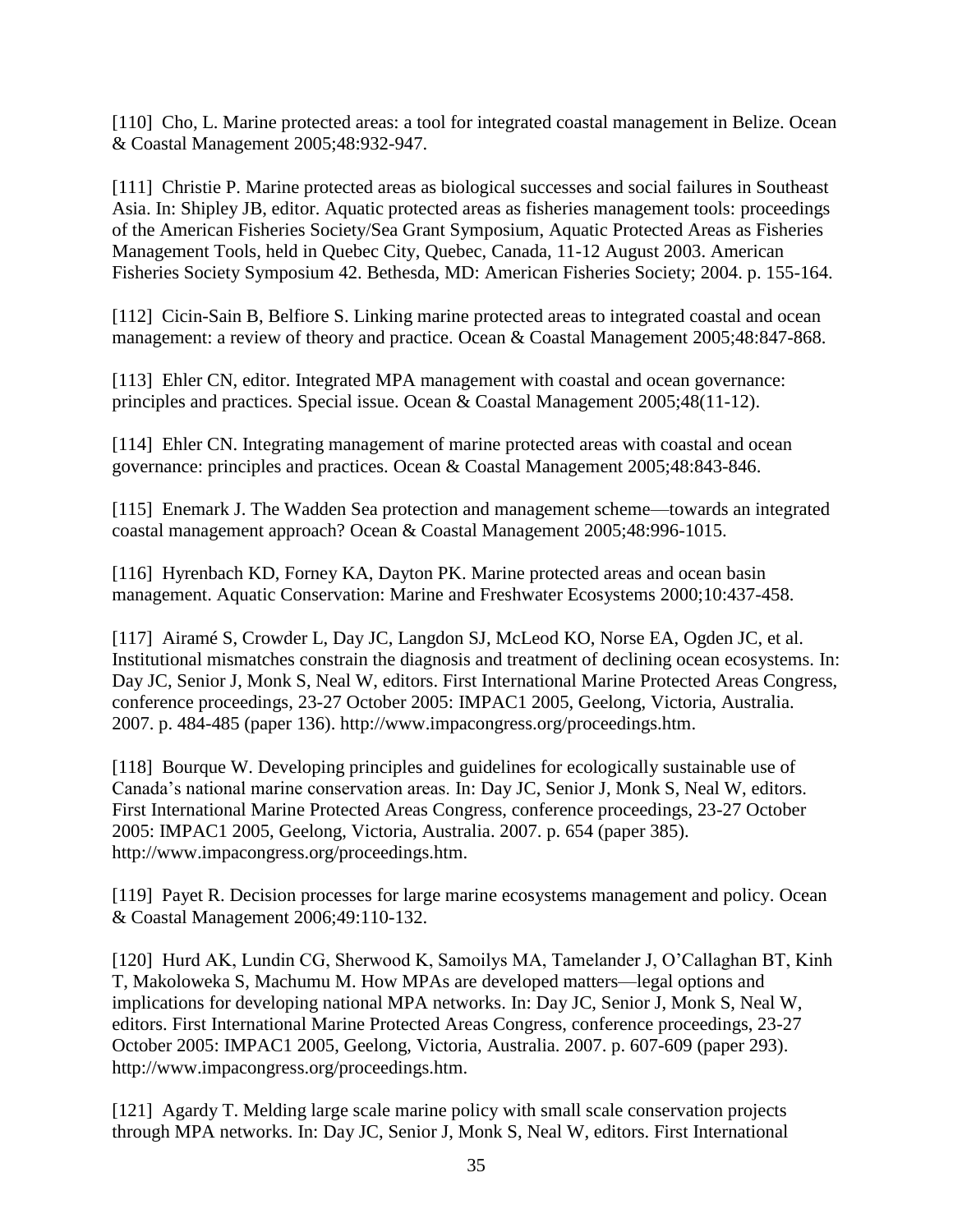Marine Protected Areas Congress, conference proceedings, 23-27 October 2005: IMPAC1 2005, Geelong, Victoria, Australia. 2007. p. 211-212 (paper 014). http://www.impacongress.org/proceedings.htm.

[122] Craig RK. Protecting international marine biodiversity: international treaties and national systems of marine protected areas. Journal of Land Use & Environmental Law 2005;20:333-369.

[123] Mäkinen A, Saarnio P, Leppänen J, Blankett P. The ecological coherency of the Baltic Sea Protected Area (BSPA's) network. In: Day JC, Senior J, Monk S, Neal W, editors. First International Marine Protected Areas Congress, conference proceedings, 23-27 October 2005: IMPAC1 2005, Geelong, Victoria, Australia. 2007. p. 567 (paper 215). http://www.impacongress.org/proceedings.htm.

[124] Morgan L, Guinotte J, Tsao F, Maxwell S. The role of non-governmental organizations in developing international networks of marine protected areas: the Baja California to Bering Sea example. In: Day JC, Senior J, Monk S, Neal W, editors. First International Marine Protected Areas Congress, conference proceedings, 23-27 October 2005: IMPAC1 2005, Geelong, Victoria, Australia. 2007. p. 590 (paper 269). http://www.impacongress.org/proceedings.htm.

[125] Portman ME. [Zoning design for cross-border marine protected areas: the Red Sea Marine](http://www.sciencedirect.com/science?_ob=GatewayURL&_method=citationSearch&_urlVersion=4&_origin=SDVIALERTHTML&_version=1&_uoikey=B6VG5-4N85B0W-1&md5=18339db1b91714829b6cb4cea970af42) [Peace Park case study.](http://www.sciencedirect.com/science?_ob=GatewayURL&_method=citationSearch&_urlVersion=4&_origin=SDVIALERTHTML&_version=1&_uoikey=B6VG5-4N85B0W-1&md5=18339db1b91714829b6cb4cea970af42) Ocean & Coastal Management 2007;50:499-522.

[126] Allen, CH. Protecting the oceanic gardens of Eden: international law issues in deep-sea vent resource conservation and management. Georgetown International Environmental Law Review 2001;13:563-660.

[127] Allen CH. Protecting the oceanic gardens of Eden: international law issues in deep-sea vent resource conservation and management. In: Thiel H, Koslow JA, editors. Managing risks to biodiversity and the environment on the high sea, including tools such as marine protected areas: scientific requirements and legal aspects: proceedings of the expert workshop held at the International Academy for Nature Conservation, Isle of Vilm, Germany, 27 February - 4 March 2001. BfN-Skripten 43. Bonn: Bundesamt für Naturschutz (German Federal Agency for Nature Conservation); 2001. p. 193-194. http://www.bfn.de/fileadmin/MDB/documents/proceed1.pdf.

[128] Convention on Biological Diversity. The international legal regime of the high seas and the seabed beyond the limits of national jurisdiction and options for cooperation for the establishment of marine protected areas (MPAs) in marine areas beyond the limits of national jurisdiction. Ad Hoc Open-Ended Working Group on Protected Areas, first meeting, Montecatini, Italy, 13-17 June 2005. UNEP/CBD/WG-PA/1/INF/2. http://www.cbd.int/doc/meetings/pa/pawg-01/information/pawg-01-inf-02-en.pdf.

[129] de Fontaubert AC. The status of natural resources on the high-seas: legal and political considerations. In: The status of natural resources on the high-seas. Gland, Switzerland: WWF— World Wide Fund for Nature; 2001. p. 69-93. http://app.iucn.org/dbtw-wpd/edocs/2001-006.pdf.

[130] Foster E, Haward M, Coffen-Smout S. Implementing integrated oceans management: Australia's South East Regional Marine Plan (SERMP) and Canada's Eastern Scotian Shelf Integrated Management (ESSIM) Initiative. Marine Policy 2005;29:391-405.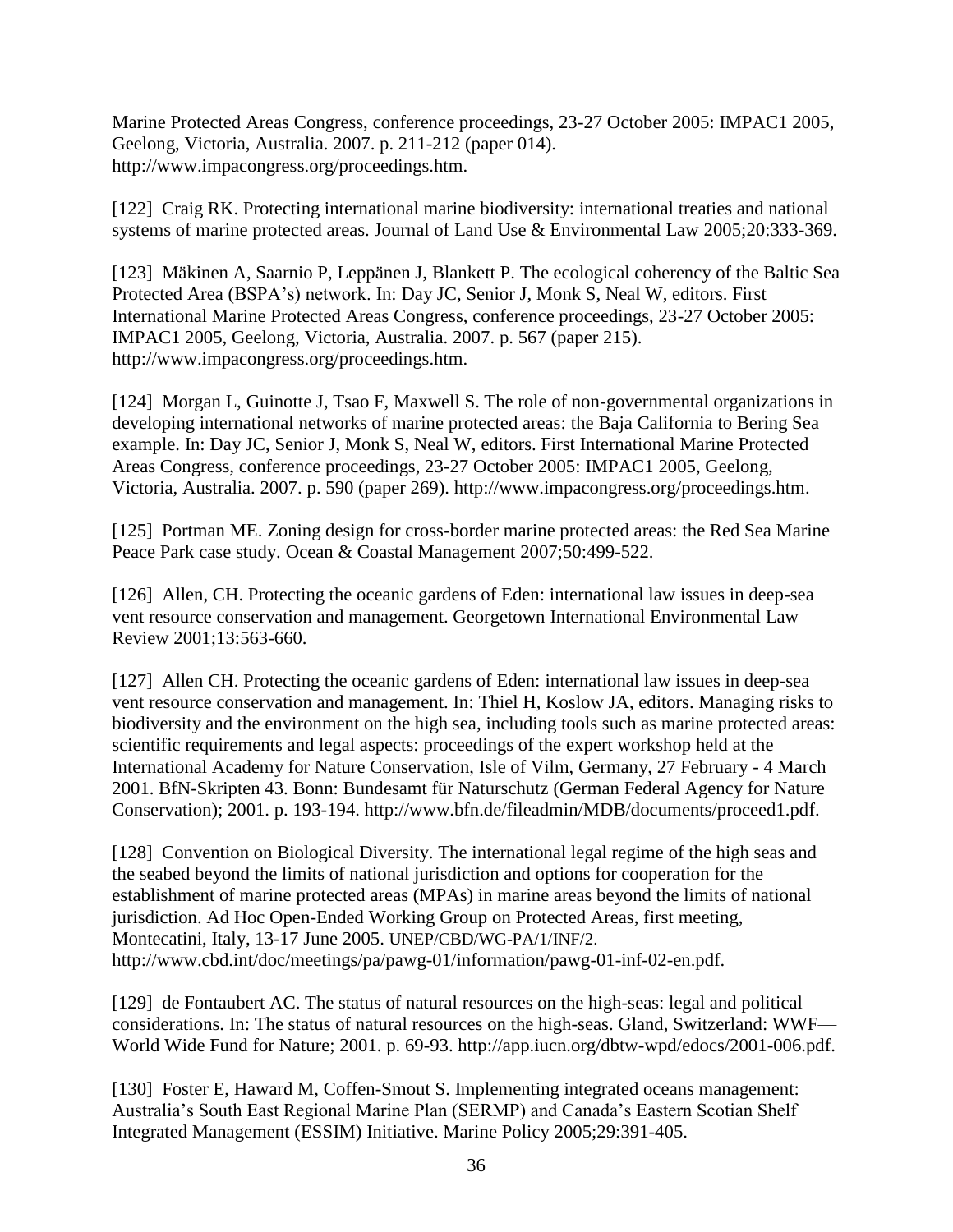[131] Gjerde K, Kelleher G. ABCs of HSMPAs: legal options for cooperation for high seas marine protected areas. In: Day JC, Senior J, Monk S, Neal W, editors. First International Marine Protected Areas Congress, conference proceedings, 23-27 October 2005: IMPAC1 2005, Geelong, Victoria, Australia. 2007. p. 450-451 (paper 119). http://www.impacongress.org/proceedings.htm.

[132] Grant SM. The applicability of international conservation instruments to the establishment of marine protected areas in Antarctica. Ocean & Coastal Management 2005;48:782-812.

[133] Kimball LA. The international legal regime of the high seas and the seabed beyond the limits of national jurisdiction and options for cooperation for the establishment of marine protected areas (MPAs) in marine areas beyond the limits of national jurisdiction. CBD Technical Series, no. 19. Montreal, Quebec: Secretariat of the Convention on Biological Diversity; 2005. http://www.iucn.org/themes/marine/pdf/cbd-ts-19.pdf.

[134] Leary DK. Conservation and management of vulnerable deep-water ecosystems on the high seas: are marine protected areas all that are required? In: Day JC, Senior J, Monk S, Neal W, editors. First International Marine Protected Areas Congress, conference proceedings, 23-27 October 2005: IMPAC1 2005, Geelong, Victoria, Australia. 2007. p. 469-470 (paper 128). http://www.impacongress.org/proceedings.htm.

[135] Thiel H, Koslow JA, editors. Managing risks to biodiversity and the environment on the high sea, including tools such as marine protected areas: scientific requirements and legal aspects: proceedings of the expert workshop held at the International Academy for Nature Conservation, Isle of Vilm, Germany, 27 February - 4 March 2001. BfN-Skripten 43. Bonn: Bundesamt für Naturschutz (German Federal Agency for Nature Conservation); 2001. http://www.bfn.de/fileadmin/MDB/documents/proceed1.pdf.

[136] Warner R. Marine protected areas beyond national jurisdiction—existing legal principles and future legal frameworks. In: Thiel H, Koslow JA, editors. Managing risks to biodiversity and the environment on the high sea, including tools such as marine protected areas: scientific requirements and legal aspects: proceedings of the expert workshop held at the International Academy for Nature Conservation, Isle of Vilm, Germany, 27 February - 4 March 2001. BfN-Skripten 43. Bonn: Bundesamt für Naturschutz (German Federal Agency for Nature Conservation); 2001. p. 149-168. http://www.bfn.de/fileadmin/MDB/documents/proceed1.pdf.

[137] Baxter TI. Marine protected areas and structural adjustment schemes: any necessary nexus? In: Day JC, Senior J, Monk S, Neal W, editors. First International Marine Protected Areas Congress, conference proceedings, 23-27 October 2005: IMPAC1 2005, Geelong, Victoria, Australia. 2007. p. 503-505 (paper 145). http://www.impacongress.org/proceedings.htm.

[138] Cameron DS, Slegers S, Cadwallader PL, Lewis A, Lowe D, Russell M, Jago B, et al. Use of fisheries data in rezoning the Great Barrier Reef Marine Park. In: Day JC, Senior J, Monk S, Neal W, editors. First International Marine Protected Areas Congress, conference proceedings,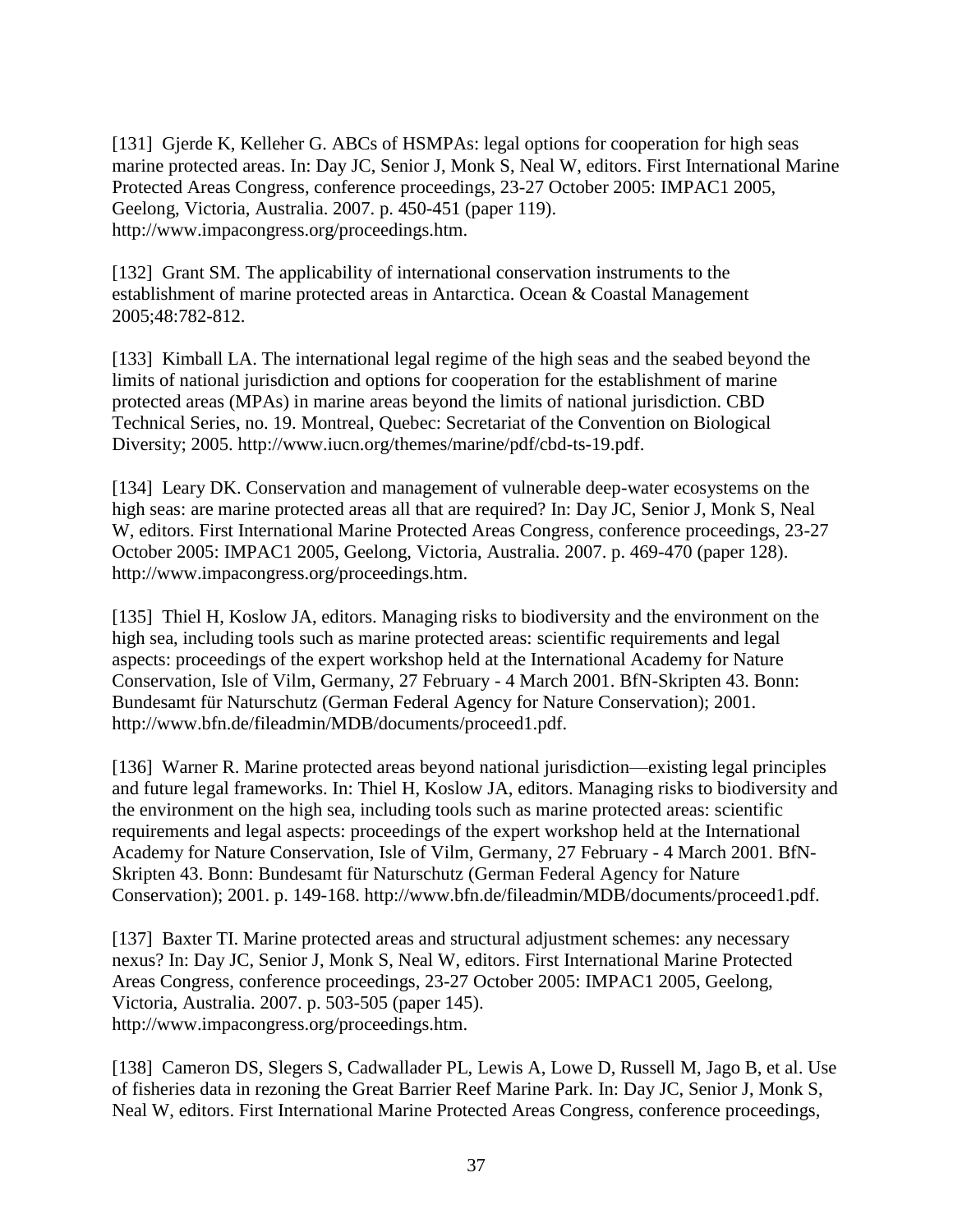23-27 October 2005: IMPAC1 2005, Geelong, Victoria, Australia. 2007. p. 445-447 (paper 117). http://www.impacongress.org/proceedings.htm.

[139] Whalley A, Bensley NW, Foster EG. Fishing is a way of life: lessons from rezoning the Great Barrier Reef Marine Park. In: Day JC, Senior J, Monk S, Neal W, editors. First International Marine Protected Areas Congress, conference proceedings, 23-27 October 2005: IMPAC1 2005, Geelong, Victoria, Australia. 2007. p. 440-441 (paper 115). http://www.impacongress.org/proceedings.htm.

[140] Day JC, Tanzer J, Chadwick V, Fernandes L, Jago B. The relative roles of science, public participation and political support in rezoning the Great Barrier Reef. In: Day JC, Senior J, Monk S, Neal W, editors. First International Marine Protected Areas Congress, conference proceedings, 23-27 October 2005: IMPAC1 2005, Geelong, Victoria, Australia. 2007. p. 559-561 (paper 180). http://www.impacongress.org/proceedings.htm.

[141] Great Barrier Reef bounces back. Maritime Studies 2006;no. 150 (Sept.-Oct.):25.

[142] Edyvane K. Implementing a national, representative system of marine protected areas (NRSMPA) in Australia's EEZ: cross-jurisdictional, science, planning and policy challenges. In: Day JC, Senior J, Monk S, Neal W, editors. First International Marine Protected Areas Congress, conference proceedings, 23-27 October 2005: IMPAC1 2005, Geelong, Victoria, Australia. 2007. p. 486-488 (paper 137). http://www.impacongress.org/proceedings.htm.

[143] Stump NE, Kriwoken LK. Tasmanian marine protected areas: attitudes and perceptions of wild capture fishers. Ocean & Coastal Management 2006;49:298-307.

[144] Vince J. The South East Regional Marine Plan: implementing Australia's oceans policy. Marine Policy 2006;30:420-430.

[145] Rutherford RJ, Herbert GJ, Coffen-Smout SS. Integrated ocean management and the collaborative planning process: the Eastern Scotian Shelf Integrated Management (ESSIM) Initiative. Marine Policy 2005;29:75-83.

[146] Stark J, Murray R. Implementing marine protected areas policy: lessons from Canada and Australia. In: Day JC, Senior J, Monk S, Neal W, editors. First International Marine Protected Areas Congress, conference proceedings, 23-27 October 2005: IMPAC1 2005, Geelong, Victoria, Australia. 2007. p. 593-594 (paper 276). http://www.impacongress.org/proceedings.htm.

[147] Guénette S, Alder J. Lessons from marine protected areas and integrated ocean management initiatives in Canada. Coastal Management 2007;35:51-78.

[148] Eagle J. Regional ocean governance: the perils of multiple-use management and the promise of agency diversity. Duke Environmental Law and Policy Forum 2006;16:143-177.

[149] Bottom DL, Jones KK, Rodgers JD, Brown RF. Management in the northern California Current ecosystem. In: Sherman K, Alexander LM, Gold BD, editors. Large marine ecosystems: stress, mitigation, and sustainability. Washington, DC: AAAS Press; 1993. p. 259-271.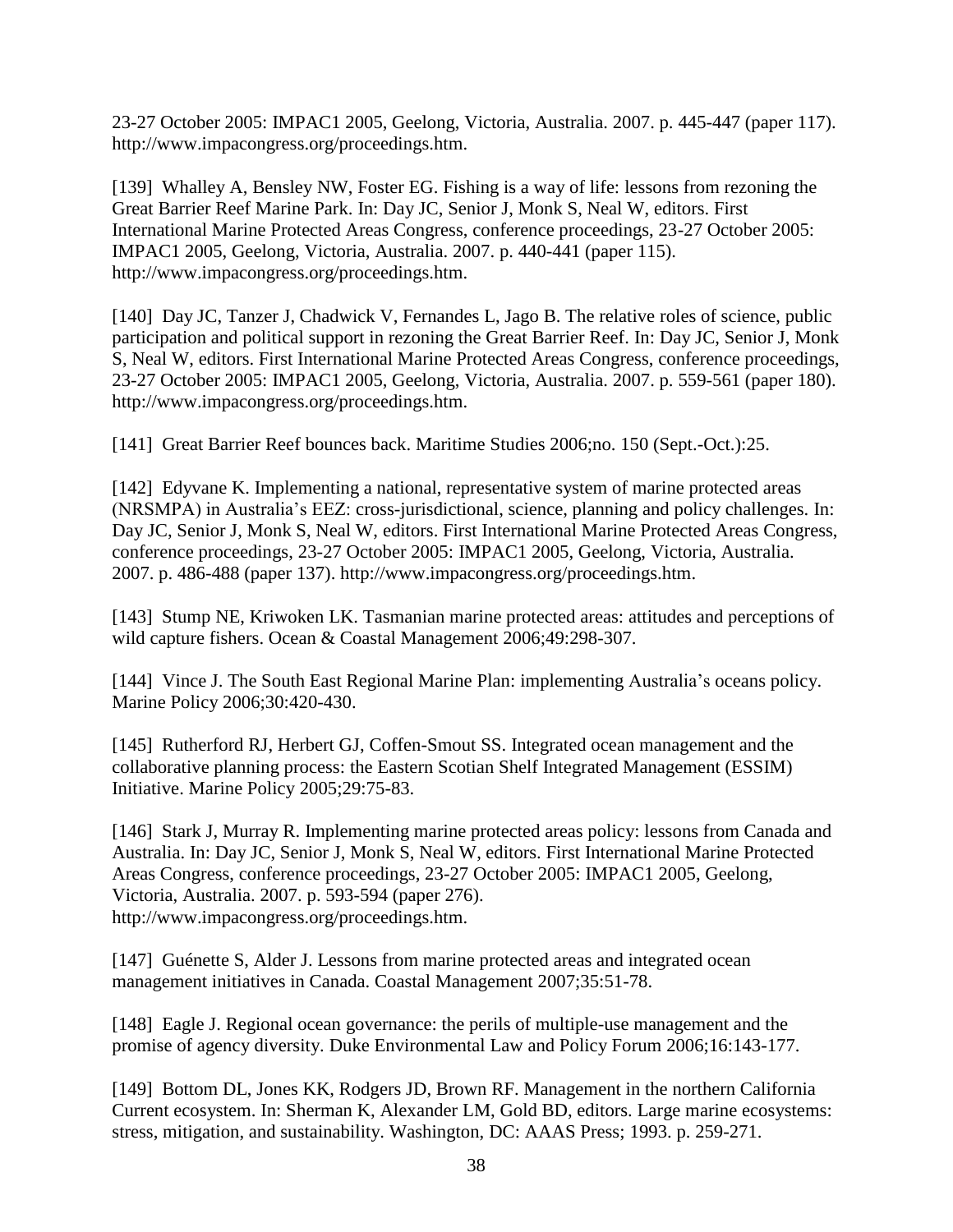[150] Field JC, Francis RC. Considering ecosystem-based fisheries management in the California Current. Marine Policy 2006;30:552-569.

[151] Stark J, Jessen S. Say hello to Big Eddy: a global model for international cooperation for ecosystem-based oceans management and MPA development. In: Day JC, Senior J, Monk S, Neal W, editors. First International Marine Protected Areas Congress, conference proceedings, 23-27 October 2005: IMPAC1 2005, Geelong, Victoria, Australia. 2007. p. 551-552 (paper 166). http://www.impacongress.org/proceedings.htm.

[152] Hill AK, Jonker LJ, Davidson JA. Marine protected areas and marine industries: two contrasting case studies in Western Australia. In: Day JC, Senior J, Monk S, Neal W, editors. First International Marine Protected Areas Congress, conference proceedings, 23-27 October 2005: IMPAC1 2005, Geelong, Victoria, Australia. 2007. p. 585 (paper 254). http://www.impacongress.org/proceedings.htm.

[153] Simpson CJ, Jonker LJ, Hill AK, Davidson JA, Stanley F, Sheridan M. Establishing marine protected areas in oil and gas rich areas: lessons learnt in Western Australia. In: Day JC, Senior J, Monk S, Neal W, editors. First International Marine Protected Areas Congress, conference proceedings, 23-27 October 2005: IMPAC1 2005, Geelong, Victoria, Australia. 2007. p. 301-302 (paper 053). http://www.impacongress.org/proceedings.htm.

[154] Fenton DG, Macnab PA, Rutherford RJ. The Sable Gully Marine Protected Areas Initiative: history and current efforts. In: Bondrup-Nielsen S, Munro NWP, Nelson G, Willison JHM, Herman TB, Eagles P, editors. Managing protected areas in a changing world: proceedings of the Fourth International Conference on Science and Management of Protected Areas, 14-19 May 2000. Wolfville, NS, Canada: Science and Management of Protected Areas Association; 2002. p. 1343-1355.

[155] Government of Canada. Gully Marine Protected Area regulations. Canada Gazette Part II, 2004;138(10):663-694.

[156] Macnab PA, Fenton DG, Hall TJ, Herbert G. Confronting offshore management challenges for the Gully MPA in eastern Canada. In: Day JC, Senior J, Monk S, Neal W, editors. First International Marine Protected Areas Congress, conference proceedings, 23-27 October 2005: IMPAC1 2005, Geelong, Victoria, Australia. 2007. p. 539-541 (paper 161). http://www.impacongress.org/proceedings.htm.

[157] Mixing oil and water, part I: examining interactions between offshore petroleum and MPAs. MPA News 2004;5(10):4-5.

[158] Mixing oil and water, part II: the offshore oil & gas industry and MPA planning. MPA News 2004;5(11):1-3.

[159] Gray L, Skeat A, Yorkston H, Morris S, Audas DM, Tomkins P, Waterhouse J. Dealing with impacts from outside marine protected areas—a case study on the management of point source and diffuse pollutants entering the waters of the Great Barrier Reef Marine Park/World Heritage Area. In: Day JC, Senior J, Monk S, Neal W, editors. First International Marine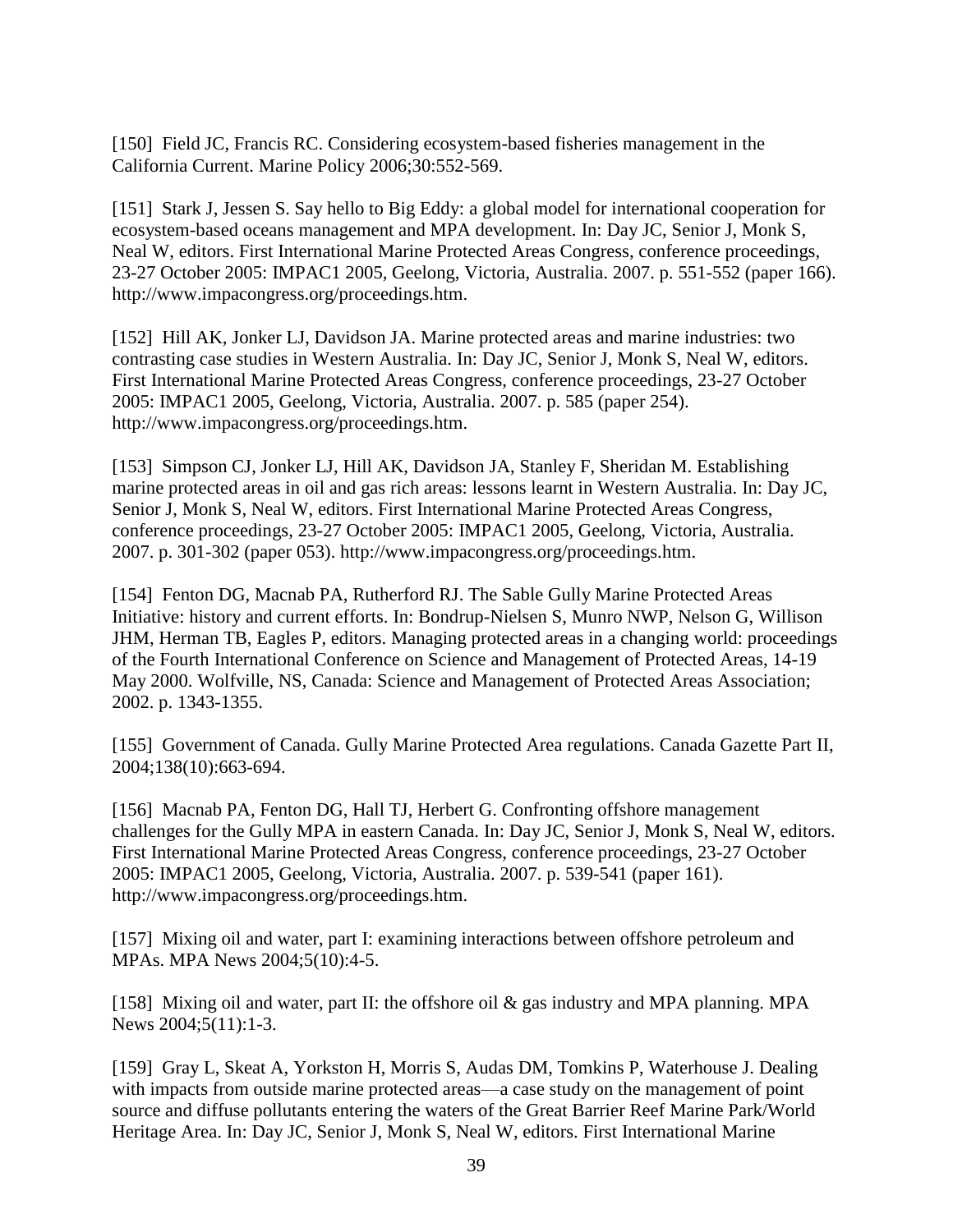Protected Areas Congress, conference proceedings, 23-27 October 2005: IMPAC1 2005, Geelong, Victoria, Australia. 2007. p. 299-300 (paper 052). http://www.impacongress.org/proceedings.htm.

[160] Hassall JL, Monkivitch J, Smith AK, Mattocks N, Collie T. Adaptive management and use of ecological thresholds for a major submarine pipeline development in the Great Barrier Reef Marine Park. In: Day JC, Senior J, Monk S, Neal W, editors. First International Marine Protected Areas Congress, conference proceedings, 23-27 October 2005: IMPAC1 2005, Geelong, Victoria, Australia. 2007. p. 652 (paper 380). http://www.impacongress.org/proceedings.htm.

[161] Haynes D, Brodie J, Waterhouse J. Long-term monitoring of water quality impacts in the Great Barrier Reef Marine Park, Australia. In: Day JC, Senior J, Monk S, Neal W, editors. First International Marine Protected Areas Congress, conference proceedings, 23-27 October 2005: IMPAC1 2005, Geelong, Victoria, Australia. 2007. p. 568 (paper 217). http://www.impacongress.org/proceedings.htm.

[162] McCook LJ. Scientific rigour, uncertainty and the burden of proof in research for management in MPAs. In: Day JC, Senior J, Monk S, Neal W, editors. First International Marine Protected Areas Congress, conference proceedings, 23-27 October 2005: IMPAC1 2005, Geelong, Victoria, Australia. 2007. p. 568 (paper 216). http://www.impacongress.org/proceedings.htm.

[163] Conner N, Scandol J, Hartmann J. Using integrated ecological and economic modelling to assess the impacts of catchments on NSW marine parks. In: Day JC, Senior J, Monk S, Neal W, editors. First International Marine Protected Areas Congress, conference proceedings, 23-27 October 2005: IMPAC1 2005, Geelong, Victoria, Australia. 2007. p. 310-312 (paper 057). http://www.impacongress.org/proceedings.htm.

[164] Ursua F. Outside impacts in Sian Ka'an Biosphere Reserve: shore-line pollution from the marine currents. In: Day JC, Senior J, Monk S, Neal W, editors. First International Marine Protected Areas Congress, conference proceedings, 23-27 October 2005: IMPAC1 2005, Geelong, Victoria, Australia. 2007. p. 652 (paper 381). http://www.impacongress.org/proceedings.htm.

[165] Mulqueeny L, Myers S. Best practice marine tourism—lessons learned on the Great Barrier Reef. In: Day JC, Senior J, Monk S, Neal W, editors. First International Marine Protected Areas Congress, conference proceedings, 23-27 October 2005: IMPAC1 2005, Geelong, Victoria, Australia. 2007. p. 545-546 (paper 163). http://www.impacongress.org/proceedings.htm.

[166] Nardi K, Jones GP, Robinson MD. Decreases in abundance of the coral trout (Pisces: Seranidae) in two marine protected areas at the Houtman Abrolhos Islands, Western Australia a case for effective compliance. In: Day JC, Senior J, Monk S, Neal W, editors. First International Marine Protected Areas Congress, conference proceedings, 23-27 October 2005: IMPAC1 2005, Geelong, Victoria, Australia. 2007. p. 633 (paper 347). http://www.impacongress.org/proceedings.htm.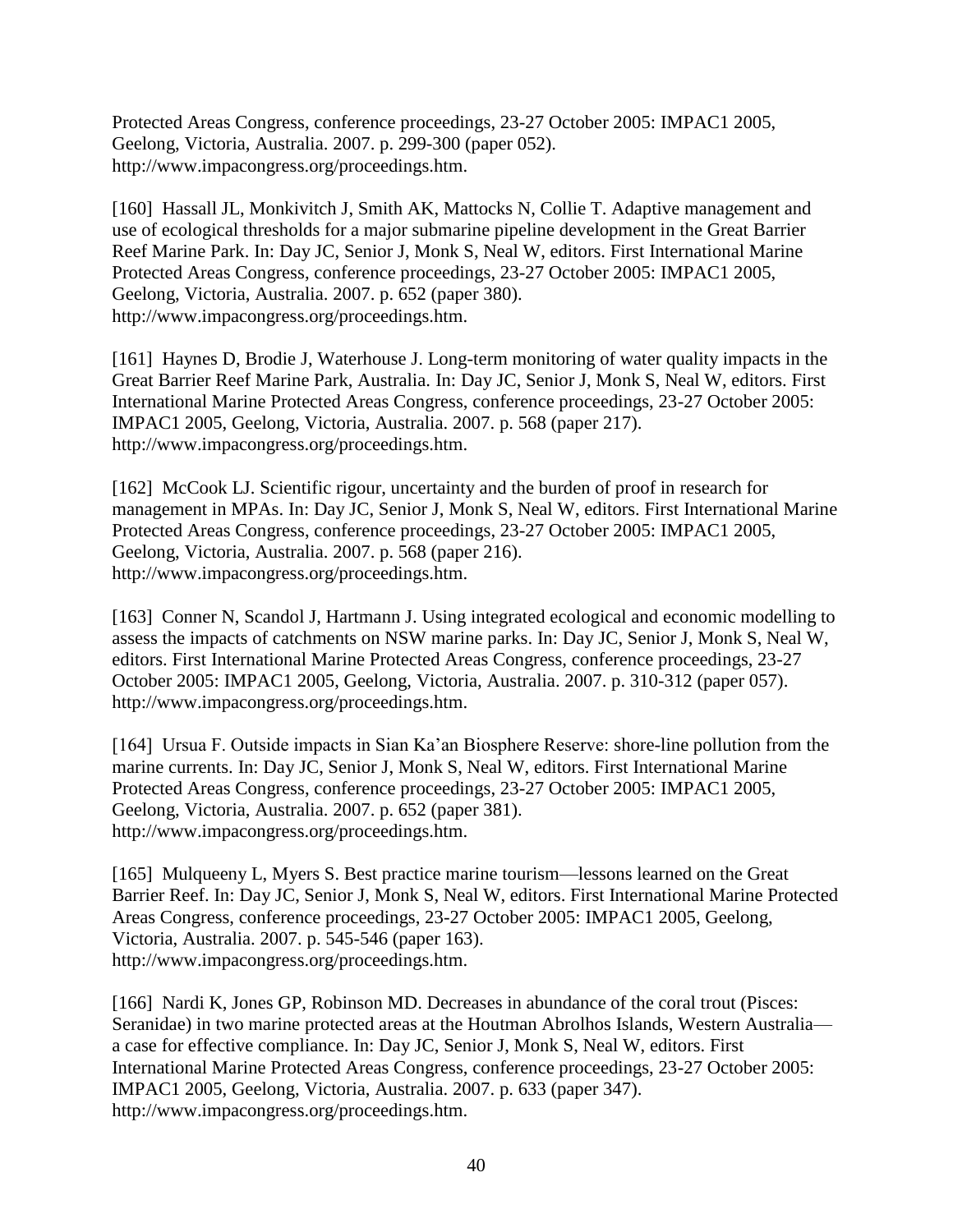[167] Bishop MH, Parsons RG, Kingston B, Macdonald F. The strategic approach to compliance in the Great Barrier Reef Marine Park. In: Day JC, Senior J, Monk S, Neal W, editors. First International Marine Protected Areas Congress, conference proceedings, 23-27 October 2005: IMPAC1 2005, Geelong, Victoria, Australia. 2007. p. 416-417 (paper 103). http://www.impacongress.org/proceedings.htm.

[168] Whitting MA, Domaschenz P. Tackling compliance in Australia's remote northern MPAs. In: Day JC, Senior J, Monk S, Neal W, editors. First International Marine Protected Areas Congress, conference proceedings, 23-27 October 2005: IMPAC1 2005, Geelong, Victoria, Australia. 2007. p. 420-421 (paper 105). http://www.impacongress.org/proceedings.htm.

[169] Tsamenyi M, Rose G, Castle A. International marine conservation law and its implementation in Australia. In: Hutchings P, Lunney D, editors. Conserving marine environments: out of sight, out of mind. Mosman, NSW: Royal Zoological Society of New South Wales; 2003. p. 1-17.

[170] Gale R, Gullett W. Legislated environmental reporting requirements: compliance issues at the Great Barrier Reef Marine Park Authority. Australasian Journal of Natural Resources Law and Policy 2004;9(1):33-58.

[171] Gullett W. The legal framework and enforcement experience of marine protected areas in Tasmania, New South Wales and Commonwealth waters. In: Beumer JP, Grant A, Smith DC, editors. Aquatic protected areas: what works best and how do we know? World Congress on Protected Areas, Cairns, Australia, August 2002. North Beach, Western Australia: Australian Society for Fish Biology; 2003. p. 388-397.

[172] Gullett W. Up the creek and out at sea: the resurfacing of the public right to fish. Maritime Studies 2006;no. 146 (Jan.-Feb.):1-11.

[173] Dobbs K, Pierce S. Challenges associated with migratory threatened species and marine protected area management. In: Day JC, Senior J, Monk S, Neal W, editors. First International Marine Protected Areas Congress, conference proceedings, 23-27 October 2005: IMPAC1 2005, Geelong, Victoria, Australia. 2007. p. 563 (paper 203). http://www.impacongress.org/proceedings.htm.

[174] Gubbay S. Marine nature conservation in the pelagic environment: a case for pelagic marine protected areas? N.p.: World Wildlife Fund; 2006. http://www.wwf.org.uk/filelibrary/pdf/marine\_pelagic\_Sep2006.pdf.

[175] Norse EA. Ending the range wars on the last frontier: zoning the sea. In: Norse EA, Crowder LB, editors. Marine conservation biology: the science of maintaining the sea's biodiversity. Washington, DC: Island Press; 2005. p. 422-443.

[176] Using marine reserves to protect highly migratory species: scientists discuss potential strategies, including mobile MPAs. MPA News 2007;8(8):1-3.

[177] Graham RT, Roberts CM, and Pina Amargos F. Patterns of movement of large migratory fish and the design of marine protected areas networks: whale sharks in the Western Caribbean.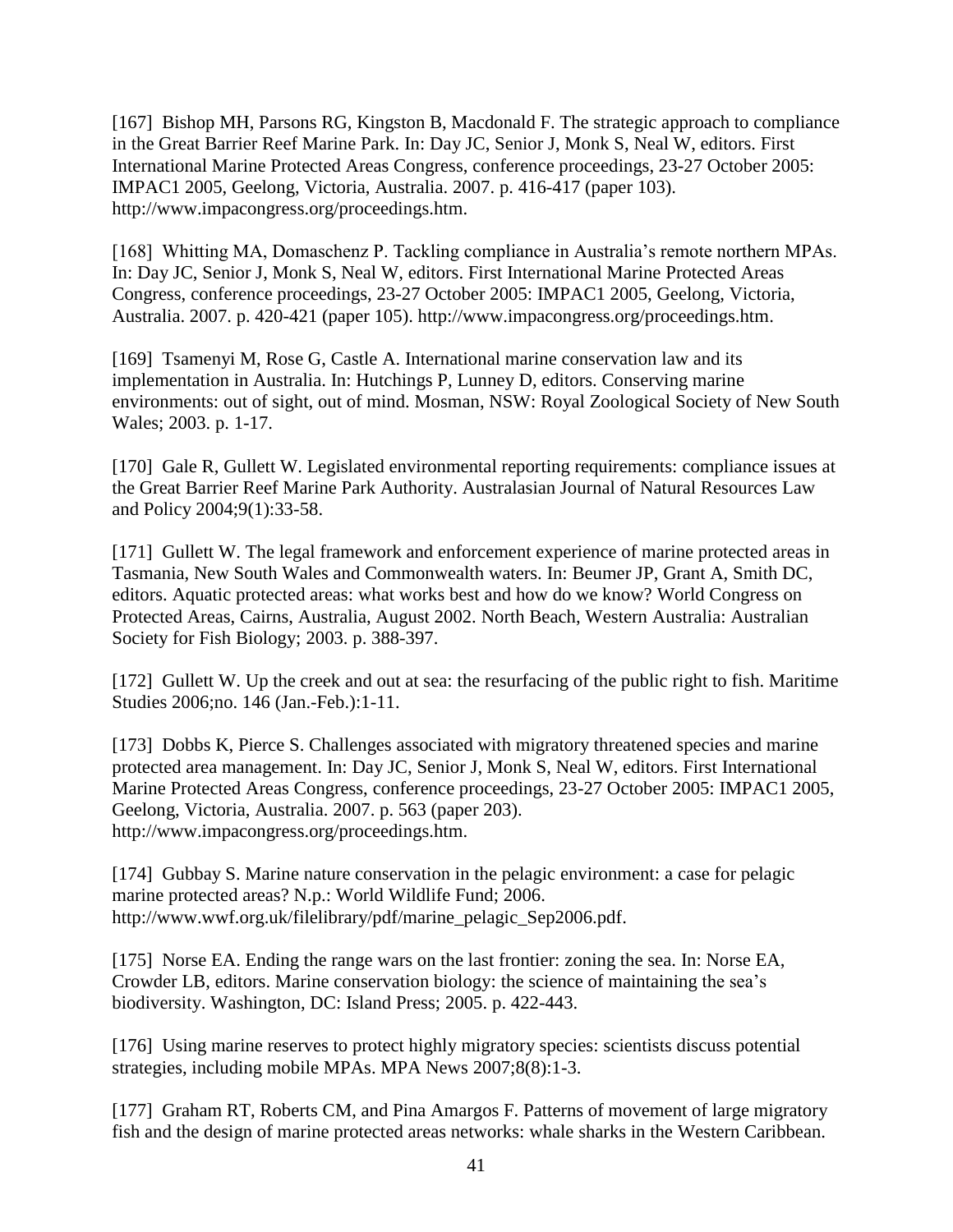In: Day JC, Senior J, Monk S, Neal W, editors. First International Marine Protected Areas Congress, conference proceedings, 23-27 October 2005: IMPAC1 2005, Geelong, Victoria, Australia. 2007. p. 520-521 (paper 152). http://www.impacongress.org/proceedings.htm.

[178] Natural Resources Defense Council v. Evans, 364 F. Supp. 2d 1083 (N.D. Cal. 2003).

[179] In an era of climate change, how can managers ensure that today's MPAs remain relevant over time? MPA News 2006/07;8(6):1-4.

[180] McCook LJ, Marshall PA, Johnson J, Hughes T, Willis B, Diaz-Pulido G, Birrell CL, Schuttenberg H. The ecological basis of coral reef resilience and its consequences for MPA management in the face of climate change. In: Day JC, Senior J, Monk S, Neal W, editors. First International Marine Protected Areas Congress, conference proceedings, 23-27 October 2005: IMPAC1 2005, Geelong, Victoria, Australia. 2007. p. 209-210 (paper 013). http://www.impacongress.org/proceedings.htm.

[181] Muir MAK. Oceans and climate change: global and Arctic perspectives. Sustainable Development Law & Policy 2006;7(1):50-54.

[182] Western Oil & Gas Association (WOGA) v. Byrne, CV No. 82-5034-AHS (C.D. Cal. Mar. 22, 1985).

[183] National Oceanic and Atmospheric Administration. Coastal zone management; federal consistency appeal by Union Oil Company from California Coastal Commission objection. [Notice of decision by the Secretary of Commerce.] 50 Fed. Reg. 872 (Jan. 7, 1985).

[184] Finn DP. Interagency relationships in marine resource conflicts: some lessons from OCS oil and gas leasing. Harvard Environmental Law Review 1980;4:359-390.

[185] Malakoff D. Papers posit grave impact of trawling. Science 1988;282:2168-2169.

[186] Morgan LE, Chuenpagdee R. Shifting gears: addressing the collateral impacts of fishing methods in U.S. waters. Washington, DC: Island Press; 2003.

[187] National Research Council. Effects of trawling and dredging on sea floor habitat. Washington DC: National Academy Press; 2002.

[188] Hildreth R. Achieving fisheries sustainability in the United States. Environmental Law Reporter News & Analysis 2006;36:10833-10844.

[189] Greenberg P. Ocean blues: America's once-bountiful seafood supply has been decimated. Can the president say kapu? New York Times Magazine, May 13, 2007, 13-14.

[190] Bevis KD. Stopping the silver bullet: how recreational fishermen can use the public trust doctrine to prevent the creation of marine reserves. Southeastern Environmental Law Journal 2005;13:171-202.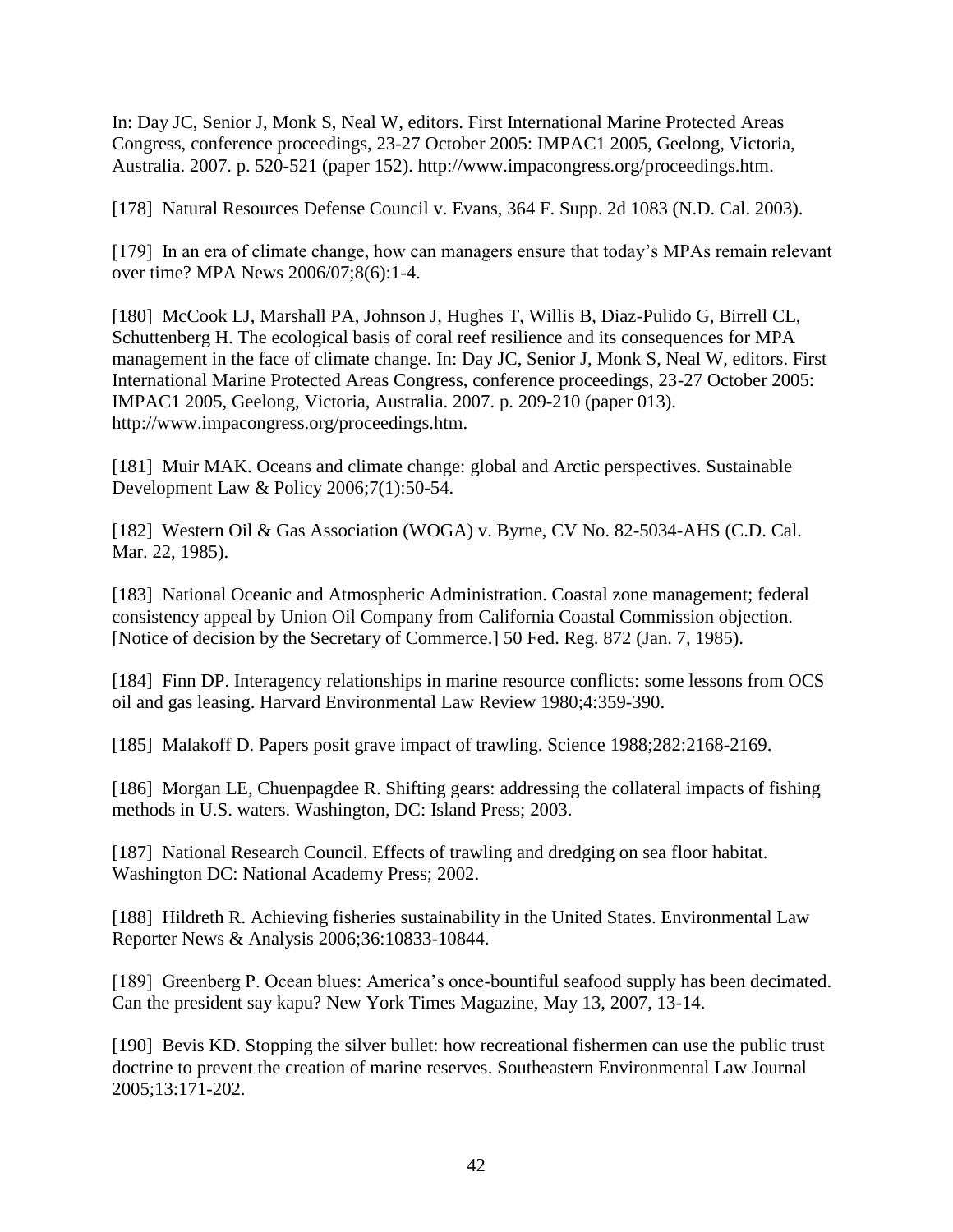[191] Cooke SJ, Danylchuk AJ, Danylchuk SE, Suski CD, Goldberg TL. Is catch-and-release recreational angling compatible with no-take marine protected areas? Ocean & Coastal Management 2006;49:342-354.

[192] Newman P. Letter to the editor: recreational angling and the Skomer Marine Nature Reserve. MPA News 2007;8(8):3.

[193] Obegi D. Is there a constitutional right to fish in a marine protected area? Hastings West-Northwest Journal of Environmental Law and Policy 2005;12:103-123.

[194] Roskilly L. Aligning the interests of anglers and conservation groups on MPAs. MPA News 2007;8(7):5.

[195] Depondt F, Green E. Diving user fees and the financial sustainability of marine protected areas: opportunities and impediments. Ocean & Coastal Management 2006;49:188-202.

[196] Jones PJS. Collective action problems posed by no-take zones. Marine Policy 2006;30:143-156.

[197] Ovetz R. The bottom line: an investigation of the economic, cultural, and social costs of industrial longline fishing in the Pacific and the benefits of sustainable use marine protected areas. Marine Policy 2006;30:809-820.

[198] Ovetz R. The bottom line: an investigation of the economic, cultural and social costs of high seas industrial longline fishing in the Pacific and the benefits of conservation. Marine Policy 2007;31:217-228.

[199] Planners discuss role of science and socioeconomics in California MPA-planning process. MPA News 2007;8(11):2-3.

[200] Sanchirico JN, Cochran KA, Emerson PM. Marine protected areas: economic and social implications. [Prepared] for Restoring America's Fisheries with Marine Reserves. Environmental Defense; 2001.

http://www.environmentaldefense.org/documents/1535\_MPAs\_eco\_socio\_implic.pdf.

[201] Sanchirico JN, Viatella KC, Emerson PM. Socioeconomic implications of siting marine reserves in United States waters. In: Chircop A, McConnell ML, editors. Ocean yearbook 19. Chicago: University of Chicago Press; 2005. p. 208-231.

[202] Tobey J, Torell E. Coastal poverty and MPA management in mainland Tanzania and Zanzibar. Ocean & Coastal Management 2006;49:834-854.

[203] Wahle C, Lyons S, Barba K, Bunce L, Fricke P, Nicholson E, Orbach M, Pomeroy C, Rechsiek H, Uravitch J. Social science research strategy for marine protected areas. Santa Cruz, CA: National Marine Protected Areas Center, MPA Science Institute; 2003.

[204] No-trawl zones: Using private money to protect seafloor habitat in California. Coastal Services 2006;9(6):4-6, 9.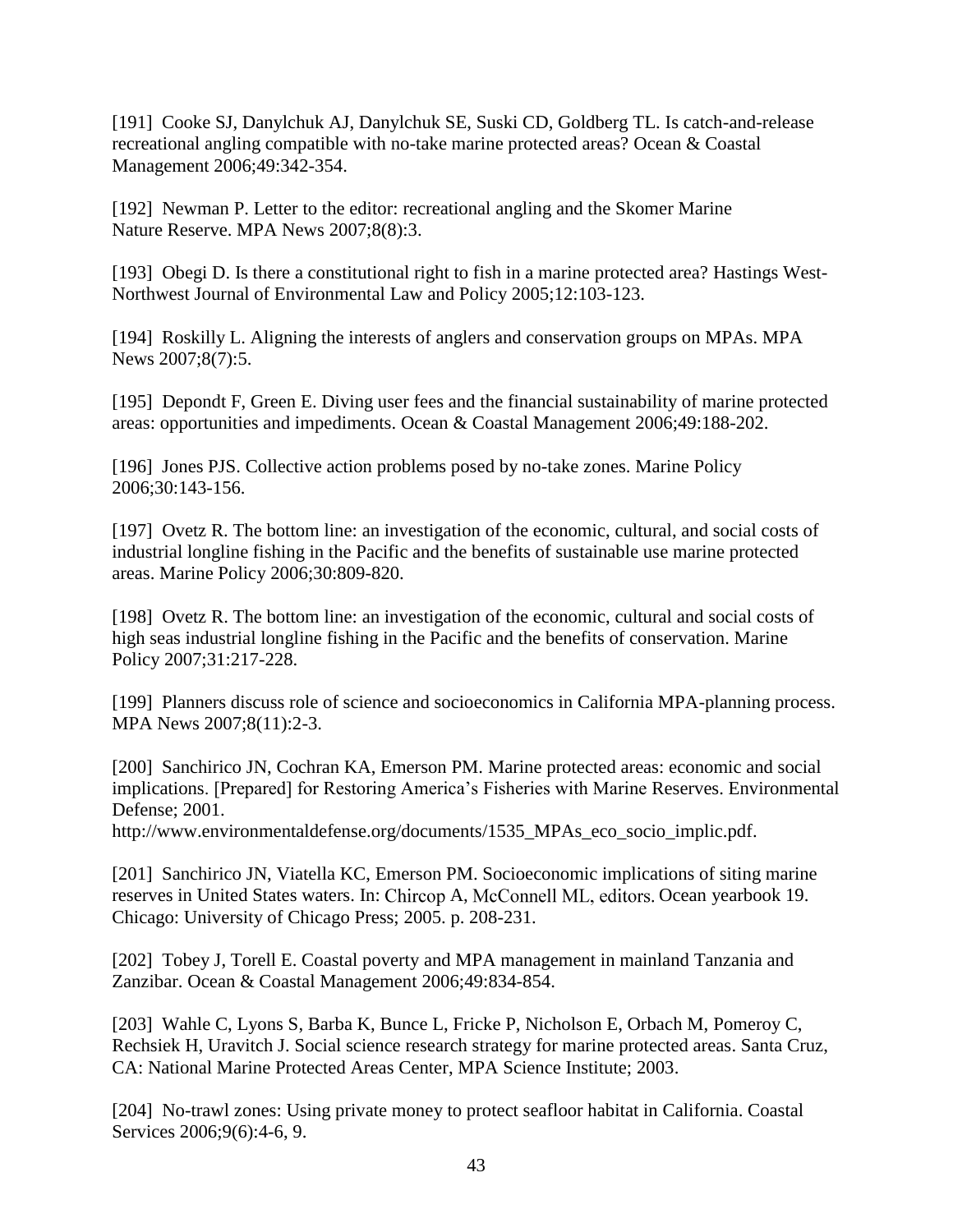[205] Link J, Almeida F, Reid B, Packer D, Vitaliano J, Noji T, Murawski S, et al. What we have learned from large scale closed areas: the northeast U.S. example. In: Day JC, Senior J, Monk S, Neal W, editors. First International Marine Protected Areas Congress, conference proceedings, 23-27 October 2005: IMPAC1 2005, Geelong, Victoria, Australia. 2007. p. 442-444 (paper 116). http://www.impacongress.org/proceedings.htm.

[206] National Marine Fisheries Service. Fisheries of the exclusive economic zone off Alaska; prohibition of groundfish fishing and anchoring in the Sitka Pinnacles Marine Reserve. [Proposed rule.] 65 Fed. Reg. 39,342 (June 26, 2000).

[207] NOAA fisheries service establishes critical marine protected area in Alaska. NOAA Magazine, July 31, 2006. http://www.noaanews.noaa.gov/stories2006/s2673.htm.

[208] Vinton A. Deep sea bottom trawling and the eastern tropical Pacific seascape: a test case for global action. Georgetown International Environmental Law Review 2006;18:355- 383.

[209] Pacific Marine Conservation Council v. Daley, No. 01-2506 (N.D. Cal. Apr. 12, 2002).

[210] Crowder LB, Osherenko G, Young OR, Airamé S, Norse EA, Baron N, Day JC, et al. Resolving mismatches in U.S. ocean governance. Science 2006;313:617-618.

[211] Hastings SP, Airame S, Senyk N, Murray M, Ugoretz J. Advancing ecosystem-based management in a complex ocean governance system: the Channel Islands Marine Reserves experience. In: Day JC, Senior J, Monk S, Neal W, editors. First International Marine Protected Areas Congress, conference proceedings, 23-27 October 2005: IMPAC1 2005, Geelong, Victoria, Australia. 2007. p. 261-262 (paper 035). http://www.impacongress.org/proceedings.htm.

[212] Executive Order No. 13,178, 65 Fed. Reg. 76,903 (Dec. 7, 2000).

[213] Executive Order No. 13,196, 66 Fed. Reg. 7395 (Jan. 23, 2001).

[214] McIsaac D, Executive Director, Pacific Fishery Management Council. RE: Proposed marine reserves in the Channel Islands National Marine Sanctuary. Letter to Chris Mobley, Superintendent, Channel Islands National Marine Sanctuary. Oct. 10, 2006. http://www.pcouncil.org/bb/2006/1106/Sup Ag H1a Att5.pdf.

[215] McIsaac DO, Executive Director, Pacific Fishery Management Council. Re: Pacific Fishery Management Council comments on Oregon's Ocean Policy Advisory Council report about Oregon Governor Kulongoski's proposal to create a national marine sanctuary along the Oregon coast. Letter to Mike Carrier, Natural Resources Policy Director, Oregon Governor's Office. June 26, 2007. On file with author.

[216] Walton A. Developing capacity-building programs to meet the needs of regional MPAs. MPA News 2007;8(9):4.